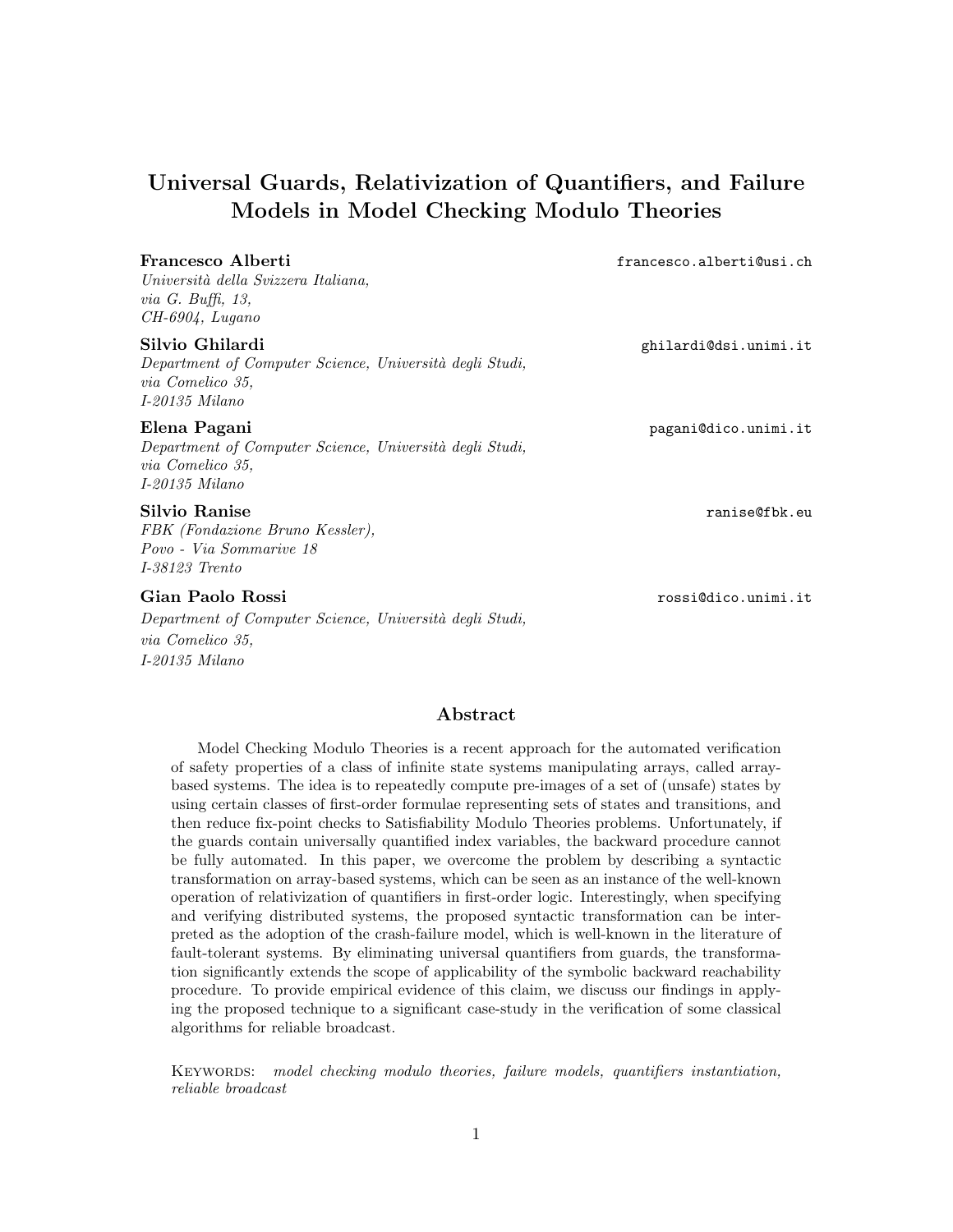### 1. Introduction

In [\[15\]](#page-31-0), a declarative approach to the specification and automated verification of a class of infinite state systems manipulating arrays, called array-based systems, is introduced. The key idea is to represent the algebraic structures of the indexes and the elements stored in the arrays by using theories and certain classes of first-order formulae for representing sets of states and transitions. On top of this, a symbolic backward reachability procedure can be automated by reducing tests for fix-point and safety to Satisfiability Modulo Theories (SMT) problems. Safety problems for several classes of systems and algorithms can be handled in this way; e.g., parameterized protocols for mutual exclusion or imperative algorithms manipulating arrays (see, e.g., [\[17,](#page-31-1) [13,](#page-31-2) [15\]](#page-31-0)).

In [\[17\]](#page-31-1), it is realized that formulae representing transitions of array-based systems can be restricted to, so-called, guarded assignments, i.e. array variables are updated according to a certain function provided that a guard is satisfied. Guards are expressed as first-order formulae involving array state variables. Usually guards can be expressed as conjunctions of two conditions: one involving a limited number of indexes of array variables, called local, and another one universally quantifying over the (finite but unbounded) domain of indexes, called global. When the guard is purely local (i.e. the global condition is equivalent to true), it is possible to show that the class of formulae used to represent sets of states is closed under pre-image computation (see, e.g.,  $[17]$ ). This is one of the crucial requirements for the automation of the symbolic backward reachability procedure used to solve safety problems. Unfortunately, in several situations, the global condition must be considered and the closure under pre-image is lost. Indeed, this severely restricts the scope of applicability of verification procedures based on symbolic backward reachability as described in [\[15\]](#page-31-0). To overcome this problem, in this paper, we provide a fully formal account of a purely syntactic transformation, its main properties relating the set of possible executions of the original and the transformed system, as well as its implementation in MCMT, acronym for Model Checker Modulo Theories [\[16\]](#page-31-3). We also discuss in details its relationship with the crash-failure model (in which, a process may halt at any moment and cannot recover from its crashed state) developed in the context of distributed systems (see, e.g., [\[22,](#page-31-4) [27\]](#page-32-0)), when array-based systems model fault-tolerant algorithms. We also sketch how more complex failure models (e.g., the send-omission failure model [\[27\]](#page-32-0)) can be formalized in our framework.

The main source of inspiration for designing our transformation is the work on monotonic abstraction  $[3, 4, 5, 1]$  $[3, 4, 5, 1]$  $[3, 4, 5, 1]$  $[3, 4, 5, 1]$  $[3, 4, 5, 1]$  $[3, 4, 5, 1]$  $[3, 4, 5, 1]$  developed by Abdulla *et al*, which is more semantic and needs to be adapted each time a new of class of systems is to be verified. On the contrary, our transformation is purely syntactic and may be applied to arbitrary array-based systems, even those not modelling distributed systems, and put to productive work for verification problems where a semantic approach  $\dot{a}$  la Abdulla et al would be much more difficult to adapt. For example, we used our transformation in the verification of imperative programs manipulating arrays or strings in  $[16, 15]$  $[16, 15]$  $[16, 15]$ . So, the work described in this paper can be seen as the reinterpretation and generalization of Abdulla et al monotonic abstraction in the fully declarative framework of model checking modulo theories. This has been anticipated in [\[17\]](#page-31-1) where we informally describe a syntactic transformation of array-based systems with global conditions in the guards of transitions so that if the transformed system is proved safe with respect to a reachability property, then also the original system is so. Along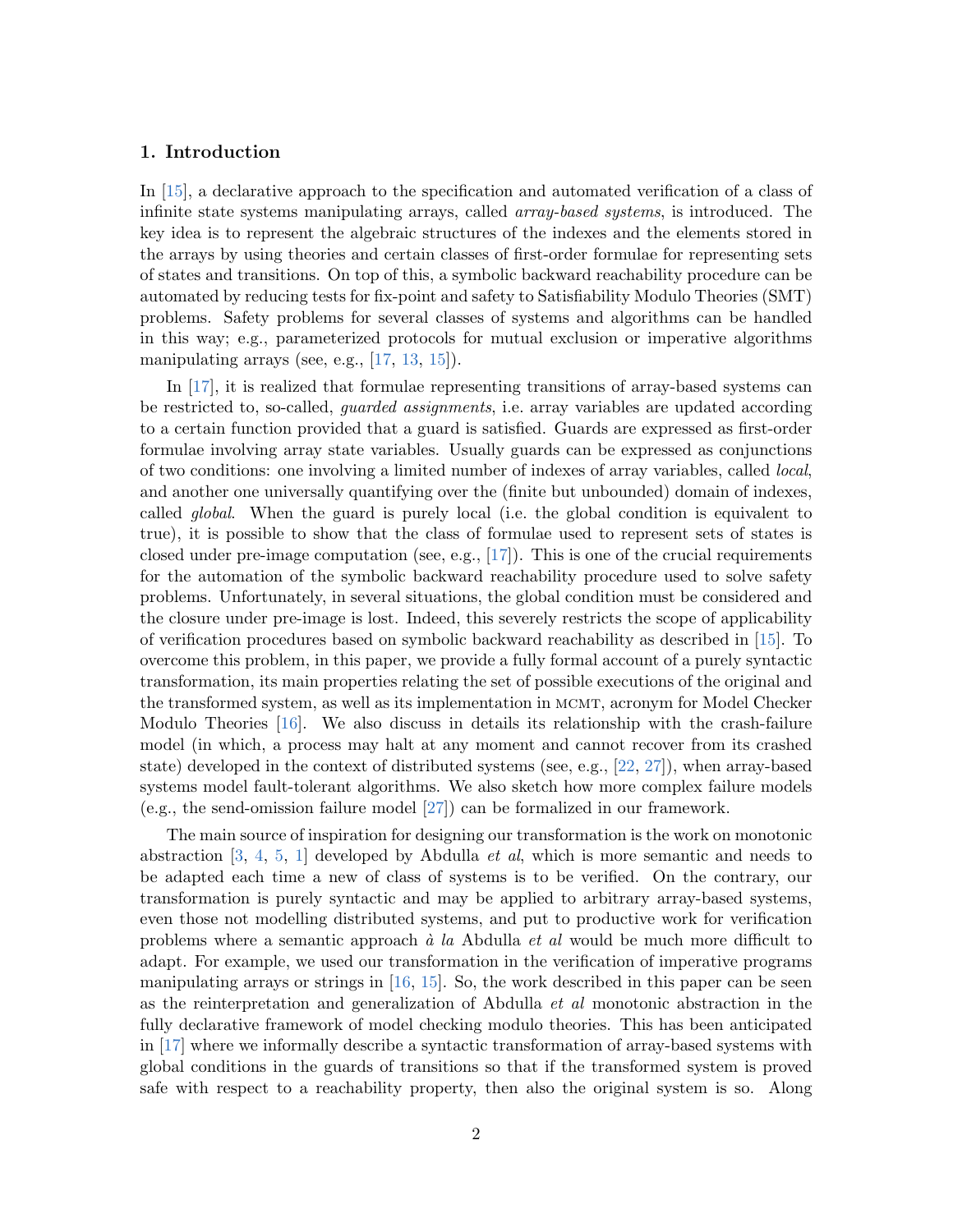the lines of [\[17\]](#page-31-1), the idea underlying the transformation described here can be informally illustrated as follows. Consider a parametric system formed by identical processes which are finite state automata. Each automaton has a finite set  $Q = \{q_1, ..., q_n\}$  of control locations. Let us extend Q to a set  $Q' = Q \cup \{q_{crash}\}\$ , where  $q_{crash} \notin Q$ , and augment the set of transitions of each process as follows: it is always possible to go from state  $q_i$  to  $q_{crash}$ , for each  $i = 1, ..., n$  (this formalizes the fact that in the crash-failure model, a process can halt without warning at any time).<sup>[1.](#page-2-0)</sup> Now, consider a transition with a global condition saying that a process i can execute a transition if a certain predicate C is satisfied by all processes  $j \neq i$ . In the crash-failure model, this can be expressed without the universal quantification as follows: the non-crashed process i takes the transition without checking the global condition C and, concurrently, all non-crashed processes  $j \neq i$  not satisfying the condition C move to the state  $q_{crash}$ ; moreover, all non-crashed processes  $j \neq i$  satisfying C behave as originally prescribed. The key observation is that in the transformed system all the processes involved in the transition are required to be non-crashed. Formally, this can be expressed by a standard syntactic transformation known in the literature about firstorder logic as *relativization of quantifiers* (see, e.g.,  $[12]$ ). By eliminating global conditions, the transformed array-based system can be automatically analyzed by the model checking modulo theories procedure. Crucially, since it is possible to prove that the transformed system satisfies a subset of the class of safety (or even recurrence) properties satisfied by the original system (since the latter has fewer runs), establishing a safety property for the system in the crash-failure model *implies* that the same property is fulfilled by the original system.

Given the connection between our syntactic transformation and the crash-failure model, we have found it natural to consider the verification of an important class of parameterized fault-tolerant algorithms to test the usefulness of our approach. Reliable broadcast algorithms are such a class and we consider some of the classical algorithms developed in [\[28\]](#page-32-1). In particular, our experimental results show that it is possible to formalize the step-wise specification and verification of an important safety property (called *agreement* in the literature) confirming the pen-and-paper proofs in [\[28\]](#page-32-1). For scalability, we found the use of invariants crucial for pruning of the search space of the backward reachability procedure, as discussed in [\[13,](#page-31-2) [15\]](#page-31-0). Indeed, when considering the syntactically transformed array-based system for verification, also the invariants to be employed should be suitably transformed. We show that this is particularly easy in our setting. We believe that the experiments reported in this paper (together with those already discussed in [\[15\]](#page-31-0)) show that our technique, despite its conceptual simplicity, significantly widens the scope of applicability of our symbolic reachability procedure based on SMT solving.

Plan of the paper. Section [2](#page-3-0) introduces selected notions from [\[17,](#page-31-1) [13,](#page-31-2) [15\]](#page-31-0). Sections [3](#page-4-0) and [4](#page-6-0) give an overview of the specification and automated analysis of safety problems of array-based systems. Section [5](#page-10-0) describes the syntactic transformations to eliminate global conditions from the guards of the transition, formally states and proves its main properties, and discusses how they affect invariants and their use in pruning the search

<span id="page-2-0"></span><sup>1.</sup> An alternative (equivalent) solution would be to keep the original set Q of control locations and add a Boolean flag saying that a given process is crashed or not. This will be the solution adopted in this paper.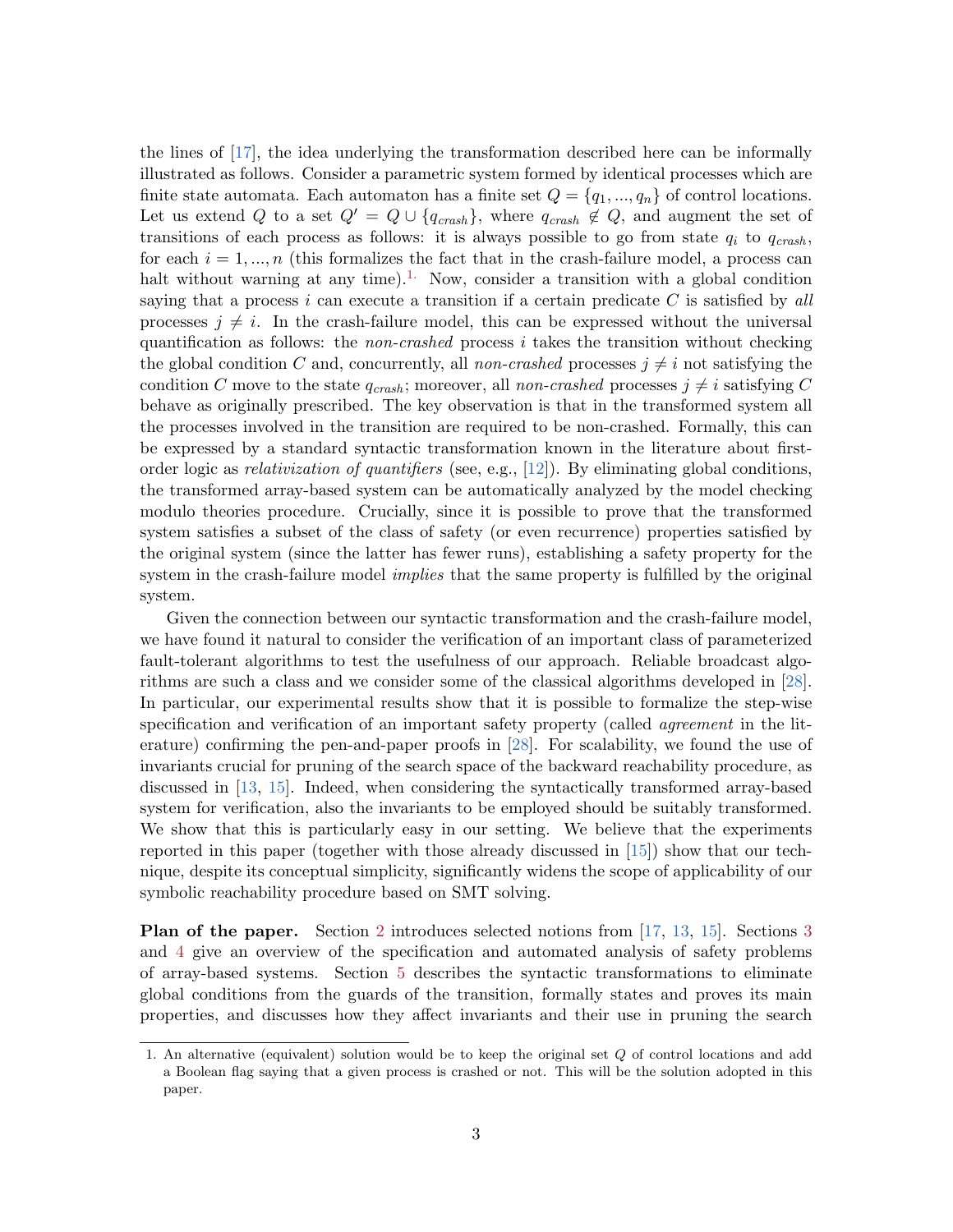space of the backward reachability procedure. Section [6](#page-19-0) considers the interpretation of the transformation as the adoption of the crash-failure model and compares our verification technique with others available in the literature, such as the monotonic abstraction of Abdulla et al. Section [7](#page-21-0) describes the implementation and integration of the syntactic transformation in mcmt and discusses our experiments with the verification of some of the algorithms for reliable broadcast in [\[28\]](#page-32-1). Section [8](#page-30-4) concludes. A simple protocol for mutual exclusion taken from [\[1\]](#page-30-3) is used as a running example throughout the paper to illustrate the various notions. The material concerning the case study of Section [7](#page-21-0) has appeared in preliminary form in [\[7,](#page-31-6) [6\]](#page-30-5), the remaining content of the paper is published for the first time.

How to read the paper. Readers interested only in the transformation to handle global conditions in the guards of transitions can focus on Sections [2,](#page-3-0) [3,](#page-4-0) and [5;](#page-10-0) although Sections [2](#page-3-0) and [3](#page-4-0) can be omitted if already familiar with the formal framework underlying mcmt. Particular attention should be paid to Table [2](#page-11-0) that contains the formal definition of the transformation together with Sections [5.2](#page-16-0) and [5.3](#page-17-0) that prove the key properties of the transformation and Table [1](#page-8-0) that reports the assumptions under which the properties are proved. Those readers interested in understanding the relationship between the proposed transformation and the crash-failure model of distributed systems should also read Section [6.](#page-19-0) The specification of more complex failure models is discussed in Section [7.3.](#page-25-0) Finally, those interested in the implementation and evaluation of the technique may also read Section [7.](#page-21-0)

### <span id="page-3-0"></span>2. Formal Preliminaries

We assume the usual syntactic (e.g., signature, variable, term, atom, literal, and formula) and semantic (e.g., structure, sub-structure, assignment, truth, satisfiability, and validity) notions of many-sorted first-order logic (see, e.g., [\[12\]](#page-31-5)). The equality symbol = is included in all signatures considered below. If  $M$  is a structure for a signature  $\Sigma$  (briefly, a  $\Sigma$ -structure), we denote by  $S^{\mathcal{M}}, f^{\mathcal{M}}, P^{\mathcal{M}}, \dots$  the interpretation in M of the sort S, the function symbol f, the predicate symbol P, etc. If  $\Sigma_0$  is a sub-signature of  $\Sigma$ , the structure  $\mathcal{M}_{|\Sigma_0}$  results from  $M$  by forgetting about the interpretation of the sorts, function and predicate symbols that are not in  $\Sigma_0$  and  $\mathcal{M}_{|\Sigma_0}$  is called the *restriction* of  $\mathcal M$  to  $\Sigma_0$ .

According to the current practice in the SMT literature [\[25\]](#page-32-2), a theory T is a pair  $(\Sigma, \mathcal{C})$ , where  $\Sigma$  is a signature and C is a class of  $\Sigma$ -structures; the structures in C are the models of T. Below, we let  $T = (\Sigma, \mathcal{C})$ . A  $\Sigma$ -formula  $\phi$  is T-satisfiable if there exists a  $\Sigma$ -structure M in C such that  $\phi$  is true in M under a suitable assignment to the free variables of  $\phi$  (in symbols,  $\mathcal{M} \models \phi$ ); it is T-valid (in symbols,  $T \models \varphi$ ) if its negation is T-unsatisfiable. Two formulae  $\varphi_1$  and  $\varphi_2$  are T-equivalent if  $\varphi_1 \Leftrightarrow \varphi_2$  is T-valid. The satisfiability modulo the theory  $T(SMT(T))$  problem amounts to establishing the T-satisfiability of quantifier-free (i.e. not containing quantifiers)  $\Sigma$ -formulae.

A T-partition is a finite set  $C_1(\underline{x}), \ldots, C_n(\underline{x})$  of quantifier-free formulae (with free variables contained in the tuple  $\underline{x}$ ) such that  $T \models \forall \underline{x} \bigvee_{i=1}^{n} C_i(\underline{x})$  and  $T \models \bigwedge_{i \neq j} \forall \underline{x} \neg (C_i(\underline{x}) \land \neg C_i(\underline{x}))$  $C_j(\underline{x})$ ). A case-definable extension  $T' = (\Sigma', \mathcal{C}')$  of a theory  $T = (\Sigma, \mathcal{C}')$  is obtained from  $T$  by applying (finitely many times) the following procedure: (i) take a  $T$ -partition  $C_1(\underline{x}), \ldots, C_n(\underline{x})$  together with  $\Sigma$ -terms  $o_1(\underline{x}), \ldots, o_n(\underline{x})$ ; (ii) let  $\Sigma'$  be  $\Sigma \cup \{F\}$ , where F is a "fresh" function symbol (i.e.  $F \notin \Sigma$ ) whose arity is equal to the length of x; (iii) take as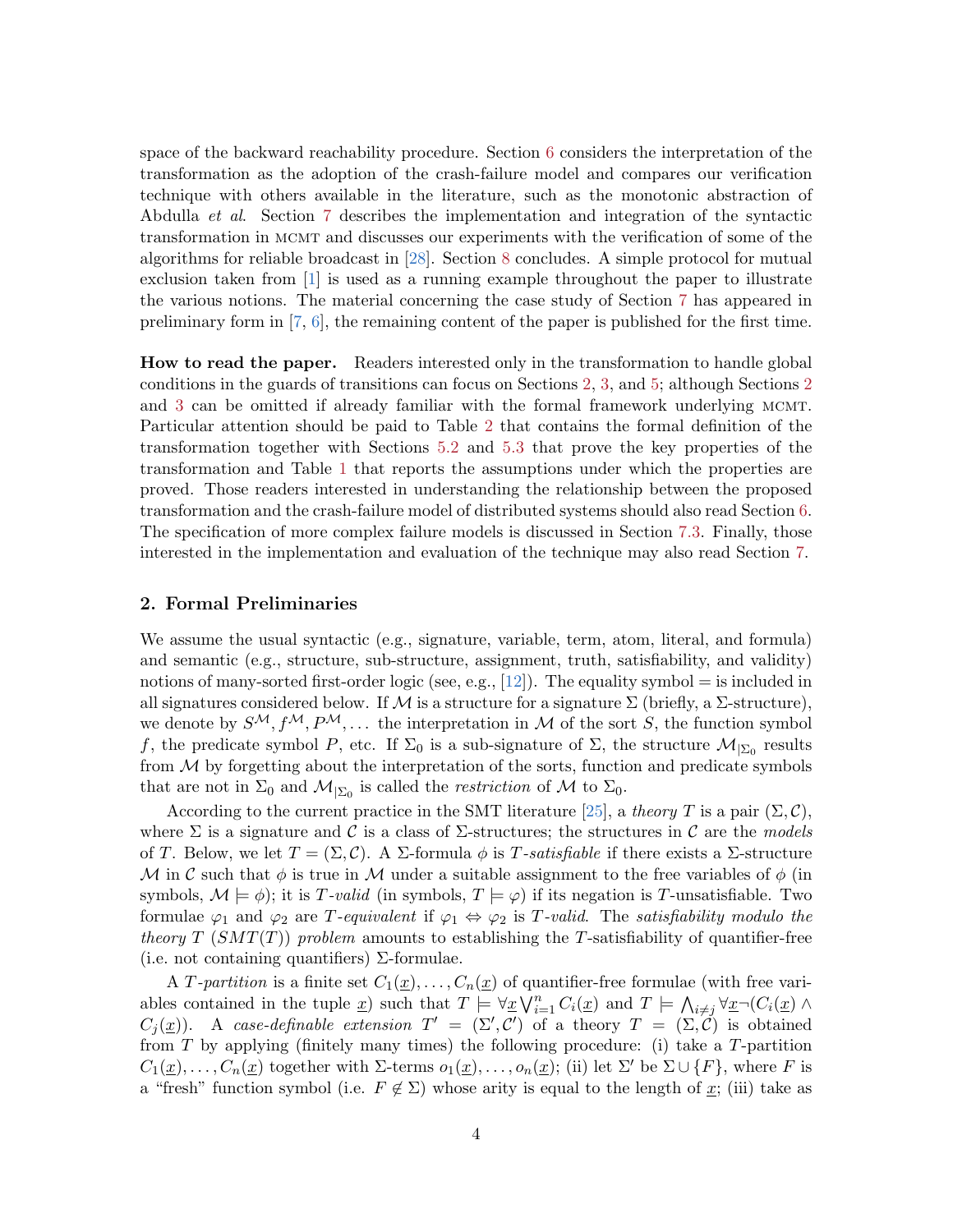C' the class of  $\Sigma'$ -structures M whose restriction to  $\Sigma$  is a model of T and such that

$$
\mathcal{M} \models \bigwedge_{i=1}^{n} \forall \underline{x} \ (C_i(\underline{x}) \Rightarrow F(\underline{x}) = o_i(\underline{x})).
$$

Thus a case-definable extension  $T'$  of a theory T contains finitely many additional function symbols, called *case-defined functions*. It is not hard to effectively translate any  $SMT(T')$ problem into an equivalent  $SMT(T)$ -problem, see [\[15\]](#page-31-0) for details. In the following, by abuse of notation, we shall identify a theory  $T$  and its case-definable extensions  $T'$ . In the rest of the paper, a case-defined function  $F$  will be written as follows:

$$
F(\underline{x}) \ \ := \ \ \text{case of} \quad \{ \ C_1(\underline{x}) \ : \ o_1; \cdots \ C_n(\underline{s}) \ : \ o_r \ \},
$$

where  $C_1, ..., C_n$  is a T-partition for a suitable theory T. When  $n = 2$ , the partition has the form  $C(x)$ ,  $\neg C(x)$  for some formula C so that we will write  $F(x) := \text{if } C(x)$  then  $o_1$  else  $o_2$ . To improve readability, we will use  $\lambda$ -abstractions to define functions; although, we emphasize that all expressions can be rewritten in pure first-order logic.

### <span id="page-4-0"></span>3. Array-Based systems

The theory  $A_I^E$  specifies the array data structure manipulated by the class of transition systems considered in the paper. It is parametric with respect to the indexes and elements stored in the arrays, whose algebraic structures are again specified as theories  $T_I$  and  $T_E$ , respectively. We assume  $T_I = (\Sigma_I, C_I)$  to have only one sort symbol INDEX. The sorts of the theory  $T_E = (\Sigma_E, \mathcal{C}_E)$  are given names ELEM<sub> $\ell$ </sub>, where  $\ell$  varies in a given finite index set. We define the composed theory  $A_{I}^{E} = (\Sigma, C)$  of arrays with indexes in  $T_I$  and elements in  $T_E$  as follows. The signature of  $A_I^E$  contains the sort symbols of  $T_I, T_E$ , together with a new sort symbol  $ARRAY_\ell$  for each  $ELEM_\ell$  of  $\Sigma_E$ , and all the function and predicate symbols in  $\Sigma_I \cup \Sigma_E$  together with a new function symbol  $\Box[\ ]_\ell$ : ARRAY<sub> $\ell$ </sub>, INDEX  $\longrightarrow$  ELEM<sub> $\ell$ </sub> for each ELEM<sub>l</sub> of  $\Sigma_F$ . Intuitively,  $a[i]$  denotes the element of sort ELEM<sub>l</sub> stored in the array a of sort  $ARRAY_\ell$  at index i; when the sort  $ELEM_\ell$  is clear from the context, we simply write  $a[i]$ . The class C of models of  $A_I^E$  contains a multi-sorted structure M iff for each sort  $\text{ELEM}_{\ell}$  of  $\Sigma_E$ , we have that  $ARRAY_{\ell}^{\mathcal{M}}$  is interpreted as the set  $[INDEX^{\mathcal{M}} \to ELEM_{\ell}^{\mathcal{M}}]$  of (total) functions from INDEX<sup>M</sup> to ELEM<sup>M</sup>, the function symbol  $[-]$  is interpreted as function application, and  $\mathcal{M}_{\vert \Sigma_I}, \mathcal{M}_{\vert \Sigma_E}$  are models of  $T_I$  and  $T_E$ , respectively.

An array-based (transition) system (for  $(T_I, T_E)$ ) is a triple  $S = (a, I, \tau)$  where (i)  $a = a_1, \ldots, a_s$  is the tuple of the array state variables (these arrays encode local data of sorts ELEM<sub>1</sub>,..., ELEM<sub>s</sub>, respectively); (ii)  $I(a)$  is the *initial* formula; and (iii)  $\tau(a, a')$  is the *transition* formula. Notice that in  $\tau(a, a')$  not only the tuple a occurs but also its renamed copy  $a'$ : this is because the transition formula  $\tau$  is meant to express a constraint relating the values of the state variables before and after the execution of  $\tau$  (usually, such a constraint is a conditional update).

Given an array-based system  $S = (a, I, \tau)$  and a formula  $U(a)$ , (an instance of) the safety problem is to establish whether there exists a natural number  $n$  such that the formula

<span id="page-4-1"></span>
$$
I(a_0) \wedge \tau(a_0, a_1) \wedge \cdots \wedge \tau(a_{n-1}, a_n) \wedge U(a_n) \tag{1}
$$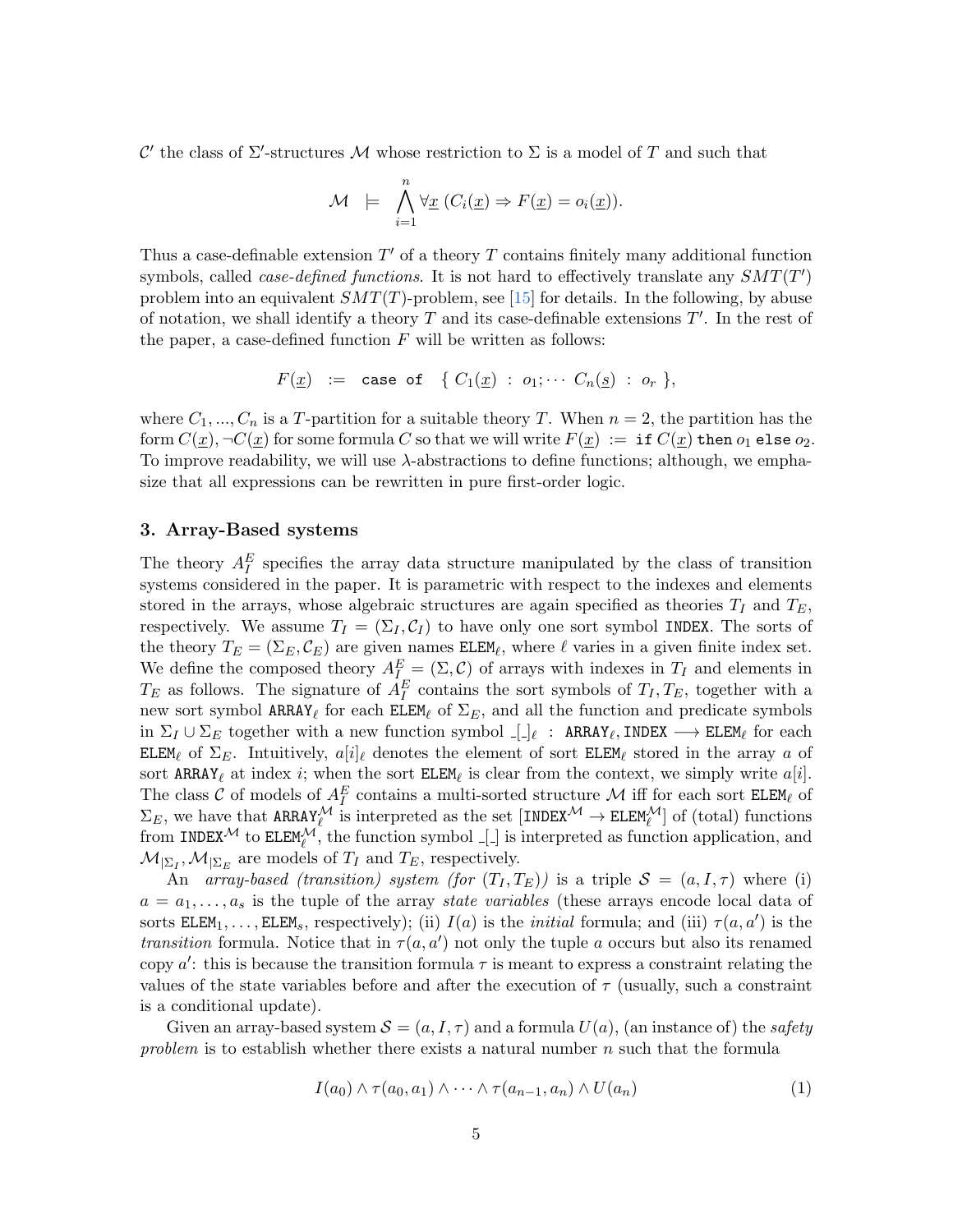is  $A_I^E$ -satisfiable. If there is no such n, then S is safe (w.r.t. U); otherwise, it is unsafe and there exists a run (i.e. a sequence of transitions) of length  $n$  leading the system from a state in  $I$  to a state in  $U$ .

Array-based systems have been used to model a variety of systems coming from several verification domains; the interested reader is pointed to [\[15\]](#page-31-0) for an overview.

#### <span id="page-5-0"></span>3.1 Running Example

We consider a protocol (taken from [\[1\]](#page-30-3)) ensuring mutual exclusion for an arbitrary number of processes with a linear topology. Each process has four control locations: I(dle), R(equesting), W(aiting), and C(ritical section). The processes are linearly ordered: the set of processes on the left (right) of a given process  $p$  are those processes coming before (after, respectively)  $p$  in the linear order. Initially, all processes are in control location I. Each process can perform the following transitions:

- $t_1$ : if a process is in location I and all other processes (on its left and right) are either in location I or R, then it can move to location R;
- $t_2$ : if a process is in location R, then it can move to location W;
- $t_3$ : if a process is in location W and all the processes on its left are in location I, then it can move to location C;
- $t_4$ : if a process is in location C, then it can move to location R; and
- $t_5$ : if a process is in location R, then it can move to location I.

All those (bad) states containing at least two distinct processes in the control location C violate the mutual exclusion property that the protocol is intended to guarantee.

To formalize this protocol as an array-based system, we start defining the theories over indexes and elements. Let  $T_I$  be the theory of linear orders, which contains the binary predicate symbol < (written infix) interpreted as a transitive, antisymmetric, and total relation over a set of elements. Let  $T_E$  be the theory of an enumerated data type containing only the constant symbols I, R, W, and C whose interpretations are distinct elements of a set containing just those four elements (thus the class of models of  $T_E$  is a singleton). Then, we consider an array-based system with only one state variable  $a$ , the set of initial states is characterized by

$$
I(a) := \forall z . a[z] = \mathsf{I},
$$

and the transitions are formalized by

|  | $t_1(a,a') := \exists i.(a[i] = \mathsf{I} \wedge \forall j.(j \neq i \Rightarrow a[j] \in \{\mathsf{I},\mathsf{R}\}) \wedge a' = \text{upd}(a,i,\mathsf{R})$ |                              |
|--|---------------------------------------------------------------------------------------------------------------------------------------------------------------|------------------------------|
|  | $t_2(a,a') := \exists i.(a[i] = R \wedge$                                                                                                                     | $a' = \text{upd}(a, i, W))$  |
|  | $t_3(a, a') := \exists i.(a[i] = W \wedge \forall j.(j < i \Rightarrow a[j] = I) \wedge$                                                                      | $a' = \text{upd}(a, i, C)$   |
|  | $t_4(a,a') := \exists i.(a[i] = \mathsf{C} \wedge$                                                                                                            | $a' = \text{upd}(a, i, R)$   |
|  | $t_5(a, a') := \exists i.(a[i] = \mathsf{R} \wedge$                                                                                                           | $a' = \text{upd}(a, i, l)),$ |

where  $t \in \{c_1, ..., c_n\}$  abbreviates  $t = c_1 \vee \cdots \vee t = c_n$  for t a term and  $c_i$  a constant  $(i =$ 1, ..., n) and  $\text{upd}(a, i, c)$  abbreviates the case-defined function  $\lambda j$  (if  $(j = i)$  then c else  $a[j]$ )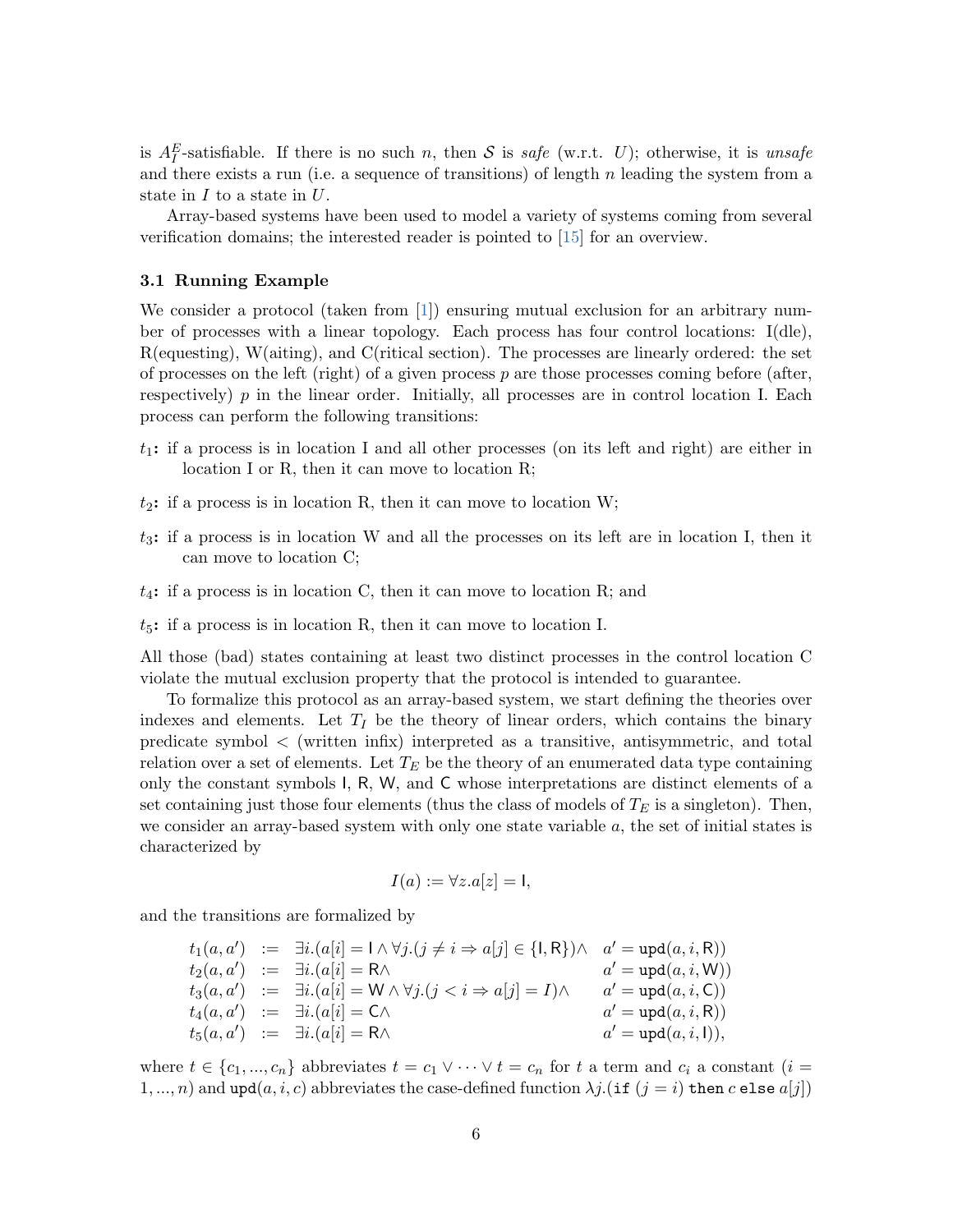function BReach $((a, I, \tau), U)$ 1  $P \longleftarrow U; B \longleftarrow \perp;$ 2 while  $(P \wedge \neg B \text{ is } A_I^E$ -sat.) do 3 if  $(I \wedge P$  is  $A_I^E$ -sat.) then return unsafe; 4  $B \leftarrow P \vee B$ ; 5  $P \longleftarrow Pre(\tau, P);$ 6 end 7 return (safe,  $B$ );

<span id="page-6-1"></span>Figure 1. The symbolic backward reachability algorithm

for a, i, and c constants of appropriate sorts. So, the array-based system  $(a, I, \tau)$  formalizes the protocol for mutual exclusion introduced above, where  $\tau(a, a') := \bigvee_{\ell=1}^5 t_{\ell}(a, a')$ . The formula describing the set of bad states is

$$
U(a) := \exists i, j.(i < j \land a[i] = \mathsf{C} \land a[j] = \mathsf{C}).
$$

The safety problem for this protocol consists of establishing if there exists  $n \geq 0$  such that

$$
\forall z. a_0[z] = \mathsf{I} \wedge t_{\ell_1}(a_0, a_1) \wedge \cdots \wedge t_{\ell_n}(a_{n-1}, a_n) \wedge \exists i, j.(i \neq j \wedge a_n[i] = \mathsf{C} \wedge a_n[j] = \mathsf{C})
$$

is  $A_I^E$ -satisfiable for  $\ell_1, ..., \ell_n \in \{1, ..., 5\}$ . Notice that for  $n = 0$ , we have that

$$
\forall z. a_0[z] = \mathsf{I} \land \exists i, j. (i < j \land a_0[i] = \mathsf{C} \land a_0[j] = \mathsf{C})
$$

is  $A_I^E$ -unsatisfiable since its quantifier-free instance (obtained by considering the existentially quantified variables  $i, j$  as Skolem constants and instantiating the universally quantified variable  $z$  with  $i$  and  $j$ ):

$$
a_0[i] = \mathsf{I} \wedge a_0[j] = \mathsf{I} \wedge i < j \wedge a_0[i] = \mathsf{C} \wedge a_0[j] = \mathsf{C},
$$

is obviously  $A_I^E$ -unsatisfiable (to see why, consider the first and fourth, or the second and last, literals and derive  $I = C$ , which is  $T<sub>E</sub>$ -unsatisfiable as I and C denote distinct elements in the model of  $T_E$ ).

#### <span id="page-6-0"></span>4. Backward Reachability for Array-based Systems

A general approach to solve instances of the safety problem is based on symbolically computing the set of backward reachable states. For  $n \geq 0$ , the *n-pre-image* of a formula  $K(a)$ is  $Pre^{0}(\tau,K) := K$  and  $Pre^{n+1}(\tau,K) := Pre(\tau,Pre^{n}(\tau,K))$ , where

<span id="page-6-2"></span>
$$
Pre(\tau, K) := \exists a'. (\tau(a, a') \wedge K(a')). \tag{2}
$$

Given  $S = (a, I, \tau)$  and  $U(a)$ , the formula  $Pre<sup>n</sup>(\tau, U)$  describes the set of backward reachable states in n steps (for  $n \geq 0$ ). At the n-th iteration of the loop, the basic back*ward reachability algorithm*, depicted in Figure [1,](#page-6-1) stores in the variable  $B$  the formula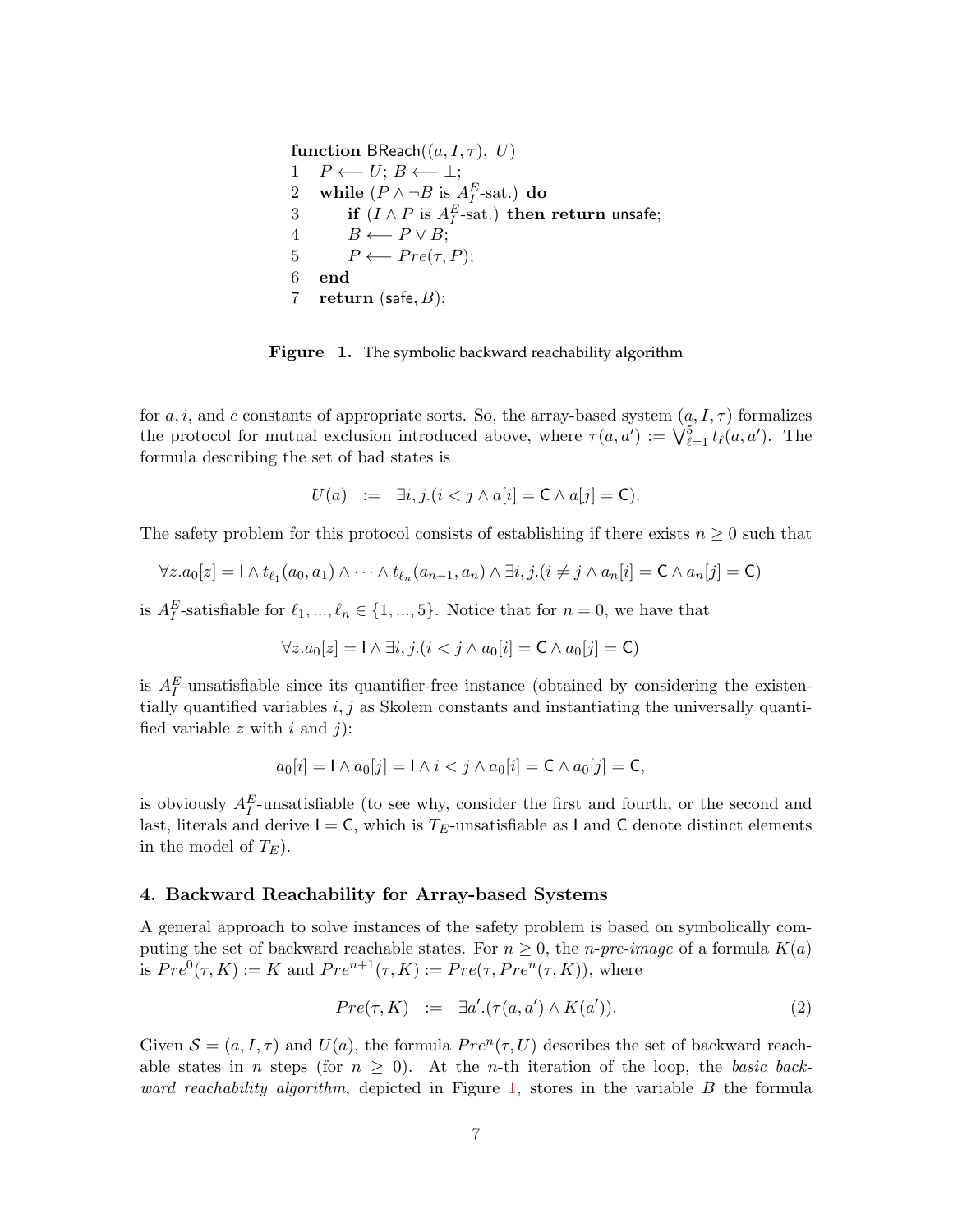$BR^n(\tau, U) := \bigvee_{i=0}^n Pre^i(\tau, U)$  representing the set of states which are backward reachable from the states in U in at most n steps (whereas the variable  $P$  stores the formula  $Pre<sup>n</sup>(\tau, U)$ ). While computing  $BR<sup>n</sup>(\tau, U)$ , BReach also checks whether the system is unsafe (cf. line 3, which can be read as  $I \wedge Pre^n(\tau, U)$  is  $A_I^E$ -satisfiable) or a fix-point has been reached (cf. line 2, which can be read as  $\neg(B R^n(\tau, U) \Rightarrow BR^{n-1}(\tau, U))$  is  $A_I^E$ -unsatisfiable or, equivalently, that  $(BR^n(\tau, U) \Rightarrow BR^{n-1}(\tau, U))$  is  $A_I^E$ -valid). When BReach returns the safety of the system (cf. line 7), the variable  $B$  stores the formula describing the set of states which are backward reachable from U which is also a fix-point. For BReach (Figure [1\)](#page-6-1) to be a true (possibly non-terminating) procedure, it is mandatory to identify a class of formulae for representing sets of (backward) reachable states (line 5), in such a way that the class is closed under pre-image computation and the safety (line 3) and fix-point (line 2) checks are effective.

In [\[15\]](#page-31-0), we identified such a class of formulae and sufficient conditions on the component theories  $T_I$  and  $T_E$  to guarantee decidability of the satisfiability problem; we also identified the shapes of the formulae of an array-based transition system and of the formula representing the set of bad states to guarantee closure under pre-image computation. To precisely state these assumptions and the related results, we need to introduce the following notational convention and definitions: d, e range over variables of a sort ELEMs of  $\Sigma_E$ , i, j, k, z,... over variables of sort INDEX. An underlined variable name abbreviates a tuple of variables of unspecified (but finite) length and, if  $i := i_1, \ldots, i_n$ , the notation  $a[i]$  abbreviates the  $s * n$ -tuple of terms

$$
a_1[i_1], \ldots, a_1[i_n], \ldots, a_s[i_1], \ldots, a_s[i_n].
$$

Notice that we use the underlined notation  $\underline{i}, \underline{e}, \ldots$  for tuples of elements and index variables, whereas we use just a (not underlined!) for the tuple  $a_1, \ldots, a_s$  of array variables: the reason for this asymmetric choice is due to the fact that the length s of the tuple  $a$  is fixed during model checking (it is given in the definition of an array-based system); whereas the length of the tuples  $i$  arising during backward reachability is finite but unknown. As a general rule, whenever we do not underline a variable name, we mean that it represents a single variable or a tuple of variables of fixed length s; on the contrary, whenever a variable name is underlined, it means that it represents a tuple of variables of unspecified length.

Possibly sub/super-scripted expressions of the form  $\phi(i, \underline{e}), \psi(i, \underline{e})$  denote quantifier-free  $(\Sigma_I \cup \Sigma_E)$ -formulae in which at most the variables  $\underline{i} \cup \underline{e}$  occur. Also,  $\phi(\underline{i}, t/\underline{e})$  (or simply  $\phi(i, t)$ ) abbreviates the substitution of the Σ-terms t for the variables e. Thus, for instance,  $\phi(i, a[i])$  denotes the formula obtained by replacing e with  $a[i]$  in the quantifier-free formula  $\phi(\underline{i}, \underline{e})$ . A  $\forall^{I}$ -formula is a formula of the form  $\forall \underline{i}.\phi(\underline{i}, a[\underline{i}])$ . An  $\exists^{I}$ -formula is a formula of the form  $\exists \underline{i}.\phi(\underline{i}, a[\underline{i}])$ . An  $\exists^{A,I}\forall^{I}$ -sentence is a sentence of the form  $\exists a \exists \underline{i} \ \forall j \ \psi(\underline{i}, j, a[\underline{i}], a[j])$ .

To mechanize BReach, the additional assumptions reported in Table [1](#page-8-0) on the theories  $T_I$ and  $T_E$ , and the form of the formulae I,  $\tau$ , and U specifying safety problems are mandatory.<sup>2</sup> The following theorem—a consequence of slightly more general decidability results in [\[15\]](#page-31-0) supports the automation of safety and fix-point checks, that are reduced in BReach to the satisfiability of  $\exists^{A,I} \forall^{I}$ -sentences.

<span id="page-7-1"></span><span id="page-7-0"></span><sup>2.</sup> In the table, "M is closed under sub-structures" means means that if M is in  $\mathcal{C}_I$ , X is a subset of INDEX<sup>M</sup>, and M' is the structure having X as support set and whose interpretation of predicate symbols is given by the restriction to X, then also  $\mathcal{M}'$  is in  $\mathcal{C}_I$ .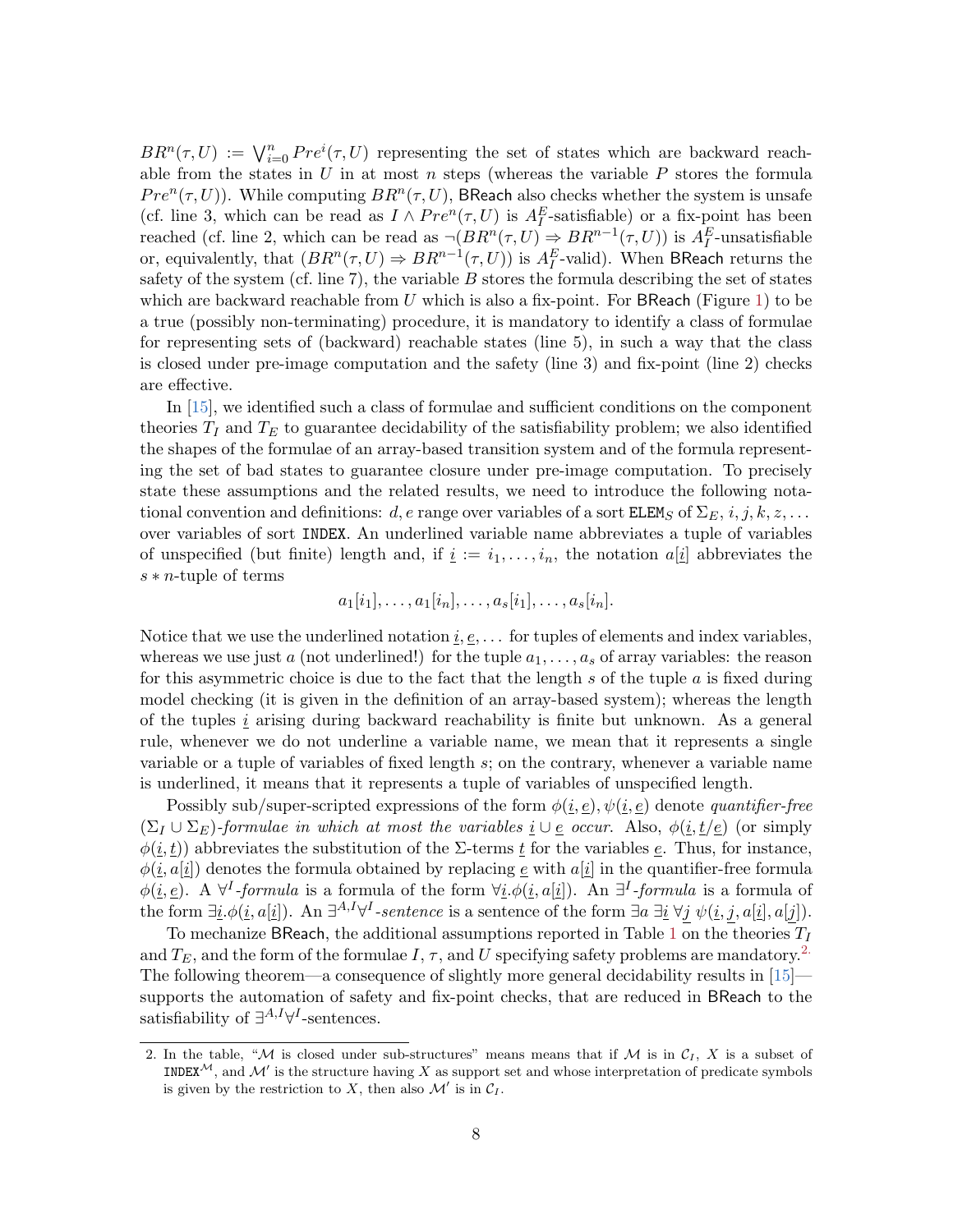| $\rm (HT1)$ | the $STM(T_I)$ and $STM(T_E)$ problems are decidable                                                                 |  |  |  |  |
|-------------|----------------------------------------------------------------------------------------------------------------------|--|--|--|--|
| (HT2)       | $\Sigma_I$ does not contain function or constant symbols                                                             |  |  |  |  |
|             | and its class $C_I$ of models is closed under sub-structures                                                         |  |  |  |  |
| (HF1)       | I is a $\forall$ '-formula                                                                                           |  |  |  |  |
| (HF2)       | $\overline{U}$ is a $\exists$ <sup>T</sup> -formula                                                                  |  |  |  |  |
| (HF3)       | $\tau$ is in <i>functional form</i> , i.e. a disjunction of formulae of the form                                     |  |  |  |  |
|             | $\exists i (\phi_L(i, a[i]) \wedge a' = \lambda j. F(i, a[i], j, a[j]))$<br>$\left( 3\right)$                        |  |  |  |  |
|             | where the quantifier-free formula $\phi_L$ is called the <i>(local)</i> guard and                                    |  |  |  |  |
|             | $F = F_1, \ldots, F_s$ is a tuple of case-defined functions, called the <i>(global)</i>                              |  |  |  |  |
|             | updates                                                                                                              |  |  |  |  |
| (wHF3)      | $\tau$ is in <i>weak functional form</i> , i.e. a disjunction of formulae of the form (3) or                         |  |  |  |  |
|             | universally quarded transition formulae in functional form                                                           |  |  |  |  |
|             |                                                                                                                      |  |  |  |  |
|             | $\exists i (\phi_L(i, a[i]) \wedge \forall k \psi(i, k, a[i], a[k]) \wedge a' = \lambda j. F(i, a[i], j, a[j]),$ (4) |  |  |  |  |
|             | where $\phi_L$ and F are as for (HF3) and $\psi$ is a quantifier-free formula,                                       |  |  |  |  |
|             | called the <i>(global) guard</i> .                                                                                   |  |  |  |  |

<span id="page-8-1"></span><span id="page-8-0"></span>**Table 1.** Assumptions on  $T_I$ ,  $T_E$ , and the form of I,  $\tau$ , and U

<span id="page-8-3"></span>**Theorem 4.1.** Under the assumptions  $(HT1)$  and  $(HT2)$  in Table [1,](#page-8-0) we have that

**(RT1)** the  $A_I^E$ -satisfiability of  $\exists^{A,I} \forall^I$ -sentences is decidable;

**(RT2)** an  $\exists^{A,I}\forall^{I}$ -sentence is  $A_{I}^{E}$ -satisfiable iff it is satisfiable in a finite index model, i.e. in a model in which the interpretation of the sort INDEX is a finite set.

The following property states that sets of backward reachable states can always be represented by  $\exists^{I}$ -formulae provided that the formulae representing the array-based systems and the set of unsafe states satisfy suitable restrictions (identified in [\[17,](#page-31-1) [15\]](#page-31-0)).

<span id="page-8-2"></span>**Proposition 4.1.** Under the assumptions  $(HF1)$ ,  $(HF2)$ , and  $(HF3)$  in Table [1,](#page-8-0) the following hold:

- **(RF1)** if K is an  $\exists^{I}$ -formula, then  $Pre(\tau, K)$  is equivalent to an (effectively computable)  $\exists^I\text{-}formula;$
- $(RF2)$  the  $A_I^E$ -satisfiability tests at lines 2 and 3 of the procedure BReach in Figure [1](#page-6-1) involve only  $\exists^{A,I} \forall^I$ -sentences.

The proof of  $(RF1)$  consists of simple logical manipulations that will be illustrated on the running example below, while that of  $(RF2)$  is immediate.

In the rest of the paper, unless explicitly stated, we will assume that  $(HT1)$ ,  $(HT2)$ , (HF1), and (HF2) in Table [1](#page-8-0) always hold. This is reasonable since it is possible to specify several classes of systems—such as parameterized and distributed systems, imperative programs, and protocols for mutual exclusion or cache coherence—as array-based systems for which these assumptions hold  $[17, 15]$  $[17, 15]$  $[17, 15]$ . However, for several of these problems,  $(HF3)$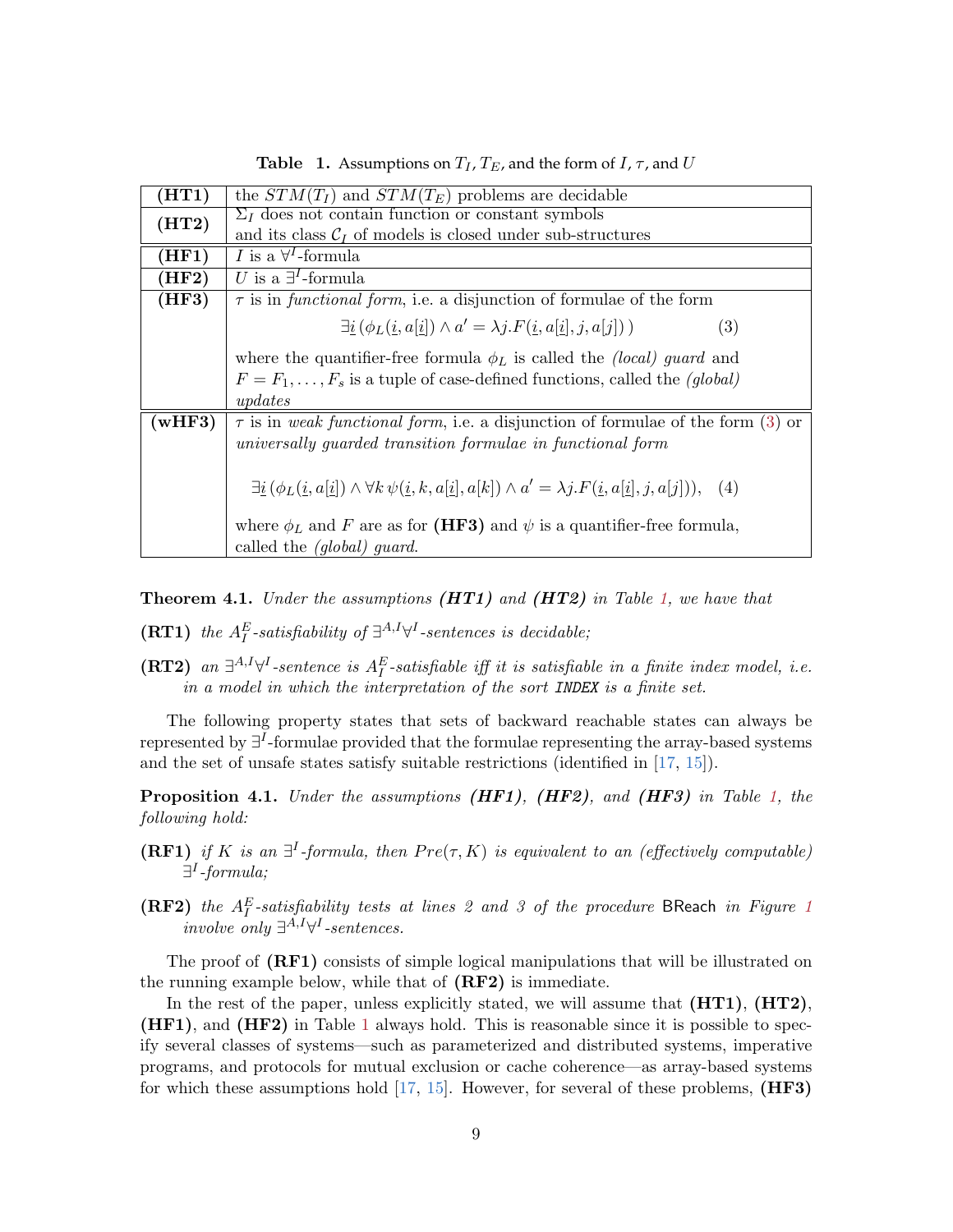is not satisfied, but its weakening, called  $(wHF3)$  in Table [1,](#page-8-0) is so. To widen the scope of applicability of BReach to array-based systems satisfying  $(wHF3)$ , we describe a syntactic transformation in Section [5.](#page-10-0) Before, we illustrate how BReach works on the running example of Section [3.1](#page-5-0) and the difficulties encountered to automate it when dealing with transitions satisfying  $(wHF3)$  but not  $(HF3)$ .

#### <span id="page-9-2"></span>4.1 Running example: pre-images and backward reachability

One of the key functionalities of procedure BReach in Figure [1](#page-6-1) is  $Pre(\tau, P)$  at line 5. We apply Proposition [4.1](#page-8-2) for the computation of some pre-images with the transitions considered in Section [3.1.](#page-5-0) First, we observe that  $Pre(\tau, P)$  is logically equivalent to  $\bigvee_{\ell=1}^5 Pre(t_\ell, P)$ when  $\tau := \bigvee_{\ell=1}^5 t_\ell$ . Furthermore, the assumptions of Theorem [4.1](#page-7-1) are satisfied: (HT1) holds since the SMT problem for the theory  $T_E$  of the enumerated datatype is obviously decidable and that of the theory  $T_I$  of linear orders is also decidable (see, e.g., [\[9\]](#page-31-7)) and  $(HT2)$  is satisfied because the signature of  $T_I$  contains only predicate symbols while closure under substructures holds because  $T_I$  can be axiomatized by universal sentences only (see again  $[9]$ ). Finally, establishing that assumptions (**HF1**) and (**HF2**) hold is immedi-ate by inspection of the formulae I and U in Section [3.1.](#page-5-0) The situation for  $(HF3)$  is more complex and leads us to the main problem considered in this paper. Before discussing this issue, let us observe that  $t_2, t_4$ , and  $t_5$  are all in functional form and thus do satisfy (HF3). We illustrate the application of Proposition [4.1](#page-8-2) by computing  $Pre(t_2, U)$ , which is logically equivalent to

$$
\exists a'.(\exists k.(a[k] = \mathsf{R} \land a' = \mathsf{upd}(a,k,\mathsf{W})) \land \exists i,j.(i < j \land a'[i] = \mathsf{C} \land a'[j] = \mathsf{C}))
$$

by [\(2\)](#page-6-2). By simple logical manipulations, the formula can be rewritten as

$$
\exists a'.\exists i,j,k.(a' = \text{upd}(a,k,\mathsf{W}) \land a[k] = \mathsf{R} \land i < j \land \text{upd}(a,k,\mathsf{W})[i] = \mathsf{C} \land \text{upd}(a,k,\mathsf{W})[j] = \mathsf{C}).
$$

Now, observe that the first conjunct can be dropped, and, recalling the definition of upd, we derive:

$$
\exists i, j, k. (i < j \land k \neq i \land k \neq j \land a[i] = C \land a[j] = C \land a[k] = R);
$$

in fact the cases  $k = i$  and  $k = j$  yield the  $T_E$ -unsatisfiable equality  $W = R^{3}$ . This formula is subsumed by U, hence it can be discarded during backward search.<sup>[4.](#page-9-1)</sup>

<span id="page-9-0"></span><sup>3.</sup> Notice that disjunctions of  $\exists^{I}$ -formulae are equivalent to an  $\exists^{I}$ -formula by simple logical manipulation. So, we can conveniently keep  $\exists^{I}$ -formulae in the so called *primitive differentiated* format (see, e.g., [\[15\]](#page-31-0) for a precise definition), namely as disjunctions of existentially quantified conjunctions of literals containing all pairwise distinctions of their existentially quantified variables. Primitive differentiated formulae are used by MCMT  $[16]$ .

<span id="page-9-1"></span><sup>4.</sup> With "subsumption", we refer to "partial fix-point tests" according to what is implemented in MCMT [\[16\]](#page-31-3). In fact, instead of having a single large  $\exists^I$ -formula K equivalent to  $Pre(\tau, U)$ , MCMT maintains several primitive differentiated formulae  $K_1, ..., K_r$  (see the previous footnote for a characterization of this class of formulae), whose disjunction is logically equivalent to  $K$  but which are smaller and are easier to simplify (roughly,  $K_1, ..., K_r$  derive from the computation of  $Pre(\hat{t}_\ell, U)$ , for each  $\ell$ ). In this way, instead of checking K for fix-point, we check for "partial" fix-point each  $K_1, ..., K_r$ . This way of implementing BReach seems to be crucial for performance as witnessed by the results of MCMT reported in [\[16,](#page-31-3) [15\]](#page-31-0).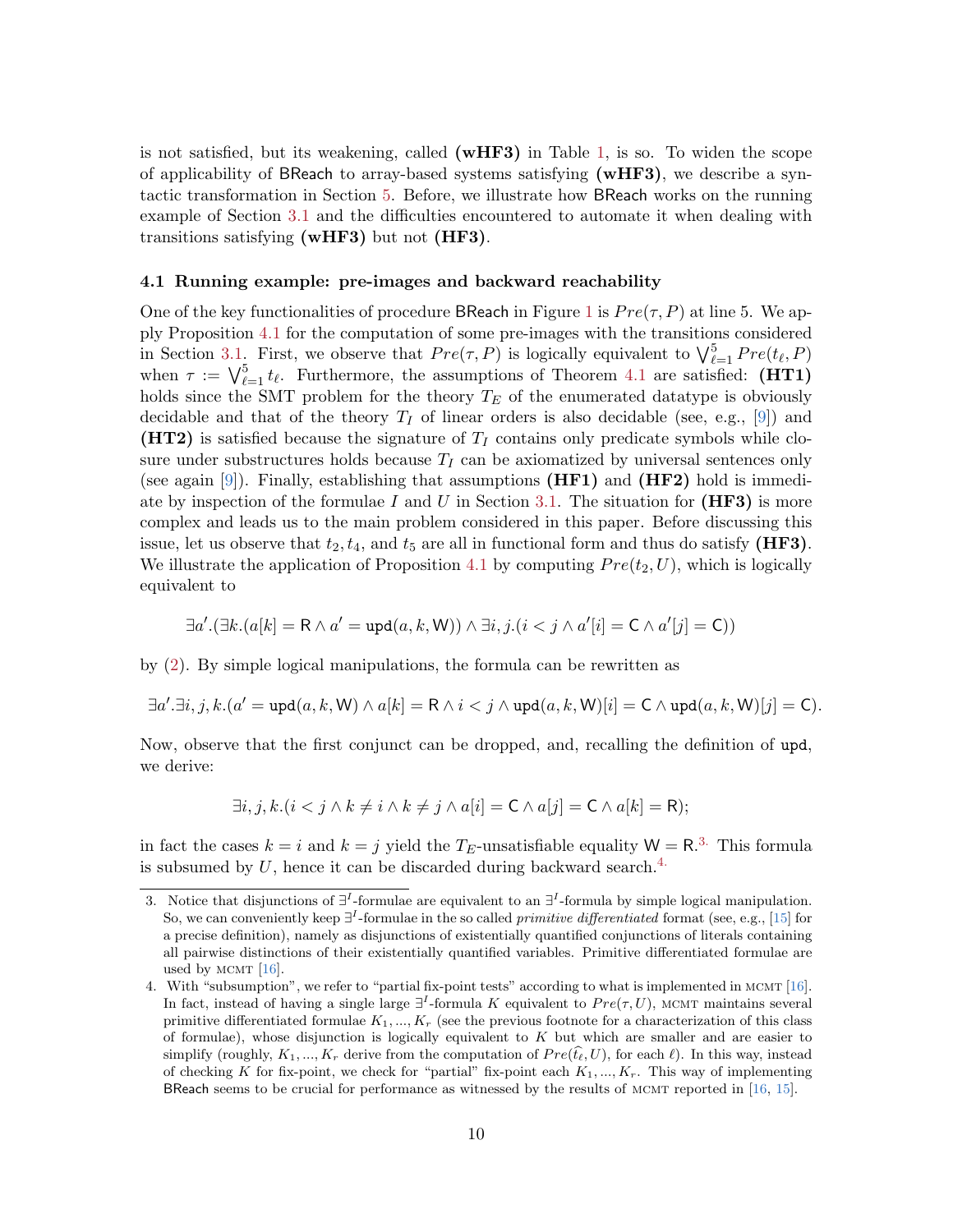It is easy to see that  $Pre(t_4, U)$  and  $Pre(t_5, U)$  also give rise to subsumed formulae (in fact, the tool mcmt does not even generate these formulae because it implements some optimizations which allow it to detect such subsumptions statically, see [\[17\]](#page-31-1) for details).

Let us now consider formulae  $t_1$  and  $t_3$ , which are not in functional form because they contain a universally quantified formula in their guards. Although Proposition [4.1](#page-8-2) does not apply, we can still use [\(2\)](#page-6-2) to compute, e.g.,  $Pre(t_3, U)$ :

$$
\exists a'.(\exists k. (a[k] = W \land \forall l.(l < k \Rightarrow a[l] = I) \land a' = \text{upd}(a, k, C)) \land \exists i, j.(i < j \land a'[i] = C \land a'[j] = C)).
$$

In turn, this is equivalent to

$$
\exists i,j,k. \, \forall l. \left(\begin{array}{c} a[k] = \mathsf{W} \land (l < k \Rightarrow a[l] = I) \land \\ i < j \land \mathtt{upd}(a,k,\mathsf{C})[i] = \mathsf{C} \land \mathtt{upd}(a,k,\mathsf{C})[j] = \mathsf{C} \end{array}\right),
$$

which is easily seen to be logically equivalent to a  $\exists^{A,I}\forall^{I}$ -sentence by recalling the definition of upd. So, it does not seem possible to compute an  $\exists^{I}$ -formula which is logically equivalent to the pre-image of an ∃ I -formula when the transition contains a universal formula in its guard. At first sight, this does not seem to prevent the mechanization of BReach. In fact, the satisfiability checks at lines 2 and 3 are still covered by Theorem [4.1](#page-7-1) since the formulae which are involved  $(Pre(t_3, U) \wedge \neg U$  and  $I \wedge Pre(t_3, U)$ , respectively) are transformed into  $\exists^{A,I}\forall^{I}$ -sentences with simple logical manipulations. The problem arises at the next iteration of the main loop in BReach since the pre-image of  $Pre(t_3, U)$  will again be a  $\exists^{A,I} \forall^{I}$ -sentence (even if the considered transition is in functional form) so that the satisfiability check at line 2 will involve the conjunction of a  $\exists^{A,I}\forall^{I}$ -sentence with its negation. This is not covered by Theorem [4.1](#page-7-1) and we are no more guaranteed to be able to give fully automated support to BReach. A possible solution would be to study the decidability of sentences of the form  $\exists a, \underline{i}.\forall j, a' \exists j'. \varphi(a, \underline{i}, j, a')$ . However, classical results about the (un-)decidability of fragments of first-order logic allowing alternation of quantifiers as those considered above suggest that it is very difficult to obtain practically useful conditions. Fortunately, there is a different approach which consists in introducing a failure model and adapting a standard technique in first-order logic, called relativization of quantifiers, to translate formulae of many-sorted to unsorted logic (see, e.g.,  $[12]$ ). This is the topic of the following section.

#### <span id="page-10-0"></span>5. Eliminating Universal Conditions in Guards

As illustrated in Section [4.1,](#page-9-2) it is difficult to automate BReach when the transition formula  $\tau$  is in weak functional form, see (wHF3) in Table [1](#page-8-0) for the definition. The main problem is to establish that the global guard of a disjunct of the form  $(4)$  in  $\tau$  holds for all processes comprising the system (i.e. a finite but unknown number of processes) rather than on a bounded number as it is the case for a local guard. To overcome this problem, the key idea is to design a syntactic transformation of the array-based system so as to obtain a sufficiently precise abstraction that preserves the safety properties. The abstraction is induced by the adoption of the following simple *failure model: we allow processes to crash and we stipulate* that crashed processes cannot take an active role in the protocol. Once the reference model has changed because crashes may occur, it is not difficult to see that (modulo bisimulation) universally guarded transitions in functional form [\(4\)](#page-8-3) can be replaced by transitions in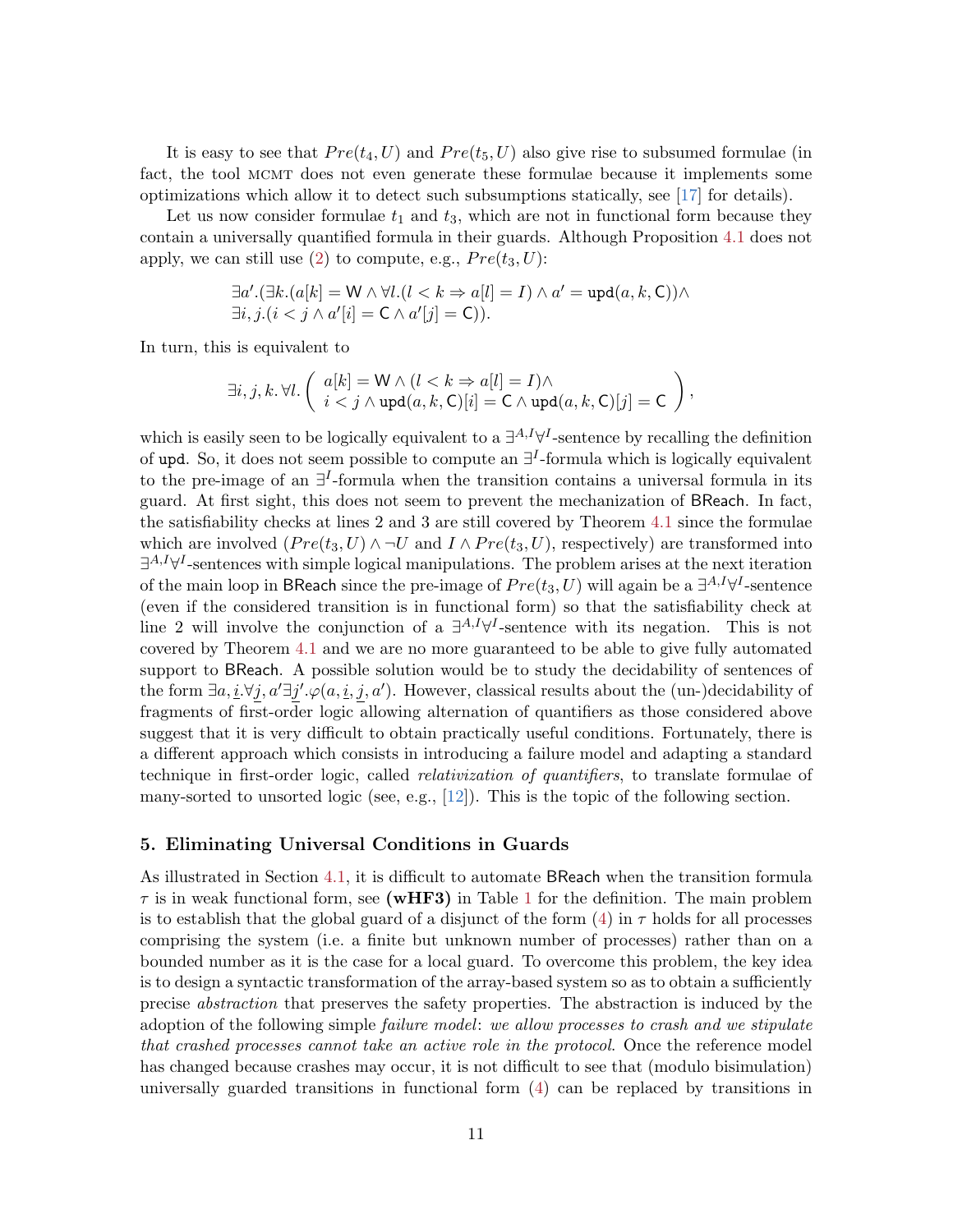<span id="page-11-0"></span>**Table** 2. Definitions of the mappings  $(\tilde{\cdot})$  and  $(\tilde{\cdot})$ 

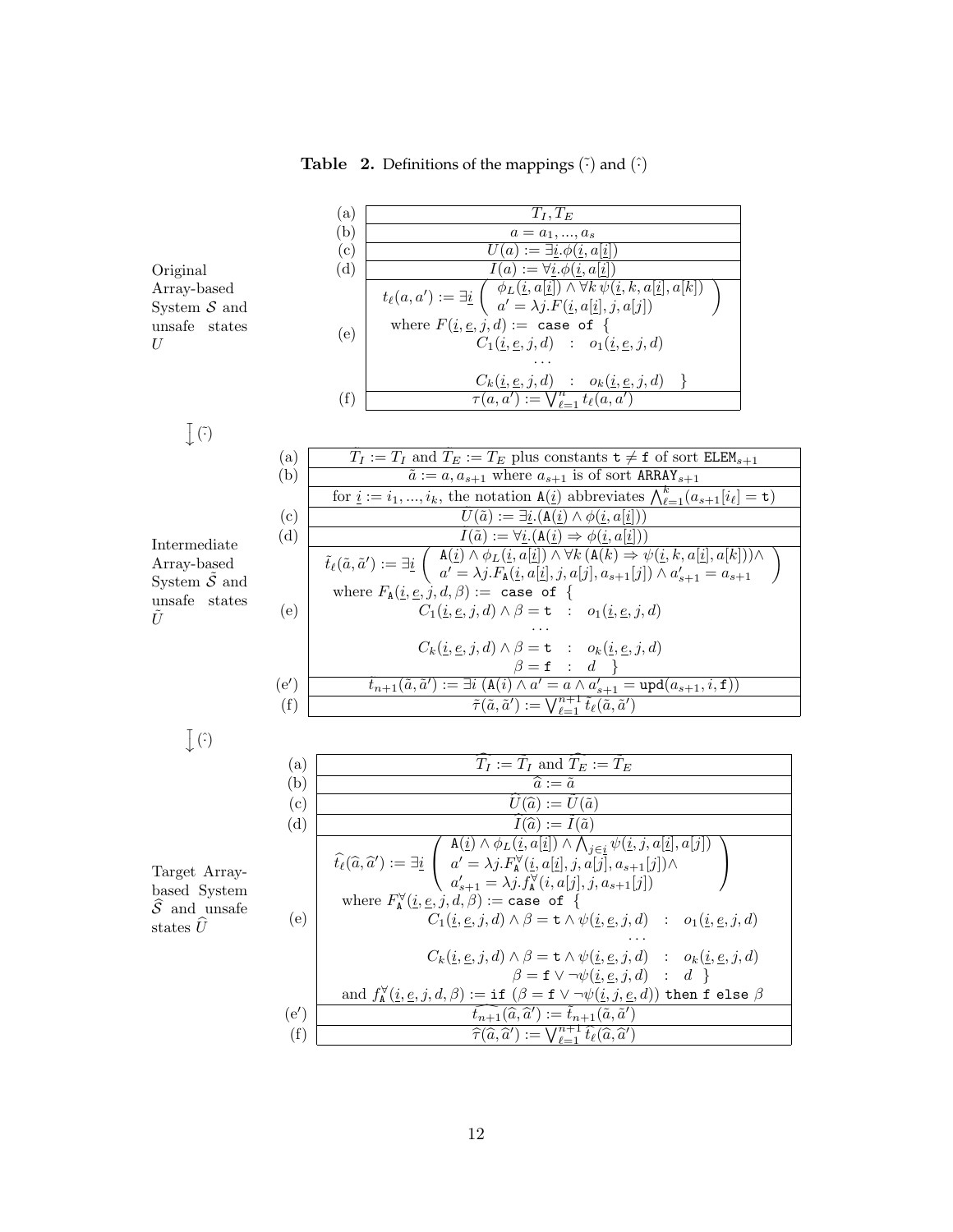simple functional form [\(3\)](#page-8-1). Intuitively, this is because runs in which processes not satisfying the condition in the universal guards crash are allowed in the abstract system. We shall make this observation rigorous in the technical developments below. Here, we point out that the array-based system obtained by this transformation is more liberal, i.e. it has more runs than the original system. As a consequence, if a set of bad states  $U$  is shown to be unreachable for the more liberal system, then it will also be unreachable for the original system. In practice, many common distributed algorithms are fault-tolerant and this explains why it is not by chance that our approach usually works and produces the desired safety certifications, as it is evident from the extensive experiments reported in [\[15\]](#page-31-0).

Let  $T_I$  and  $T_E$  be theories,  $\mathcal{S} = (a, I, \tau)$  be an array-based system, and U a  $\exists^I$ -formula (describing a set of unsafe states) satisfying the assumptions  $(HT1)$ ,  $(HT2)$ ,  $(HF1)$ , (HF2), and (wHF3) in Table [1.](#page-8-0) To simplify the formal definition of the syntactic transformation, we split it in two maps, namely  $(†)$  and  $(†)$ , defined on safety problems, i.e. pairs of an array-based transition system and an  $\exists^{I}$ -formula. The first mapping ( $\hat{\cdot}$ ) *introduces* failures and transforms  $(S, U)$  into  $(\tilde{S}, \tilde{U})$ . The second mapping ( $\tilde{\cdot}$ ) removes the universal guards and takes  $(\tilde{\mathcal{S}}, \tilde{U})$  to  $(\widehat{\mathcal{S}}, \widehat{U})$ . The two mappings are in Table [2.](#page-11-0)

First Step:  $|(S, U) \rightarrow (\tilde{S}, \tilde{U})|$ . The technique for introducing the failure version of  $(S, U)$ consists in adding an auxiliary variable and then in relativizing all quantifiers to the formula describing non-crashed processes. This is done as follows.

- In (a), we add a new sort  $\text{ELEM}_{s+1}$  with two constant symbols t and f to  $T_E$  so that its models are expanded in such a way that  $ELEM_{s+1}$  is interpreted as a set of two elements, and t and f are mapped to distinct elements of the set.
- In (b), the auxiliary (array state) variable  $a_{s+1}$  of sort  $ARRAY_{s+1}$  is also added to the original variables a of the system and the resulting tuple of variables is denoted with  $\tilde{a}$ . The abbreviation  $A(i)$  is introduced in order to identify the conjunction of equalities between the terms  $a_{s+1}[\underline{i}]$  and the constant **t**: the formula  $A(i_\ell)$  means that " $i_\ell$  is not crashed".
- In  $(c)$ , the existential quantifier of formula U is "relativized" with respect to A.
- In  $(d)$ , the universal quantifier of  $I$  is also relativized.
- In (e), the existential and universal quantifiers of the transition formula are relativized with respect to A; similarly, the case-defined functions of the updates are also relativized in order to modify the values of the arrays a only whenever the auxiliary variable  $a_{s+1}$  is set to t. Formally, this is done by adding an extra parameter  $\beta$  to the case-defined function and creating a new partition by splitting on its two possible values (either t or f) and then distributing over  $C_1, ..., C_k$ . According to this trans-formation, formulae of the form [\(3\)](#page-8-1), obtained from  $t(a, a')$  in Table [2](#page-11-0) by taking  $\psi$  to be equivalent to *true*, are mapped to

<span id="page-12-1"></span><span id="page-12-0"></span>
$$
\exists \underline{i} \left( \mathbf{A}(\underline{i}) \wedge \phi_L(\underline{i}, a[\underline{i}]) \wedge \tilde{a}' = \lambda j. \tilde{F}(\underline{i}, \tilde{a}[\underline{i}], j, \tilde{a}[\underline{j}]) \right)
$$
(5)

and those of the form [\(4\)](#page-8-3) to

$$
\exists \underline{i} \begin{pmatrix} \mathbf{A}(\underline{i}) \wedge \phi_L(\underline{i}, a[\underline{i}]) \wedge \forall k (\mathbf{A}(k) \Rightarrow \psi(\underline{i}, k, a[\underline{i}], a[k])) \wedge \\ \tilde{a}' = \lambda \mathbf{j} . \tilde{F}(\underline{i}, \tilde{a}[\underline{i}], \mathbf{j}, \tilde{a}[\mathbf{j}]) \end{pmatrix}, \tag{6}
$$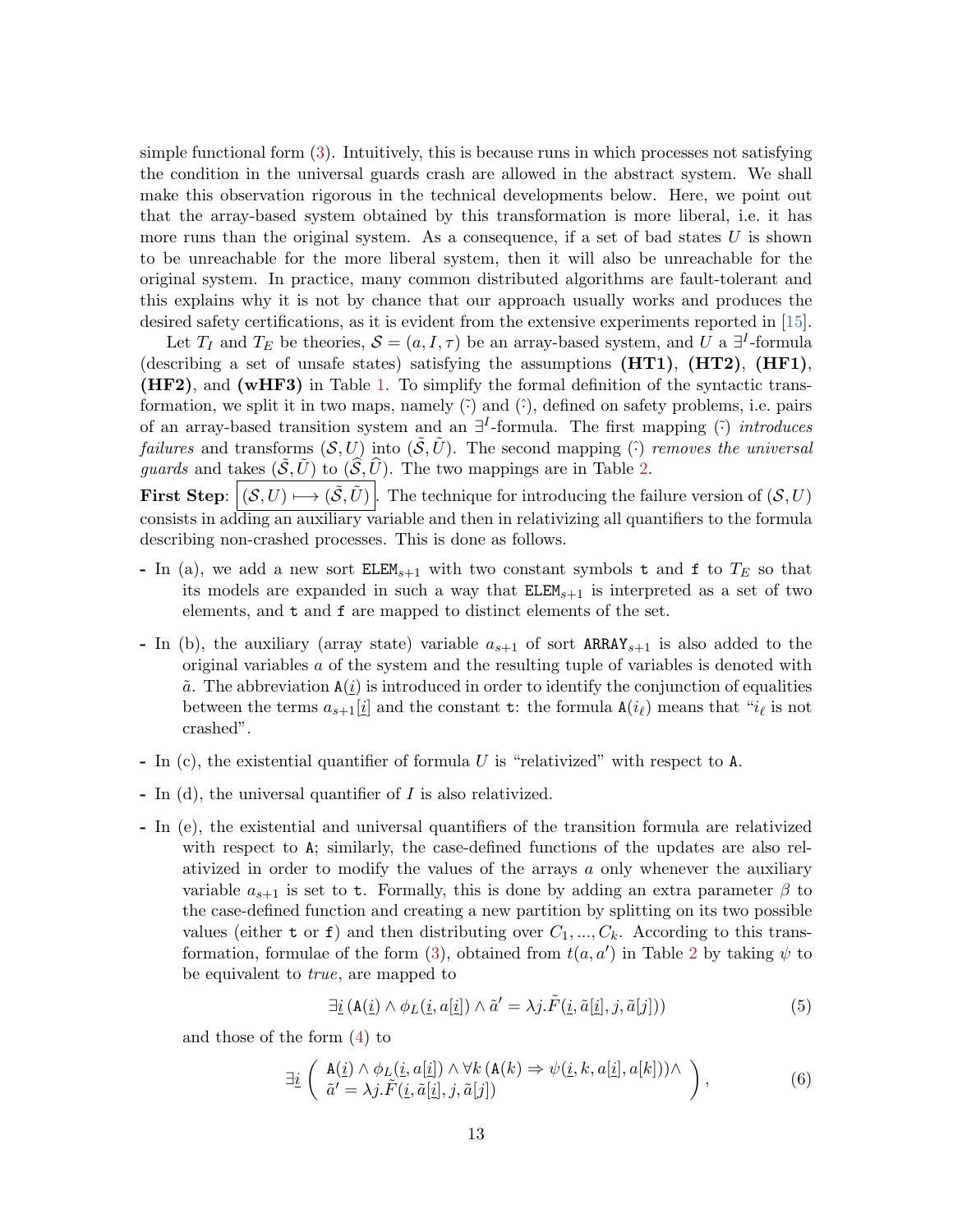where  $\tilde{a}' = \lambda j.\tilde{F}(\underline{i}, \tilde{a}[\underline{i}], j, \tilde{a}[j])$  abbreviates  $a' = \lambda j.F_A(\underline{i}, a[\underline{i}], j, a[j], a_{s+1}[j]) \wedge a'_{s+1}$  $a_{s+1}$ <sup>5</sup>. Notice that the value of  $a_{s+1}$  is not changed by the transition  $\tilde{t}_\ell$ .

- In (e'), we formalize the fact that a process can crash at any time: we add the  $(n + 1)$ transition which leaves the original variables in  $a$  unchanged and non-deterministically changes the value of a cell of  $a_{s+1}$  from t to f.
- Finally, in (f), we construct the new transition formula  $\tilde{\tau}$  by simply taking the disjunction of the "relativized" transition formulae  $\tilde{t}_1, ..., \tilde{t}_n$  with the additional disjunct  $\tilde{t}_{n+1}$ .

It is not difficult to show that the safety problems  $(S, U)$  and  $(\tilde{S}, \tilde{U})$  have the same answer provided that  $\tau$  is in functional form (see Proposition [5.2](#page-16-0) in Section 5.2 below).

**Second Step:**  $(\tilde{S}, \tilde{U}) \mapsto (\tilde{S}, \tilde{U})$ . We now eliminate the universal guards. The definition of this mapping is simpler since most of the work has already been done.

- We do not modify further the component theories (a), the tuple of the state variables (b), the unsafe (c) and the initial formulae (d), and  $(e')$  the additional transition non-deterministically updating the auxiliary variable  $a_{s+1}$ .
- Our main purpose is (e) to transform the formulae  $\tilde{t}_1, ..., \tilde{t}_n$  by replacing the universally quantified formula  $\forall k (\mathbf{A}(k) \Rightarrow \psi(i, k, a[i], a[k]))$  in the guard by the finite conjunction of quantifier-free formulae  $\bigwedge_{k\in\mathcal{I}}\psi(i,k,a[i],a[k])$ ; in addition, we modify the casedefined function of the updates as follows. First, we update only the values  $j$  of the arrays a having the auxiliary variable  $a_{s+1}[j]$  set to  $t$  (as before) and for which the (removed) global condition  $\psi(i, j, a[i], a[j])$  holds; furthermore—and most importantly we force the value of  $a_{s+1}[j]$  for those cells j for which  $\psi(\underline{i},j, a[\underline{i}], a[j])$  does not hold to become f. Formally, we create a new partition by splitting on  $\psi(i, \underline{e}, j, d)$  and then distributing over the intermediate partition  $(C_1 \wedge \beta = \mathbf{t}), ..., (C_k \wedge \beta = \mathbf{t}), \beta = \mathbf{f}.$ According to this transformation, formulae of the form [\(5\)](#page-12-0) are mapped to

$$
\exists \underline{i} \left( \mathbf{A}(\underline{i}) \wedge \phi_L(\underline{i}, a[\underline{i}]) \wedge \widehat{a}' = \lambda j. \widehat{F}(\underline{i}, \widehat{a}[\underline{i}], j, \widehat{a}[j]) \right) \tag{7}
$$

and those of the form [\(6\)](#page-12-1) to

$$
\exists \underline{i} \left( \mathbf{A}(\underline{i}) \wedge \phi_L(\underline{i}, a[\underline{i}]) \wedge \bigwedge_{k \in \underline{i}} \psi(\underline{i}, k, a[\underline{i}], a[k]) \wedge \widehat{a}' = \lambda j. \widehat{F}(\underline{i}, \widehat{a}[\underline{i}], j, \widehat{a}[j]) \right), \tag{8}
$$

where  $\hat{a}' = \lambda j \cdot \hat{F}(i, \hat{a}[i], j, \hat{a}[j])$  abbreviates  $a' = \lambda j \cdot F_{\mathbf{A}}^{\forall}(i, a[i], j, a[j], a_{s+1}[j]) \wedge a_{s+1}' =$  $\lambda j. f_{\mathbf{A}}^{\forall}(i, a[i], j, a[j], a_{s+1}[j]),$  where  $F_{\mathbf{A}}, f_{\mathbf{A}}$  are as explained above and as formally defined in Table [2.](#page-11-0)

We will show (Theorem [5.1](#page-18-0) below) that the safety problems  $(\tilde{S}, \tilde{U})$  and  $(\widehat{S}, \widehat{U})$  have the same answer under the assumptions  $(HT1)$ ,  $(HT2)$ ,  $(HF1)$ ,  $(HF2)$ , and  $(wHF3)$  of Table [1.](#page-8-0)

<span id="page-13-0"></span><sup>5.</sup> In Table [2,](#page-11-0) we made some notational simplifications that deserve a comment. First, in the lines marked with (e), the length of the tuple i as well as the vectors of function symbols  $F, F_{\mathbb{A}}$ ,... should depend on  $\ell$ ; we omitted this dependence to avoid the notation overhead. Second, since the F's are vectors (having s-components, like the a's), the tuple  $o_1, \ldots, o_k$  is a tuple of vectors of terms, each of which having s-components. (All this is consistent with our policy to use non-underlined names for tuples of expressions having fixed length s.) Third, since any two T-partitions have a common refinement, one can freely assume that the T-partition used in the definitions of the F's is the same for all the s-components of the vector  $F$ .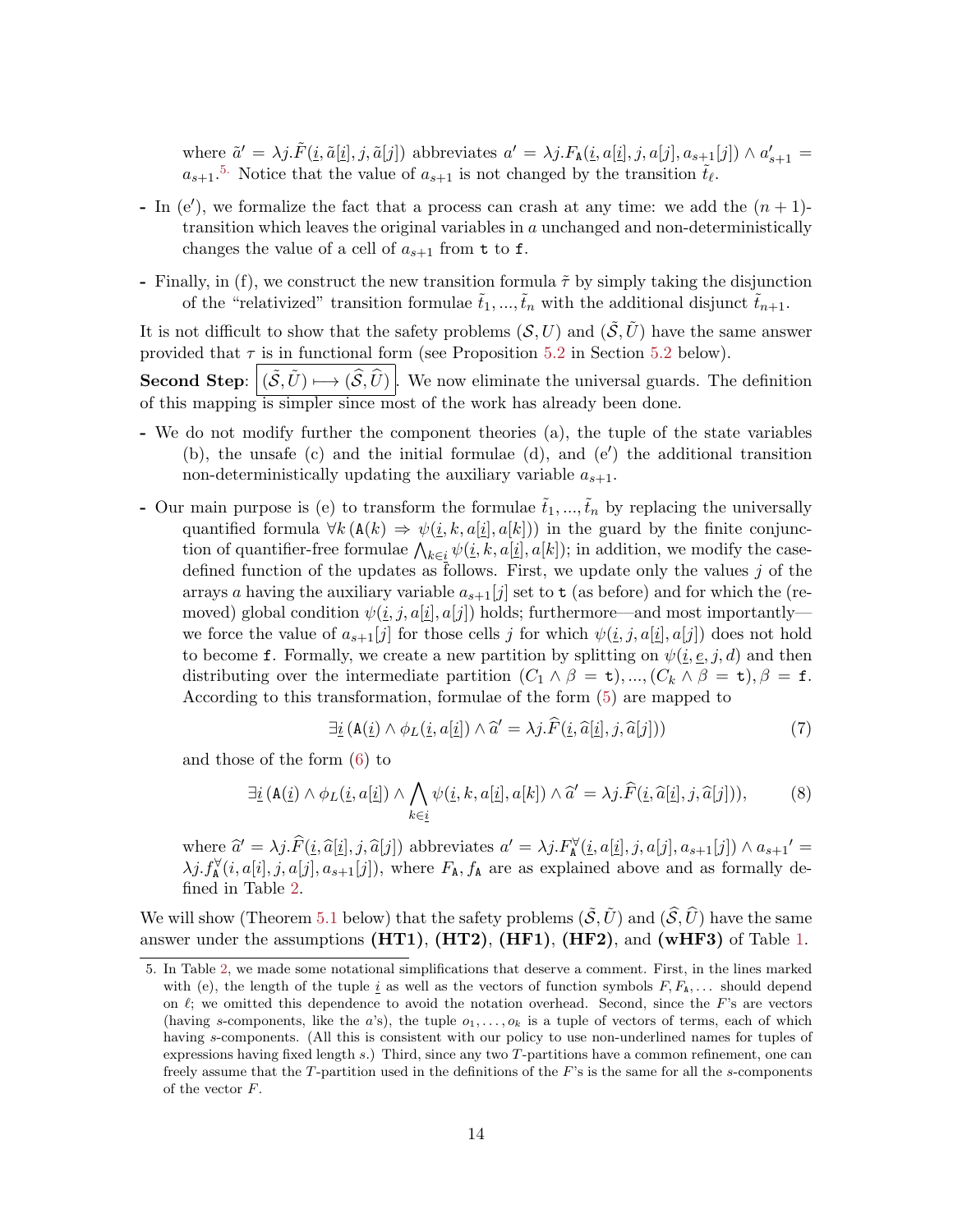#### 5.1 Running example: elimination of universal conditions

We illustrate the two mappings on the transitions of our running example in Section [3.1.](#page-5-0) First of all, we introduce the auxiliary variable v (corresponding to  $a_{s+1}$  above) together with the extension to theory  $T_E$  of the enumerated data-type for control locations.

The sequential application of the two mappings on the initial state formula  $I$  and the unsafe formula  $U$  (recall them from Section [3.1\)](#page-5-0) yields

$$
\begin{array}{rcl}\n\widehat{I}(a,v) & := & \forall i. (v[i] = \mathtt{t} \Rightarrow a[i] = \mathtt{I}) \text{ and} \\
\widehat{U}(a,v) & := & \exists i, j. (v[i] = \mathtt{t} \land v[j] = \mathtt{t} \land i < j \land a[i] = \mathtt{C} \land a[j] = \mathtt{C}),\n\end{array}
$$

respectively. Notice that this initialization does not exclude that some processes are crashed from the very beginning, but this liberal assumption is in fact immaterial.

The effect of the composition of the mappings ( $\tilde{\cdot}$ ) and ( $\tilde{\cdot}$ ) on  $t_2, t_4$ , and  $t_5$  (of the form [\(3\)](#page-8-1)) is very limited: quantifiers are relativized with respect to  $v[i]$  and  $v$  is updated identically. we show the result of transforming  $t_2$ , namely

$$
\widehat{t_2}(a, v, a', v') \quad := \quad \exists i. (v[i] = \mathbf{t} \land a[i] = \mathsf{R} \land a' = \mathsf{upd}(a, i, \mathsf{W}) \land v' = v),
$$

and omit those for  $t_4$  and  $t_5$  as they are very similar. The additional transition  $\hat{t}_6$  for the non-deterministic update of  $v$  is

$$
\widehat{t_6}(a,v,a',v') \ := \ \exists i.(v[i] = \mathtt{t} \wedge a' = a \wedge v' = \mathtt{upd}(v,i,\mathtt{f})),
$$

which arbitrarily selects a process i and sets the corresponding value in  $v$  to f. Now, we consider the more interesting cases of  $t_1$  and  $t_3$ , which both contain a global condition in their guards. The result of syntactically transforming  $t_1$  is

$$
\hat{t}_1(a, v, a', v') := \exists i. \begin{pmatrix} v[i] = \mathbf{t} \wedge a[i] = \mathbf{I} \wedge (i \neq i \Rightarrow a[i] \in \{\mathbf{I}, \mathsf{R}\}) \wedge \\ a' = \text{upd}(a, i, \mathsf{R}) \wedge \\ v' = \lambda j. \begin{pmatrix} \text{if } (v[j] = \mathbf{f} \vee \neg (j \neq i \Rightarrow a[j] \in \{\mathbf{I}, \mathsf{R}\}) \\ \text{then } \mathbf{f} \text{ else } v[j] \end{pmatrix} \end{pmatrix}.
$$

Notice that  $(i \neq i \Rightarrow a[i] \in \{1, R\})$  can be removed from  $\hat{t}_1(a, v, a', v')$  since it is always true. Similarly, the transformation of  $t_3$  yields the formula:

$$
\hat{t_3}(a, v, a', v') \ := \ \exists i. \left( \begin{array}{c} v[i] = \mathbf{t} \wedge a[i] = \mathsf{W} \wedge (i < i \Rightarrow a[i] = I) \wedge \\ a' = \text{upd}(a, i, \mathsf{C}) \wedge \\ v' = \lambda j. \left( \begin{array}{c} \text{if } (v[j] = \mathbf{f} \vee \neg(j < i \Rightarrow a[j] = I)) \\ \text{then } \mathbf{f} \text{ else } v[j] \end{array} \right) \end{array} \right),
$$

where  $(i < i \Rightarrow a[i] = I)$  can be deleted.

It should now be clear that  $\hat{\tau} := \bigvee_{\ell=1}^6 \hat{t}_{\ell}$  is in functional form; whereas  $\tau$  was not, because of  $t_1$  and  $t_3$ . The transformed safety problem allows us to overcome the difficulties of applying BReach in discussed in Section [4.1.](#page-9-2) For example, recall that we were not able to compute an  $\exists^{I}$ -formula logically equivalent to  $Pre(t_3, U)$  in Section [4.1:](#page-9-2) the application of the definition [\(2\)](#page-6-2) of pre-image yielded an  $\exists^{A,U}\forall^{I}$ -sentence. Let us now compute  $Pre(\hat{t}_3,\hat{U})$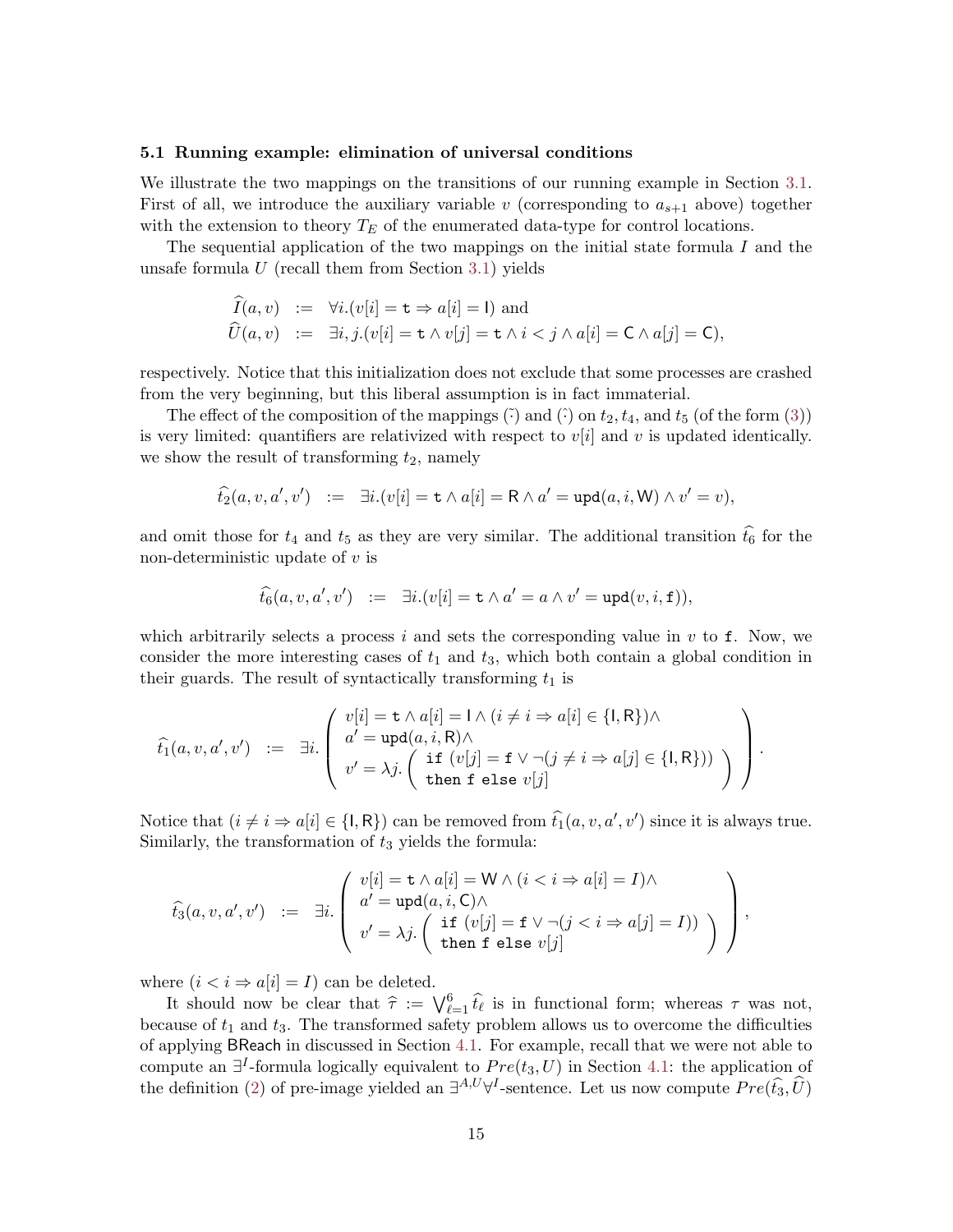and recall that (RF1) in Proposition [4.1](#page-8-2) ensures us to be able to find a logically equivalent  $\exists^{I}$ -formula since  $\hat{t}_3$  is in functional form:

$$
\exists a', v'. \left( \begin{array}{c} v[k] = \mathbf{t} \wedge a[k] = \mathsf{W} \wedge a' = \text{upd}(a, k, \mathsf{C}) \wedge \\ v' = \lambda j. \left( \begin{array}{c} \text{if } (v[j] = \mathbf{f} \vee \neg(j < k \Rightarrow a[j] = I)) \\ \text{then } \mathbf{f} \text{ else } v[j] \end{array} \right) \right) \wedge \\ \exists i, j. (v'[i] = \mathbf{t} \wedge v'[j] = \mathbf{t} \wedge i < j \wedge a'[i] = \mathsf{C} \wedge a'[j] = \mathsf{C}) \end{array} \right),
$$

which rewrites to

$$
\exists i,j,k. \left( \begin{array}{l} v[k]=\texttt{t} \wedge a[k] = \texttt{W} \wedge i < j \wedge \\ \texttt{upd}(a,k,\texttt{C})[i] = \texttt{C} \wedge \texttt{upd}(a,k,\texttt{C})[j] = \texttt{C} \wedge \\ (\texttt{if} \ (v[i] = \texttt{f} \vee \neg(i < k \Rightarrow a[i] = I)) \texttt{ then } (\texttt{f} = \texttt{t}) \texttt{ else } (v[i] = \texttt{t})) \wedge \\ (\texttt{if} \ (v[j] = \texttt{f} \vee \neg(j < k \Rightarrow a[j] = I)) \texttt{ then } (\texttt{f} = \texttt{t}) \texttt{ else } (v[j] = \texttt{t})) \end{array} \right)
$$

by logical manipulations similar to those discussed in Section [4.1](#page-9-2) when computing  $Pre(t_3, U)$ . By case-splitting on  $k = i$ ,  $k = j$ , and  $k \neq i \land k \neq j$ , further simplifications, and satisfiability checks modulo  $T_E$ , the formula above can be simplified to the disjunction of

$$
\exists i, j.(i < j \land v[i] = \mathbf{t} \land v[j] = \mathbf{t} \land a[i] = \mathbf{W} \land a[j] = \mathbf{C}),
$$

and

$$
\exists i, j. k \quad (i < j \land i > k \land j > k \land v[k] = \mathbf{t} \land v[i] = \mathbf{t} \land v[i] = \mathbf{t} \land v[j] = \mathbf{t} \land a[k] = \mathbf{W} \land a[i] = \mathbf{C} \land a[j] = \mathbf{C};
$$

the third disjunct is unsatisfiable as it contains  $i < j \wedge j < i$ . Since the second disjunct is subsumed by U, only the first one needs to be kept. The computation of  $Pre(t_\ell, U)$  for  $\ell = 1, 2, 3, 5, 6$  yields an unsatisfiable or subsumed  $\exists^{I}$ -formula and thus  $U \vee Pre(\hat{\tau}, U)$  is equivalent to  $U \vee Pre(\hat{t}_3, U)$ . Now, observe that  $Pre(\hat{\tau}, U) \wedge \hat{I}$  is  $A_I^E$ -unsatisfiable (this means that unsafety has not been detected after one iteration of BReach) and  $Pre(\hat{\tau}, U) \Rightarrow \hat{U}$  is  $A_L^E$ -<br>involid (hange a fix point beg not been reached). We should proceed to the point iteration invalid (hence, a fix-point has not been reached). We should proceed to the next iteration and compute the pre-image of  $U_1 := Pre(\widehat{t}_3, U)$  with respect to  $\widehat{\tau}$ . Using simplification and subsumption, only the following new  $\exists^{I}$ -formula remains:

$$
\exists i, j.(i < j \land v[i] = \mathbf{t} \land v[j] = \mathbf{t} \land a[i] = \mathsf{R} \land a[j] = \mathsf{C}).
$$

It is then possible to see that  $Pre(U_1, \hat{\tau}) \wedge \hat{I}$  is  $A_I^E$ -unsatisfiable (hence, unsafety has not been detected), and  $Pre(U_1, \hat{\tau}) \Rightarrow (U_1 \vee \hat{U})$  is again  $A_{\tau}^{F}$ -invalid (so that a fix-point has not been detected). One more iteration of **BBooch** is sufficient to discover that a fix point is been detected). One more iteration of BReach is sufficient to discover that a fix-point is reached and that the intersection with the initial set of states is empty. As a consequence, BReach returns the answer safe for the (target) safety problem  $(S, U)$ .

What can we infer about the (original) safety problem  $(S, U)$ ? We will see that it has the same answer because of the properties of the two mappings  $(\tilde{\cdot})$  and  $(\tilde{\cdot})$ . The key point is that  $\widehat{\mathcal{S}}$  admits more runs than  $\mathcal S$  and if  $\widehat{U}$  is unreachable from  $\widehat{I}$  by any finite sequence of applications of  $\hat{\tau}$ , then—a fortiori—U is unreachable from I by applying  $\tau$ . To see an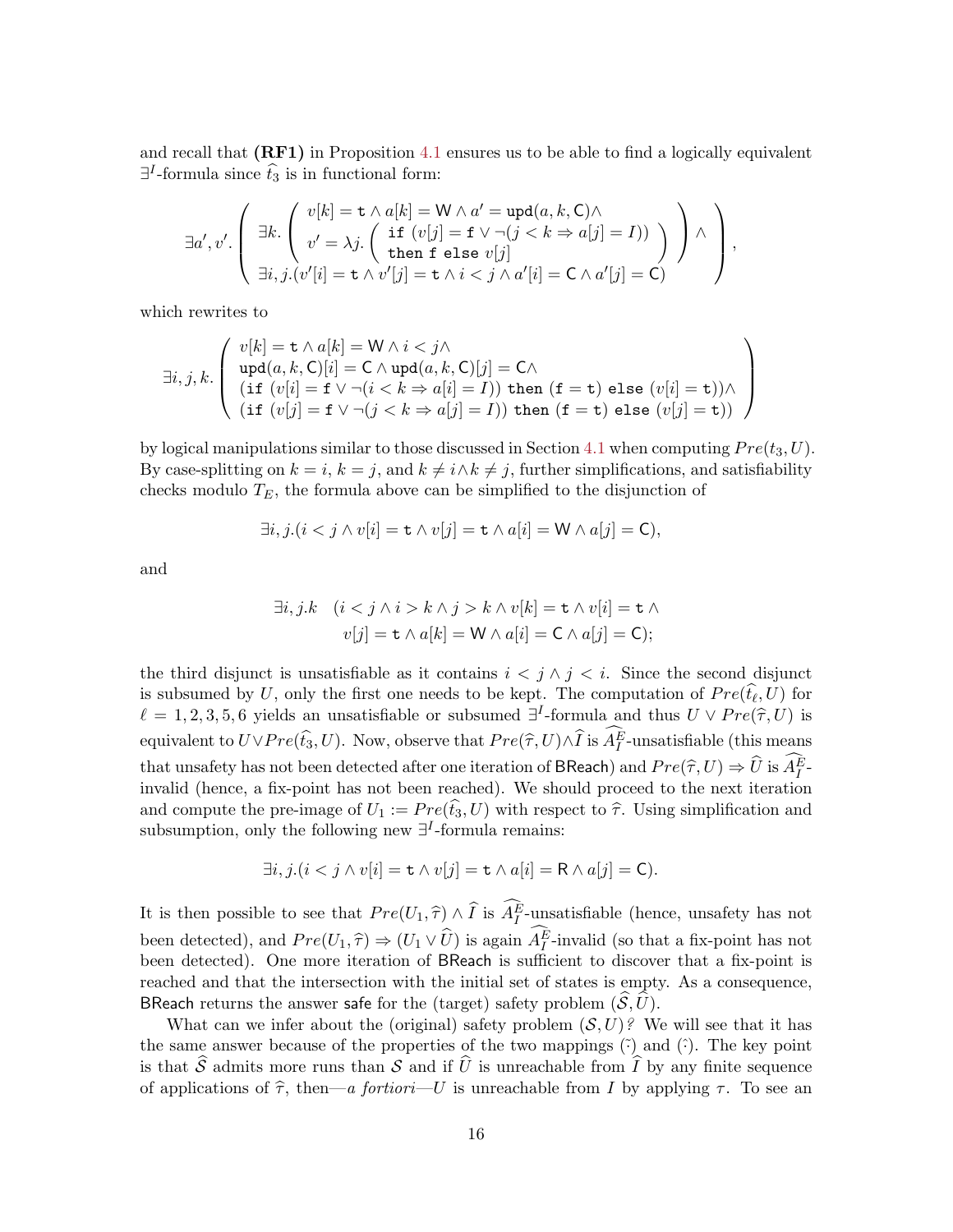example of a run in  $\hat{S}$  which is not allowed in S, consider the set of states of S described by the following  $\exists^{I}$ -rule:

$$
P := \exists i_1, ..., i_7. (a[i_1, ..., i_7] = I, R, I, C, W, W, R).
$$

Transition  $t_3$  is not enabled in P since its universal condition, namely  $\forall j$ . $(j < i \Rightarrow a[j] = 1)$ , cannot be satisfied. In fact, in order to satisfy the local condition of the guard  $a[i] = W$ , one should take either  $i = i_5$  or  $i = i_6$  so that the universal condition turns out to be violated at, e.g.,  $i_2$  where  $a[i_2] = \mathsf{R} \neq \mathsf{I}$ . Now, consider the corresponding set of states in  $\widehat{\mathcal{S}}$ , described by the following relativized  $\exists^{I}$ -formulae:

$$
\tilde{P} := \exists i_1, ..., i_7. (v[i_1, ..., i_7] = \mathbf{t}, ..., \mathbf{t} \land a[i_1, ..., i_7] = \mathbf{I}, \mathsf{R}, \mathsf{I}, \mathsf{C}, \mathsf{W}, \mathsf{W}, \mathsf{R}).
$$

if we apply twice  $\hat{t}_6$  to  $i_2$  and  $i_4$ , we obtain

$$
\exists i_1, ..., i_7. (v[i_2, i_4] = \texttt{f}, \texttt{f} \wedge f[i_1, i_3, i_5, i_6, i_7] = \texttt{t}, ..., \texttt{t} \wedge a[i_1, ..., i_7] = \texttt{I}, \texttt{R}, \texttt{I}, \texttt{C}, \texttt{W}, \texttt{W}, \texttt{R}),
$$

and the transition  $\hat{t}_3$  becomes enabled as the values of f at  $i_2$  and  $i_4$  make them irrelevant for its application.

## <span id="page-16-0"></span>**5.2** Properties of  $(S, U) \mapsto (\tilde{S}, \tilde{U})$

When the answer to a safety problem  $(S, U)$  is safe (unsafe), we say that S is safe (unsafe, respectively) with respect to U.

**Proposition 5.1.** If  $\tilde{S}$  is safe with respect to  $\tilde{U}$ , then S is safe with respect to U.

Proof. Suppose (by contra-position) that

$$
I(a_0) \wedge \tau(a_0, a_1) \wedge \cdots \wedge \tau(a_{n-1}, a_n) \wedge U(a_n)
$$

is  $A_I^E$ -satisfiable in a model M under a certain assignment **a**. We expand the model M to a model  $\tilde{\mathcal{M}}$  of  $\tilde{A}^E_I$  in the obvious way by interpreting ELEM<sub>s+1</sub> as a set containing two distinct elements, say 0 and 1 for the constants f and t, respectively, and interpreting  $ARRAY_{s+1}$  as the set of (total) functions from INDEX<sup>M</sup> to  $\{0,1\}$ . Then, we expand the assignment a by assigning to *n*-copies  $(a_{s+1})_1, \cdots, (a_{s+1})_n$  of the new array variable  $a_{s+1}$  the array whose constant value is 1. In this way, it is easy to see that

$$
\mathcal{M},\mathbf{a}\models I(\tilde{a}_0)\wedge \tau(\tilde{a}_0,\tilde{a}_1)\wedge \cdots \wedge \tau(\tilde{a}_{n-1},\tilde{a}_n)\wedge U(\tilde{a}_n)
$$

holds under the assignment a as expanded above and hence  $\tilde{S}$  is unsafe with respect to  $\hat{U}$ .  $\Box$ 

Safety of the intermediate system  $\tilde{\mathcal{S}}$  implies safety of the original system  $\mathcal{S}$ . The contrary is false for arbitrary array-based systems although we can prove it for systems in functional form. In the rest of the current Subsection [5.2,](#page-16-0) we assume that  $((a, I, \tau), U)$  is a safety problem for which assumptions  $(HT1)$ ,  $(HT2)$ ,  $(HF1)$ ,  $(HF2)$ , and  $(HF3)$  hold (thus, we consider  $\tau(a, a')$  to be in functional form).

<span id="page-16-1"></span>We show that the sets of backward reachable states are the same for the original and the intermediate systems. For a  $\exists^{I}$ -formula  $K := \exists \underline{i} \psi$ , we let  $\tilde{K}$  be  $\exists \underline{i} \cdot (\mathtt{A}(\underline{i}) \wedge \psi)$ ; similarly, for a  $\forall^{I}$ -formula  $J := \forall \underline{i} \phi$ , we let  $\tilde{J}$  be  $\forall \underline{i} \cdot (\mathbf{A}(\underline{i}) \Rightarrow \psi)$  (this is consistent with the notation used in Table [2\)](#page-11-0).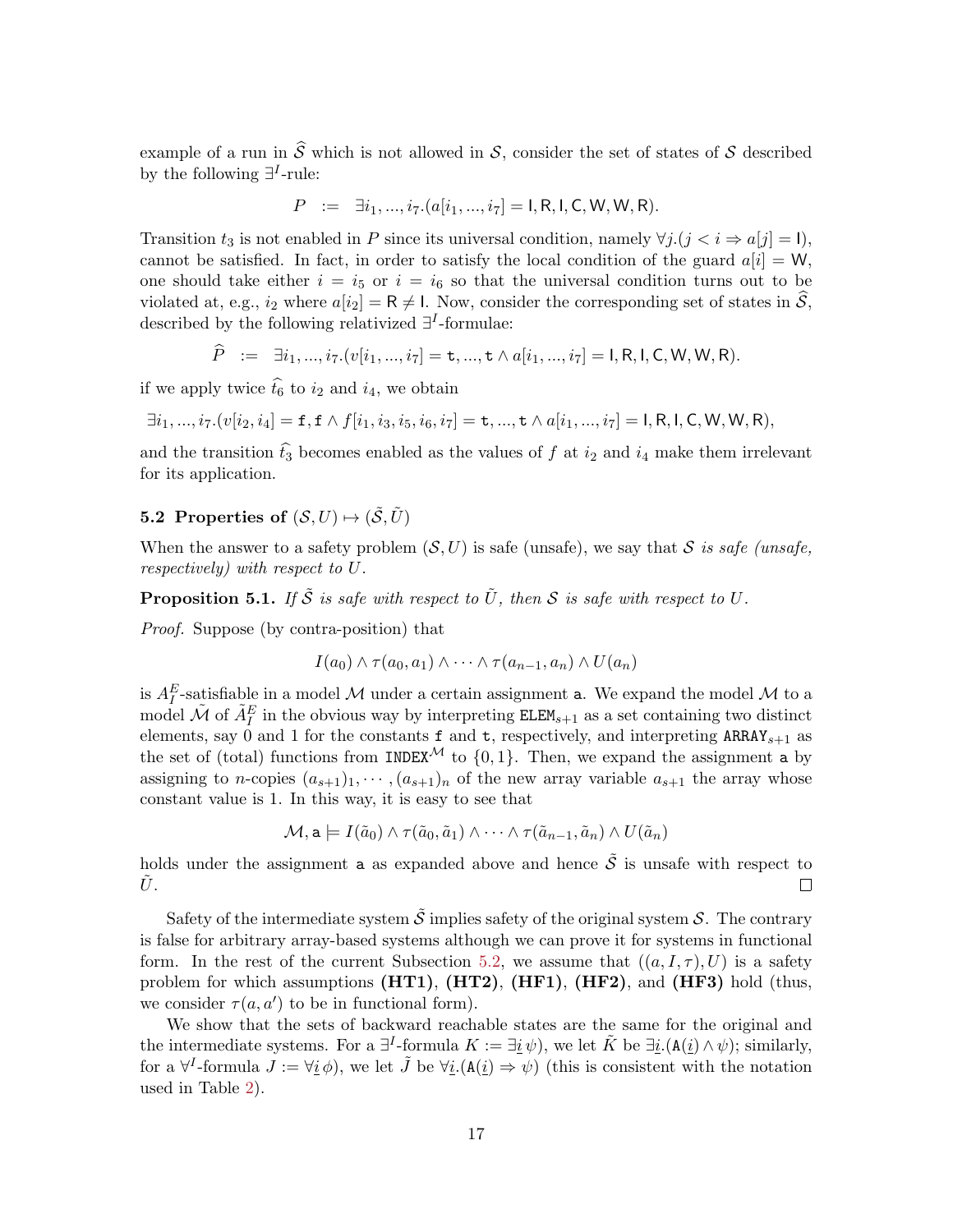**Lemma 5.1.** Let K be an  $\exists^{I}$ -formula and  $K_{0}$  be the  $\exists^{I}$ -formula which is logically equivalent to  $Pre(\tau, K)$ . Then, the  $\exists^I$ -formulae  $\tilde{K} \vee \tilde{K}_0$  and  $\tilde{K} \vee Pre(\tilde{\tau}, \tilde{K})$  are  $\tilde{A}_I^E$ -equivalent.

*Proof.* We need three observations. First, according to Proposition [4.1,](#page-8-2)  $\exists^{I}$ -formulae are closed under pre-images when transitions are in functional form. Second,  $\exists^{I}$ -formulae are closed under disjunctions, modulo simple logical manipulations. Third, the disjunct  $K$  in the statement of the Lemma [5.1](#page-16-1) is needed because  $\tilde{\tau}$  contains also the disjunct  $\tilde{t}_{n+1}(a, a')$ ; see  $(e')$  in Table [2.](#page-11-0)

The Lemma follows straightforwardly from the definition of  $(\tilde{\cdot})$ , in particular (c), (d), (e), and (e') in Table [2;](#page-11-0) and the fact that it is not possible to change the value of  $a_{s+1}[i]$ when this has been set to f by construction of  $\tilde{\tau}$ .  $\Box$ 

Safety checks for the original and the intermediate systems are equivalent.

<span id="page-17-1"></span>**Proposition 5.2.**  $\tilde{S}$  is safe with respect to  $\tilde{U}$  if and only if S is safe with respect to U.

*Proof.* Unsafety of  $\tilde{S}$  with respect to  $\tilde{U}$  means that  $\bigvee_{k\leq n}Pre^k(\tilde{\tau},\tilde{U})$  is  $\tilde{A}_I^E$ -consistent with  $\tilde{I}$  for some n. Now, if we put  $K := \bigvee_{k \leq n} Pre^k(\tau, U)$ , we have that  $\tilde{K} \wedge \tilde{I}$  is  $\tilde{A}_I^E$ -consistent iff  $K \wedge I$  is  $A_I^E$ -consistent by Lemma [5.2](#page-17-2) below. This concludes the proof in view of Lemma [5.1](#page-16-1)  $\Box$ above.

As a side remark, we observe that Proposition [5.2](#page-17-1) does not apply to properties different from safety, like deadlock-freedom.

<span id="page-17-2"></span>**Lemma 5.2.** Let I be a  $\forall^{I}$ -formula and K be a  $\exists^{I}$ -formula. Then,  $\tilde{I} \wedge \tilde{K}$  is  $\tilde{A}_{I}^{E}$ -satisfiable *iff*  $I \wedge K$  *is A*<sup>E</sup>-satisfiable.

Proof. One side of the equivalence (from right to left) is trivial. For the other side, suppose that  $\tilde{\mathcal{M}} \models \tilde{I} \wedge \tilde{K}$  and let K be  $\exists \underline{i} \phi(\underline{i}, a[\underline{i}])$ . Thus  $\tilde{\mathcal{M}} \models \tilde{I} \wedge A(\underline{i}) \wedge \phi(\underline{i}, a[\underline{i}])$  holds for some assignment to  $a, a_{s+1}$  and to the  $\underline{i}$ . Let the  $A_I^E$ -model  $\mathcal M$  be obtained from the  $\tilde{A}_I^E$ -model  $\tilde{\mathcal M}$ by restricting the interpretation of the sort INDEX to the elements assigned to the  $i$  (notice that hypothesis ( $HT2$ ) is used here). It is clear that all processes selected for M are active in  $\tilde{\mathcal{M}}$  (i.e.  $\tilde{\mathcal{M}} \models A(j)$  holds for every  $j \in \text{INDEX}^{\mathcal{M}}$ ), hence if we assign in M to a the arrays so restricted in the domain, we get  $\mathcal{M} \models I(a) \wedge K(a)$  from  $\tilde{\mathcal{M}} \models \tilde{I} \wedge \phi(i, a[i])$ .  $\Box$ 

## <span id="page-17-0"></span>**5.3 Properties of**  $(\tilde{\mathcal{S}}, \tilde{U}) \mapsto (\widehat{\mathcal{S}}, \widehat{U})$

Consider the transition  $\hat{t}_{\ell}$  of the target system in Table [2:](#page-11-0) the universal condition in the guard of  $\tilde{t}_\ell$  of the intermediate system has been removed and the corresponding values in  $a_{s+1}$  of those processes violating it are set to f. We prove that the elimination of the universal conditions from transitions is without loss of precision when verifying safety properties. The reason why  $\tilde{S}$  and  $\hat{S}$  are equivalent is that the transition  $\hat{\tau}$  can be simulated by finitely many application of the additional transition  $t_{n+1}$  followed by the application of  $\bigvee_{\ell=1}^n \tilde{t}_{\ell}$ . In fact, the universal condition of the guard has been instantiated in  $\tilde{t}_{\ell}$  of Table [2](#page-11-0) only to the processes enabling the transition, so that the transition can fire anyway if the values of  $a_{s+1}$  of those processes violating the universal condition of the guard have been set to f before the transition applies. To make this intuition precise, we need to introduce some technical notions and, in particular, that of bisimulation.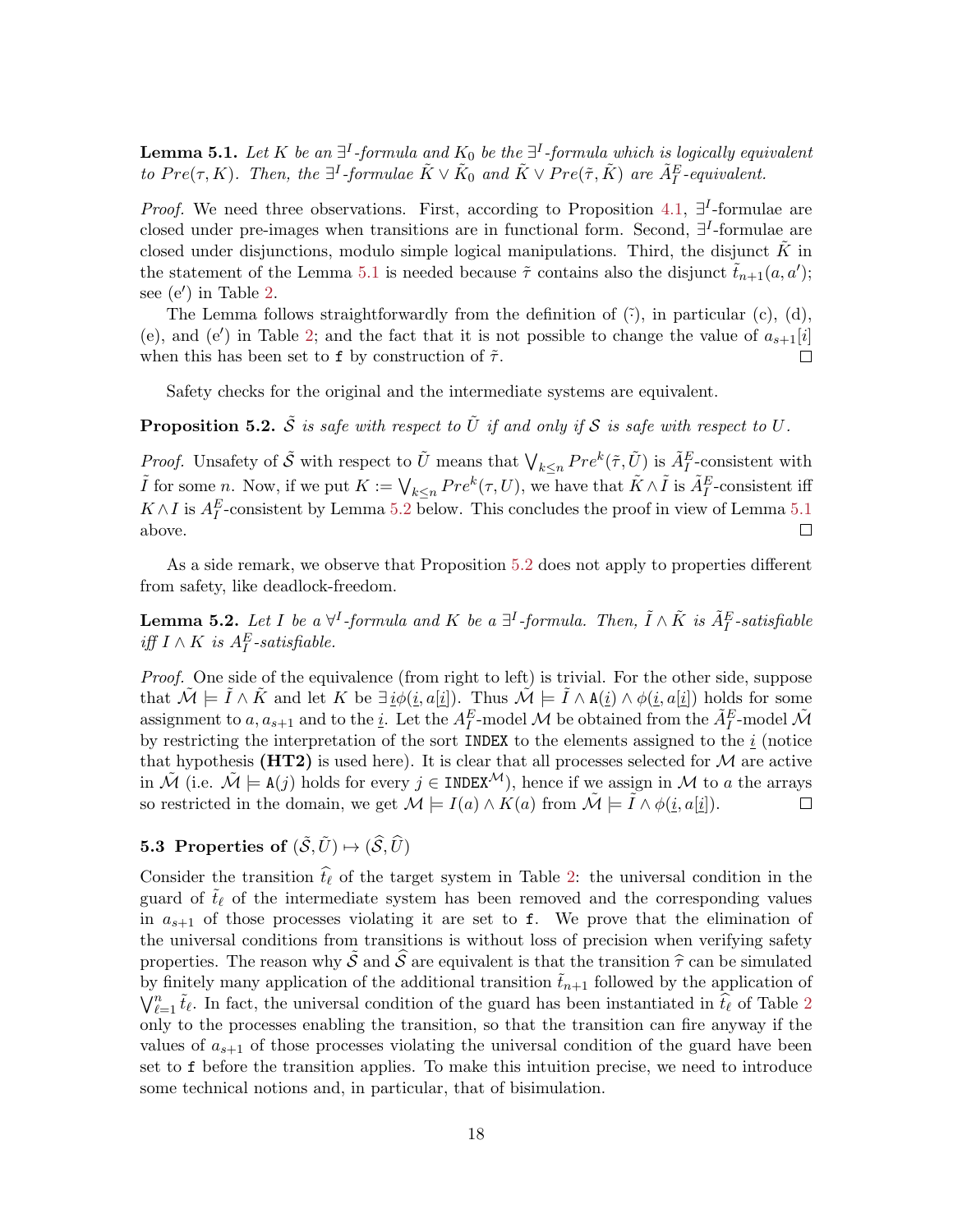Let  $S = (a, I, \tau)$  be an array-based system. A *state* of S is a pair  $(s, M)$  where M is a model of  $A_I^E$  and s is a tuple of elements in  $ARRAY_1^{\mathcal{M}},...,ARRAY_s^{\mathcal{M}}.$  A configuration of S is a state  $(s, \mathcal{M})$  where M is a finite index model, i.e. INDEX<sup>M</sup> is a finite set. Below, we will write  $\mathcal{M}_s$  to denote the finite index model where s is taken from. The n-th iteration of  $\tau(a, a')$  is inductively defined as follows: (i)  $\tau^{0}(a, a') := (a = a')$  and (ii)  $\tau^{n+1}(a, a') :=$  $\exists a''.(\tau(a,a'') \wedge \tau^n(a'',a')).$ 

**Definition 5.1.** Suppose we are given two array-based systems  $S_1 = (a, I_1, \tau_1)$  and  $S_2 =$  $(a, I_2, \tau_2)$  (with the same background theory  $A_I^E$ ). A *bisimulation* between them is a relation R between configurations of  $S_1$  and  $S_2$  satisfying the following properties:

- for every  $s_1$ , there exists  $s_2$  such that  $R(s_1, s_2)$  holds (and vice versa);
- if  $R(s_1, s_2)$ , then  $\mathcal{M}_{s_1} \models I_1(s_1)$  iff  $\mathcal{M}_{s_2} \models I_2(s_2)$ ;
- if  $R(s_1, s_2)$  and  $\mathcal{M}_{s_1} \models \tau(s_1, s'_1)$ , then there exist  $s'_2$  and  $n \geq 0$  such that  $R(s'_1, s'_2)$  and  $\mathcal{M}_{s_2} \models \tau^n(s_2, s_2')$  (and vice versa).

The safety problems  $(S_1, U_1)$  and  $(S_2, U_2)$  are compatible with the bisimulation R iff  $R(s_1, s_2)$ implies that  $\mathcal{M}_{s_1} \models U_1(s_1)$  iff  $\mathcal{M}_{s_2} \models U_2(s_2)$ .

The following key property for bisimulations of array-based systems is an immediate consequence of the fact that formula [\(1\)](#page-4-1) in the definition of safety problem is a  $\exists^{A,I}\forall^{I}$ sentence and that an  $\exists^{A,I}\forall^{I}$ -sentence is  $A_I^E$ -satisfiable if it is satisfiable in a finite index model (see  $(RT2)$  of Theorem [4.1\)](#page-7-1).

<span id="page-18-1"></span>**Lemma 5.3.** Suppose that R is a bisimulation between  $S_1 = (a, I_1, \tau_1)$  and  $S_2 = (a, I_2, \tau_2)$ and that the safety problems  $(S_1, U_1)$  and  $(S_2, U_2)$  are compatible with R. Then,  $S_1$  is safe with respect to  $U_1$  iff  $S_2$  is safe with respect to  $U_2$ .

We are now ready to formally state and prove our main result.

<span id="page-18-0"></span>**Theorem 5.1.** Let  $S = (a, I, \tau)$  be an array-based system and  $(S, U)$  be a safety problem satisfying assumptions (HT1), (HT2), (HF1), (HF2), and (wHF3) in Table [1,](#page-8-0) i.e.  $\tau$ is in weak functional form. Then,  $\tilde{S}$  is safe with respect to  $\tilde{U}$  iff  $\tilde{S}$  is safe with respect to  $\tilde{U}$ .

Proof. We apply Lemma [5.3](#page-18-1) with the identity relation as the bisimulation. The proof can be concluded by observing that the transition  $\hat{\tau}$  can be simulated by finitely many applications of the additional transition  $t_{n+1}$  in the intermediate system of Table [2](#page-11-0) followed by a single application of  $\tilde{\tau}$ ; conversely, each application of  $\tilde{\tau}$  is obviously also an application of  $\hat{\tau}$ .

The importance of Theorem [5.1](#page-18-0) lies in the fact that the transition  $\hat{\tau}$  of  $\hat{\mathcal{S}}$  is in functional form and it does not have universal quantifiers in guards. This allows us to automate BReach as explained in Section [4.](#page-6-0)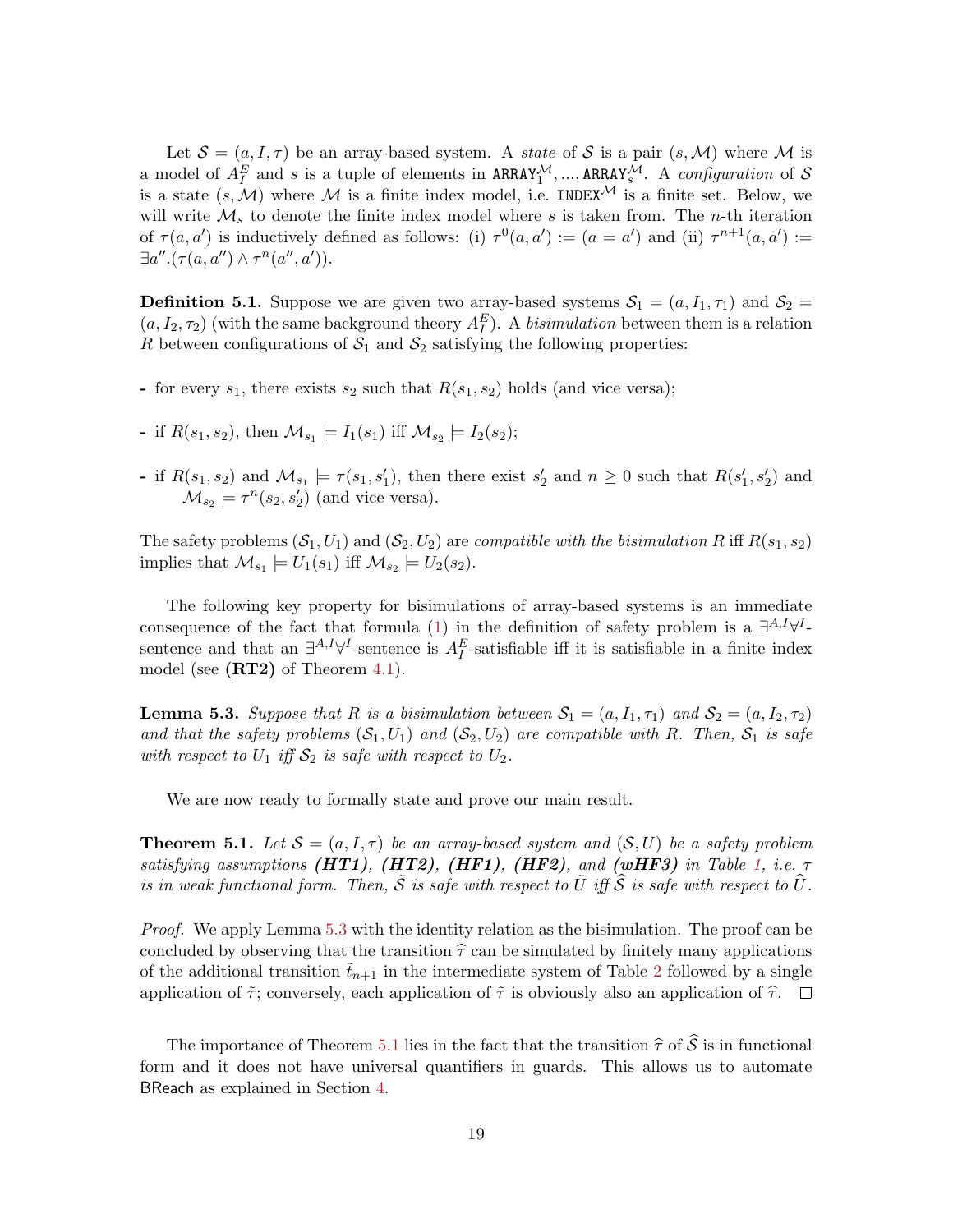#### <span id="page-19-1"></span>5.4 Invariants and relativization of quantifiers

It is well-known that invariants can dramatically prune the search space of backward reachability procedures; see  $[13, 15]$  $[13, 15]$  $[13, 15]$  for an in-depth discussion about this issue and related experiments. Here, we briefly recall the notion of invariant for array-based systems and explain how they can be used in combination with the technique for eliminating universal conditions from guards.

A  $\forall^{I}$ -formula  $\forall i \phi(i, a[i])$  is an *(inductive) invariant* for an array-based system  $S =$  $(a, I, \tau)$  iff the formulae (a)  $I \Rightarrow \forall \underline{i} \phi(\underline{i}, a[\underline{i}])$  and (b)  $\forall \underline{i} \phi(\underline{i}, a[\underline{i}]) \wedge \tau(a, a') \Rightarrow \forall \underline{i} \phi(\underline{i}, a'[\underline{i}])$  are both  $A_I^E$ -valid. If, in addition to (a) and (b), also the formula (c)  $\forall \underline{i} \phi(\underline{i}, a[\underline{i}]) \wedge U(a)$  is  $A_I^E$ unsatisfiable, then we say that the  $\forall^{I}$ -formula  $\forall \underline{i} \phi(i, a[\underline{i}])$  is a *safety invariant* for the safety problem  $(S, U)$ . Notice that the  $A_I^E$ -validity and  $A_I^E$ -satisfiability tests required in (a), (b), and (c) are decidable by Theorem [4.1](#page-7-1) under the hypothesis (HT1), (HT2), (HF1), (HF2), and (wHF3) in Table [1.](#page-8-0) Thus, in a sense, using invariant for the verification of safety properties—called the *invariant method* in the literature—is more general than using a backward reachability procedure as we propose in Section [4.](#page-6-0) Unfortunately, the invariant method is more difficult to apply because finding safety invariants cannot be mechanized (see again [\[13,](#page-31-2) [15\]](#page-31-0) for details). However, if an invariant has been found in some way (for instance, by using some heuristics) or it is supplied by a trusted third-party, the invariant can be put to productive use (even if it is not a safety invariant) in the backward reachability procedure by adding it as an extra hypothesis in the fix-point test. More precisely, line 2 of Breach in Figure [1](#page-6-1) can be substituted by the following instruction:

## 2' while  $(P \wedge Inv \wedge \neg B$  is  $A_I^E$ -sat.) do

where Inv is a conjunction of the available invariants, i.e.  $\forall^{I}$ -formulae satisfying conditions (a) and (b) above. In this way, we try to augment the possibility to detect unsatisfiability by further constraining the formula  $P \wedge \neg B$  with the invariants in Inv. As shown in [\[13,](#page-31-2) [15\]](#page-31-0), this modification may have dramatic effects on the performance of the backward reachability procedure; in some cases, we may even get a safety certificate by using invariants while the procedure does not terminate without them.

Combining invariants with the technique for eliminating universal conditions in guards described above is straightforward; it is sufficient to relativize the universal quantifiers occurring in  $\forall^{I}$ -formulae. More precisely, we extend the mapping ( $\tilde{\cdot}$ ) to invariants as follows:

$$
\forall \underline{i} \ \phi(\underline{i}, a[\underline{i}]) \quad \longmapsto \quad \forall \underline{i} \ (\mathbf{A}(\underline{i}) \Rightarrow \phi(\underline{i}, a[\underline{i}]))
$$

where A is defined as in Table [2.](#page-11-0) The mapping  $(\hat{\cdot})$  acts as the identity on invariants. It is easy to adapt the results of Sections [5.2](#page-16-0) and [5.3](#page-17-0) for the two mappings extended in this way.

### <span id="page-19-0"></span>6. Related Work

Relationship with failure models. A (partial) failure of a distributed system may happen when one of its components fails (see, e.g.,  $[27]$ ). The failure may affect the operation of some components while leaving others unaffected. It is crucial to build distributed systems which are tolerant to partial failures. The task of designing and verifying such systems is complex and error prone; for this reason, some methodologies have been proposed for their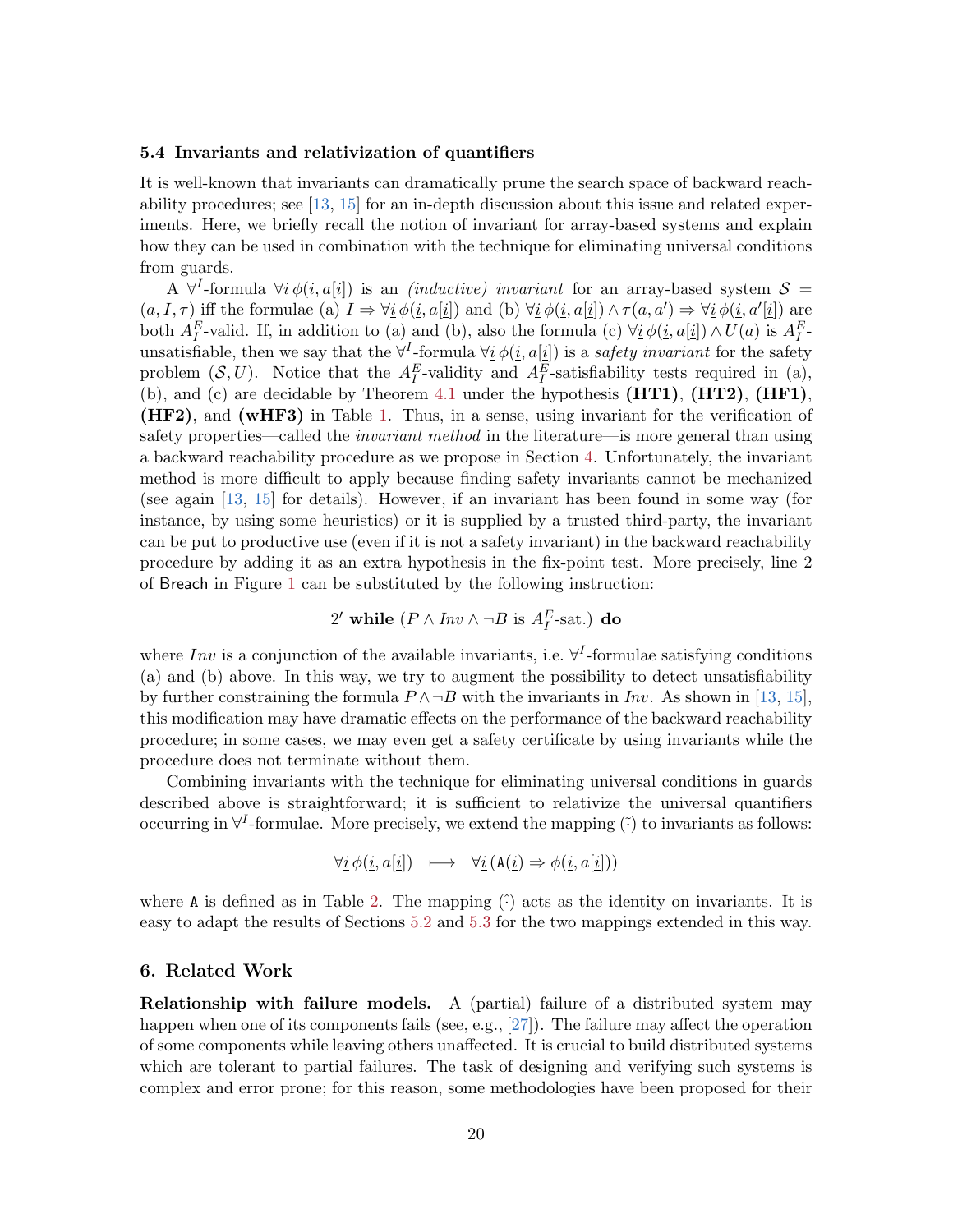modular design (see, e.g., [\[19\]](#page-31-8)). Abstractly, a (partial) failure can be characterized as a deviation from the correct behavior. For example, a process can crash at any time and after doing so it stops executing further computation steps. This is called the *crash failure* model (CFM) or the stopping-failure model in  $[22]$ . It is possible to characterize a hierarchy of increasingly more complex failure models, one including the type of failures considered by the simpler ones. For example, in the *send-omission failure model* (SOFM), a process may omit to send a message besides crashing as in the CFM; in the *general-omission failure* model (GOFM) a process may fail to perform some prescribed (e.g. send or receive) action besides crashing and, worst of all, in the Byzantine failure model a process may arbitrarily deviate from its behavior, i.e. it can exhibit any behavior whatsoever. The reader interested in having more details about failure models is pointed to standard textbooks on distributed systems, e.g., [\[22,](#page-31-4) [27\]](#page-32-0).

We claim that the transformation  $\tilde{\cdot}$  is equivalent to adopting the CFM when arraybased systems model distributed systems. To see this, let us assume that the array-based system  $S = (a, I, \bigvee_{\ell=1}^n t_\ell(a, a'))$  models a certain distributed system and consider the intermediate system  $\tilde{\mathcal{S}}$  of Table [2.](#page-11-0) If we interpret  $a_{s+1}[i] = \mathbf{f}$  as "the process i has crashed" or, equivalently,  $A(i)$  as "the process i is not faulty according to the CFM," then the transition formula  $\tilde{t}_{n+1}(\tilde{a}, \tilde{a}')$  models the fact that a process may crash at any time. Furthermore, the way we modified the update functions from  $F$  to  $\tilde{F}$  models the fact that crashed processes remain crashed in the CFM; the relativization of quantifiers in the guards of transitions implies that faulty processes cannot contribute to any run of the system; finally, the relativization of quantifiers in the unsafe formula means that faulty processes cannot be used as witnesses of undesired behaviors of the system. As a consequence,  $\tilde{\mathcal{S}}$  models the computations of  $S$  when assuming the CFM.

Notice that the syntactic transformation described in Section [5](#page-10-0) can be applied to any array-based system, regardless of it modeling a distributed system or not. When modeling other types of systems (e.g., imperative programs manipulating arrays), finding an intuitive reading of the proposed transformations is more difficult, if possible at all. However, from the point of view of formal verification, the transformation can be performed and if the backward reachability analysis terminates with a global fixpoint, meaning that it is not possible to reach an unsafe state from an initial one, then we are entitled to conclude the safety of the original system.

Relationship with other verification techniques. The use of monotonic abstractions, which are similar to the CFM, has been advocated by Abdulla *et al* [\[3,](#page-30-0) [4,](#page-30-1) [5,](#page-30-2) [1\]](#page-30-3). The key idea is to use backward reachability on configurations, which are used as finite representations of infinite sets of state. More precisely, a well-quasi-order (roughly, a pre-order which guarantees the termination of the backward reachability procedure) on the set of configurations is defined, so that a configuration may be used as a finite symbolic representation for a certain class of sets of states (see, e.g., [\[3\]](#page-30-0) for more details). To overcome the problem that universal conditions in the guards of transitions prevent monotonicity, an abstract transition relation is defined that forces monotonicity whereby processes inside a configuration violating a universal condition are deleted from the configuration. In this way, an over-approximation of the original transition is obtained and the safety of this new system implies the safety of the original one. The results in  $[3, 4, 5]$  $[3, 4, 5]$  $[3, 4, 5]$  $[3, 4, 5]$  $[3, 4, 5]$  can be derived in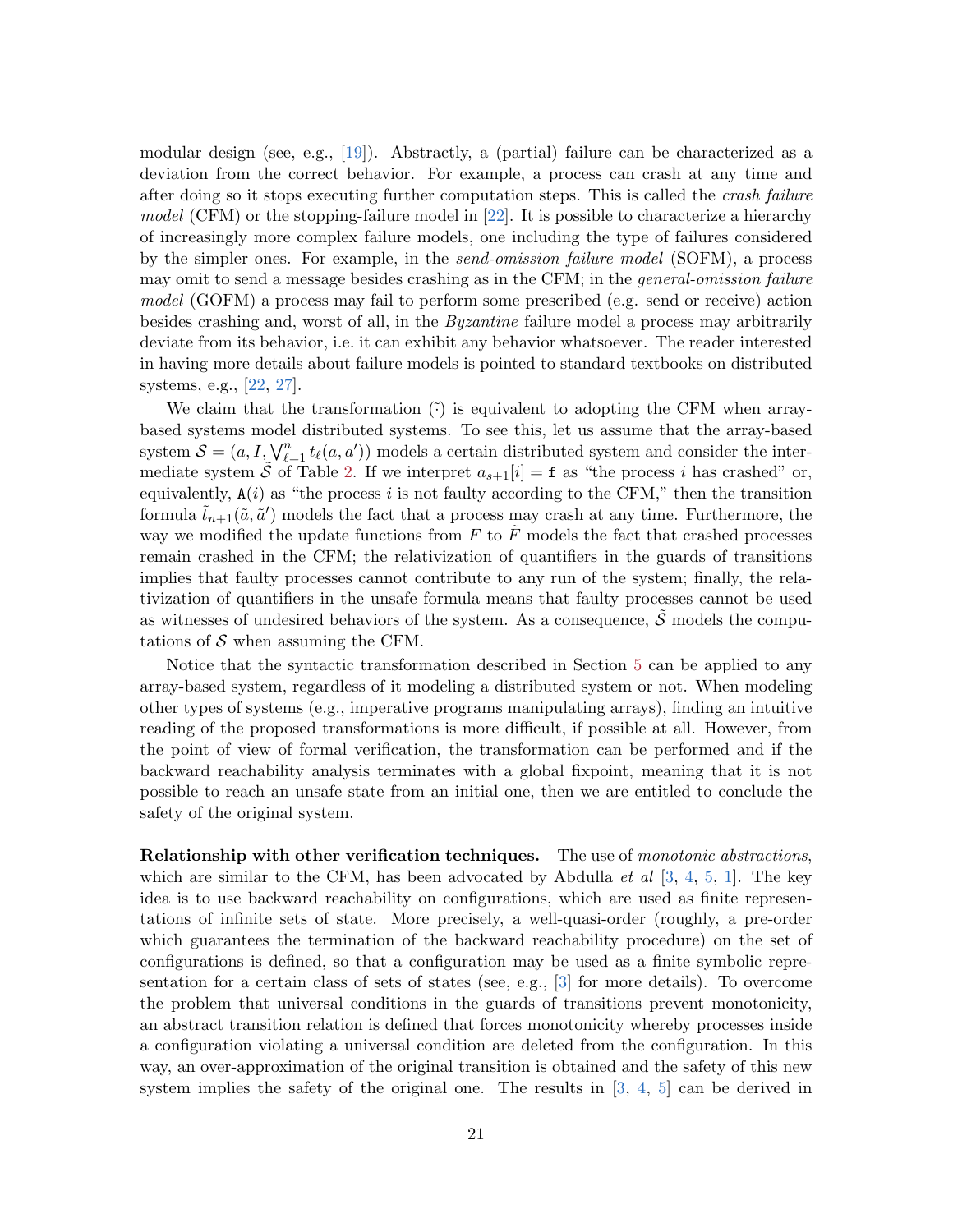our framework by exploiting the notion of configuration induced by  $\exists^{I}$ -formulae (recall the formal definition at the beginning of Section [5.3\)](#page-17-0). For a formal account of the relationship between our approach and that of Abdulla et al, the reader is pointed to [\[15\]](#page-31-0). We emphasize that our transformation, being purely syntactic, can be applied to any array-based system whereas the approach in  $[3, 4, 5, 1]$  $[3, 4, 5, 1]$  $[3, 4, 5, 1]$  $[3, 4, 5, 1]$  $[3, 4, 5, 1]$  $[3, 4, 5, 1]$  $[3, 4, 5, 1]$ , being more semantic, needs to be adapted each time a new class of systems is considered. This adaptation can become problematic whenever the modeling language becomes expressive; for instance, when registers containing process identifiers are required.

More recently, monotonic abstractions have been combined with the paradigm of counterexample-guided abstraction (CEGAR) [\[2\]](#page-30-6), by computing interpolants in the theory of the elements manipulated by a parameterized system. It would be natural to adapt such an approach in our framework which is fully declarative. We leave this to future work. In the context of the CEGAR approach to model checking infinite state systems, an alternative and long line of works goes back to the seminal paper [\[18\]](#page-31-9) which introduces the technique of predicate abstraction. The idea is to abstract a parametric system to a finite state system, perform model checking, and then refine spurious traces (if any) by using decision procedures or SMT solvers. This approach has been implemented in several tools and is often combined with interpolation algorithms for the refinement phase. A major problem with predicate abstraction (as already pointed out in [\[21\]](#page-31-10)) is that it must be carefully adapted when (universal) quantification is used to specify the transitions of the system or its properties, as it is the case for the verification problems considered in this paper.

An alternative approach to the verification of parametric system was initiated by McMillan in [\[23\]](#page-32-3). This work starts by observing that some classes of parametric systems can be specified in terms of the cardinality n of a parameter set (e.g., the set of processes in a fault-tolerant algorithm). So, the idea is to establish a cut-off value  $\bar{n}$  for n so that the corresponding instance of the parametric system exposes all the possible behaviors which are relevant for the verification of certain properties. There are two drawbacks to this approach. First, finding the cut-off value is difficult and crucially depends on the topology of systems. Second, the value of the cut-off is usually high and the verification of the corresponding instance of the parametric system turns out to be a computationally expensive task. Several papers—such as [\[20,](#page-31-11) [26,](#page-32-4) [8,](#page-31-12) [24,](#page-32-5) [10\]](#page-31-13)—propose refinements in order to alleviate the two problems identified above and make the approach more scalable.

## <span id="page-21-0"></span>7. The Case Study: Reliable Broadcast

As discussed above, the task of designing and verifying fault tolerant distributed systems is complex and error prone. Methodologies for their modular construction usually start with the simplest failure model (i.e. CFM) and then refine the algorithms in order to consider more realistic types of failures. This is exemplified in [\[28\]](#page-32-1) where some classical algorithms for reliable broadcast (i.e. a process broadcasts a message and all non-faulty processes consistently decide on delivering that message) are developed and pen-and-paper proofs of correctness are also given. The paper is part of a long line of research which focuses on providing communication primitives, which are perceived as one of the weakest points of any distributed system. The algorithms described in [\[28\]](#page-32-1) are designed for reliable broadcast in increasingly more complex failure models and thus constitute ideal benchmarks for the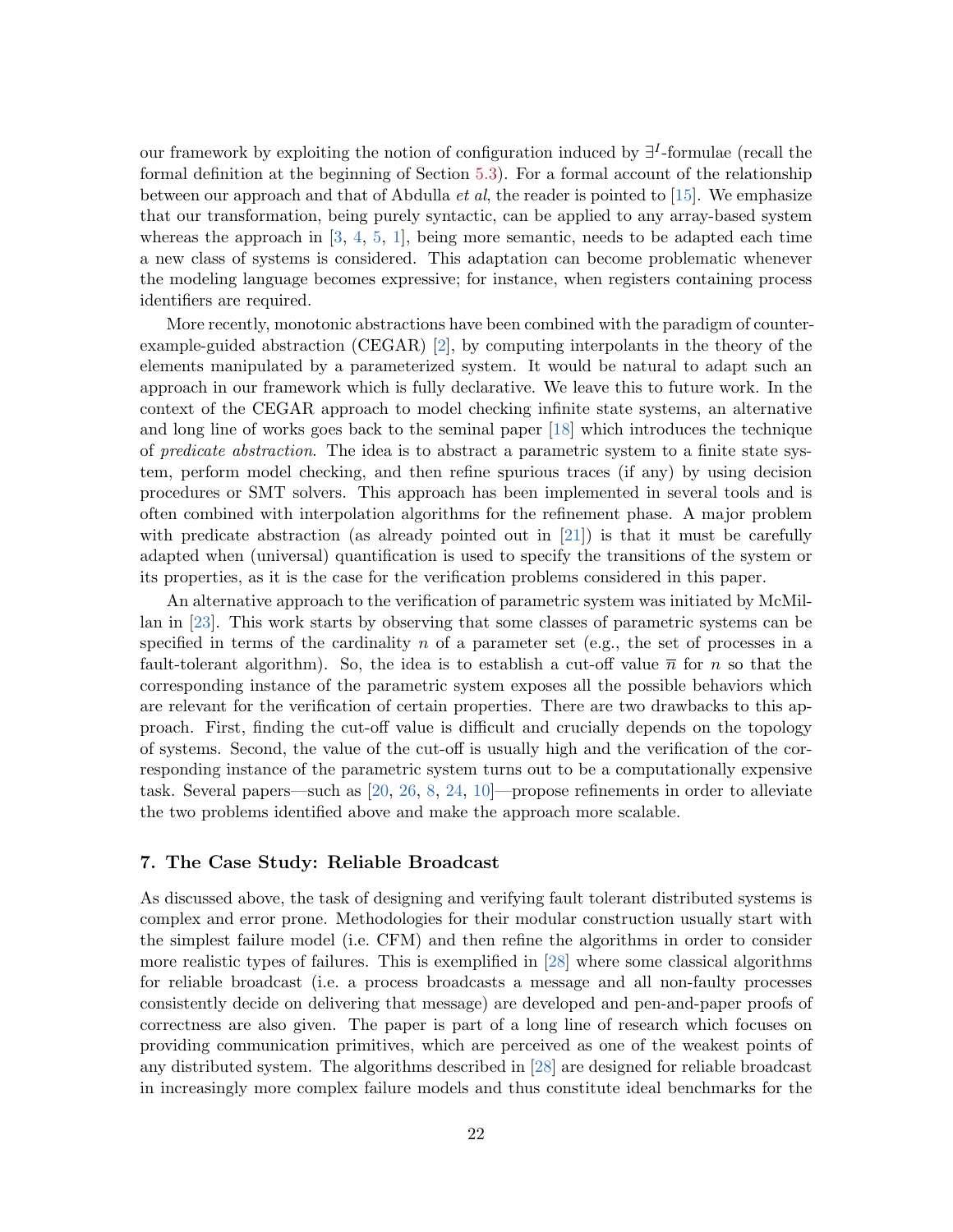evaluation of the practical viability of our techniques. We discuss how the safety of three of the algorithms in [\[28\]](#page-32-1) can be automatically verified by mcmt. Before describing our experiments, we explain how the technique to handle global conditions in guards have been implemented in the tool.

#### <span id="page-22-1"></span>7.1 Eliminating universal conditions: implementation

MCMT  $[16]$  implements the procedure BReach in Figure [1](#page-6-1) combined with the syntactic transformation for the elimination of universal conditions described in Section [5.](#page-10-0) [6.](#page-22-0) It is based on a client-server architecture: the client iteratively computes pre-images and generates the satisfiability problems encoding the safety and fix-point checks, and the server is the combination of the SMT solver Yices [\[11\]](#page-31-14) with a dedicated quantifier-instantiation procedure for universal quantifiers in  $\exists^{A,I} \forall^{I}$ -sentences (see [\[15,](#page-31-0) [14\]](#page-31-15) for details).

In MCMT, the backward reachability procedure attempts to prune the search space by using invariants as described in Section [5.4.](#page-19-1) Powerful heuristics for the synthesis of invariants have been designed and implemented [\[13,](#page-31-2) [15,](#page-31-0) [16\]](#page-31-3). The advantages of using invariant synthesis on a substantial set of benchmarks is documented in [\[15\]](#page-31-0). Both synthesized and user-provided invariants can be used in mcmt without compromising its correctness as the tool may be instructed to preliminarily check that the invariant under consideration is really so and only afterwards be used in the fix-point checks of the backward reachability procedure. Invariants can also be used to simplify the specification of an array-based system. For example, it is possible to model shared registers, i.e. variables shared among the processes of a distributed systems, as follows. Let c be an array variable that should model a shared register. Then, we add  $\forall i, j. (c[i] = c[j])$  to the initial formula, update the array c by using a constant update function f satisfying the invariant  $\forall i, j. (f[i] = f[j])$ . In an MCMT input file, all this is done simply by declaring  $c$  as a "global" variable. In a similar vein, it is possible to model the situation where the values stored in an array, say  $b$ , are integers to be used as indexes of other processes. To cope with this, we introduce an integer valued array id, whose interpretation is fixed over the runs of the array-based system (or, equivalently, there is no transition modifying its values) and is constrained by the following invariant  $\forall i, j. (id[i] = id[j] \Rightarrow i = j)$ , saying that the functions interpreting id are injective. As a consequence, we may regard id as an array of process identifiers. If we then write  $b[j] = id[j]$ , or, for simplicity,  $b[i] = j$ , we can express the fact that  $b[i]$  is equal to the identifier of process  $j$ .

mcmt implements the transformations of Table [2](#page-11-0) in Section [5](#page-10-0) from the original to the target array-based systems and invokes the backward reachability procedure on the latter. Upon termination with unsafe, if at least one universal condition in the guard of a transition has been encountered, the tool prints out a message that warns the user about the adoption of a possibly approximated model. The user is responsible to verify if the conditions of Theorem [5.1](#page-18-0) hold or not (this is reasonable since, in general, checking conditions (HT1) and  $(HT2)$  is undecidable). The implementation in MCMT of the syntactic transformations for eliminating universal conditions slightly differs from Table [2.](#page-11-0) This is so because MCMT manipulates sub-classes of the formulae considered in this paper to describe sets of states

<span id="page-22-0"></span><sup>6.</sup> The executable of mcmt, several benchmark problems, the documentation, and related papers can be downloaded at <http://homes.dsi.unimi.it/~ghilardi/mcmt>.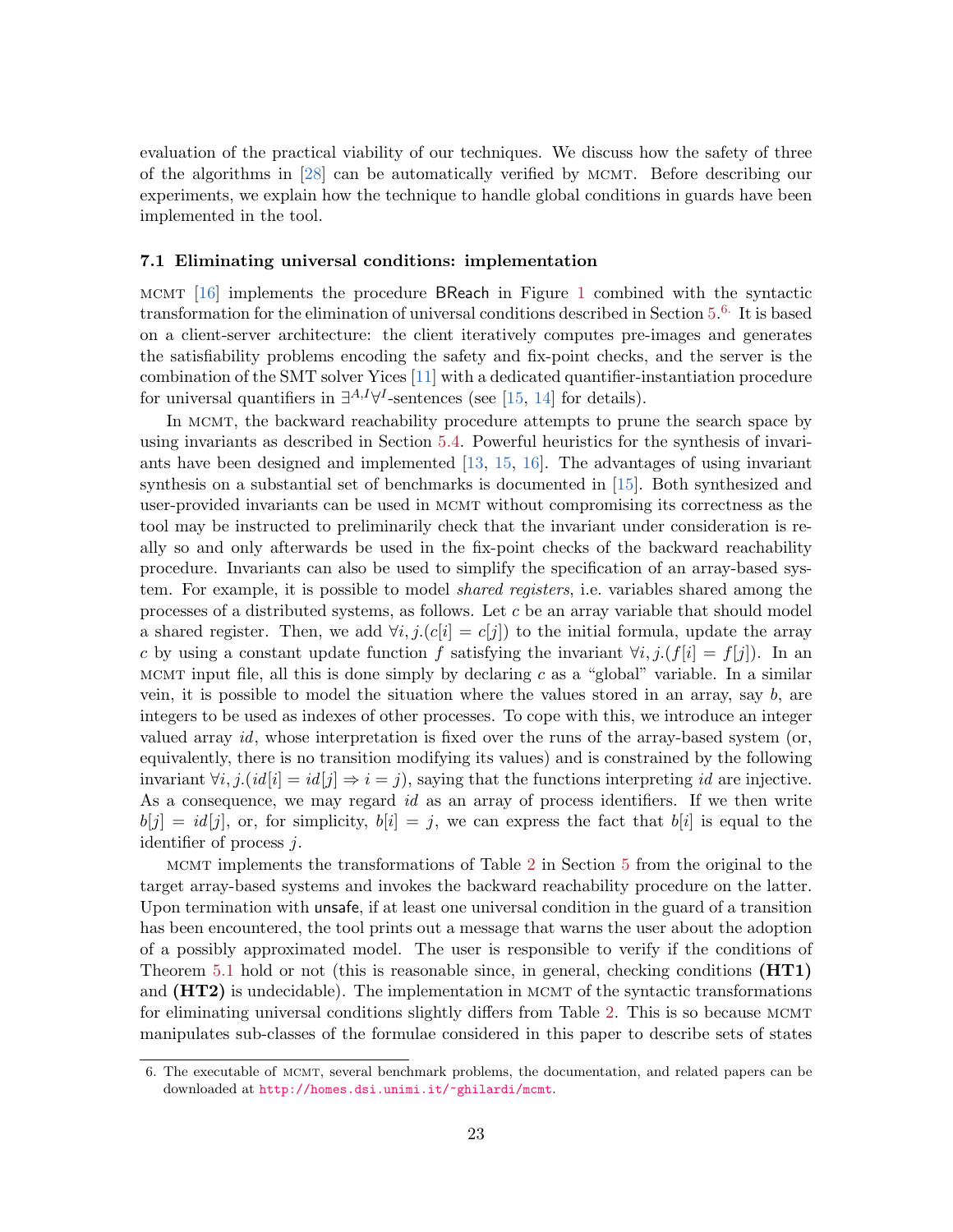| Initialization:                                                                         |  |  |  |  |
|-----------------------------------------------------------------------------------------|--|--|--|--|
| <b>if</b> $(p$ is the sender)                                                           |  |  |  |  |
| <b>then</b> estimate[p] $\leftarrow m$ ; coord_id[p] $\leftarrow 0$ ;                   |  |  |  |  |
| else $estimate[p] \leftarrow \bot$ ; $coord_id[p] \leftarrow -1$ ;                      |  |  |  |  |
| $state[p] \leftarrow undecided;$                                                        |  |  |  |  |
| End Initialization                                                                      |  |  |  |  |
|                                                                                         |  |  |  |  |
| for $c \leftarrow 1, 2, , n + 1$ do // Process c becomes coordinator for four rounds    |  |  |  |  |
| Round 1:                                                                                |  |  |  |  |
| All undecided processes p send request (estimate $[p]$ , coord id $[p]$ ) to c;         |  |  |  |  |
| if ( $c$ does not receive any request) then it skips rounds 2 to 4;                     |  |  |  |  |
| else $estimate[c] \leftarrow estimate[p]$ with largest $coord_id[p]$ ;                  |  |  |  |  |
| Round 2:                                                                                |  |  |  |  |
| c multicasts $estimate[c];$                                                             |  |  |  |  |
| All undecided processes $p$ that receive <i>estimate</i> $ c $ do                       |  |  |  |  |
| $estimate[p] \leftarrow estimate[c]$ and $coord_id[p] \leftarrow c;$                    |  |  |  |  |
| Round 3:                                                                                |  |  |  |  |
| All undecided processes $p$ that do not receive <i>estimate</i> [c] send(NACK) to $c$ ; |  |  |  |  |
| Round 4:                                                                                |  |  |  |  |
| if (c does not receive any NACK) then c multicasts Decide; else c HALTS;                |  |  |  |  |
| All undecided processes $p$ that receive Decide do                                      |  |  |  |  |
| $decision[p] \leftarrow estimate[p];$                                                   |  |  |  |  |
| $state[p] \leftarrow$ DECIDED;                                                          |  |  |  |  |
| end for                                                                                 |  |  |  |  |

Pseudo-code 1: Algorithms 1, 1e, and 2 of [\[28\]](#page-32-1)

and transitions (see footnote [3.](#page-9-0) at page [10](#page-9-0) and, e.g., [\[13,](#page-31-2) [15\]](#page-31-0) for more details). This implies a more involved definition of the syntactic transformation aimed to produce formulae in the accepted classes. We omit the details as they are conceptually irrelevant for the discussion of the results in this paper. Another difference concerns mcmt's (implicit) assumption that all the quantifiers over indexes it works with are relativized so that it never displays those parts of formulae concerning the relativization; thereby greatly improving the readability of its output.

#### 7.2 Reliable Broadcast

<span id="page-23-0"></span>Roughly, a reliable broadcast algorithm ensures that when a process broadcasts a message, all non-faulty (with respect to a given failure model) processes consistently decide on the value of the message. Its crucial safety property is called agreement and can be formulated as follows: if a non-faulty process decides the message  $m$ , then all non-faulty processes must also decide m. In [\[28\]](#page-32-1), some algorithms providing efficient (both in time and number of messages) reliable broadcasts are described for the CFM, the SOFM, and the GOFM. Here, for simplicity, we discuss only the first three algorithms of [\[28\]](#page-32-1) for the CFM and the SOFM. The algorithm for the GOFM is omitted because, besides containing universal conditions in guards, it also features substantial arithmetic reasoning for which we are still developing suitable techniques.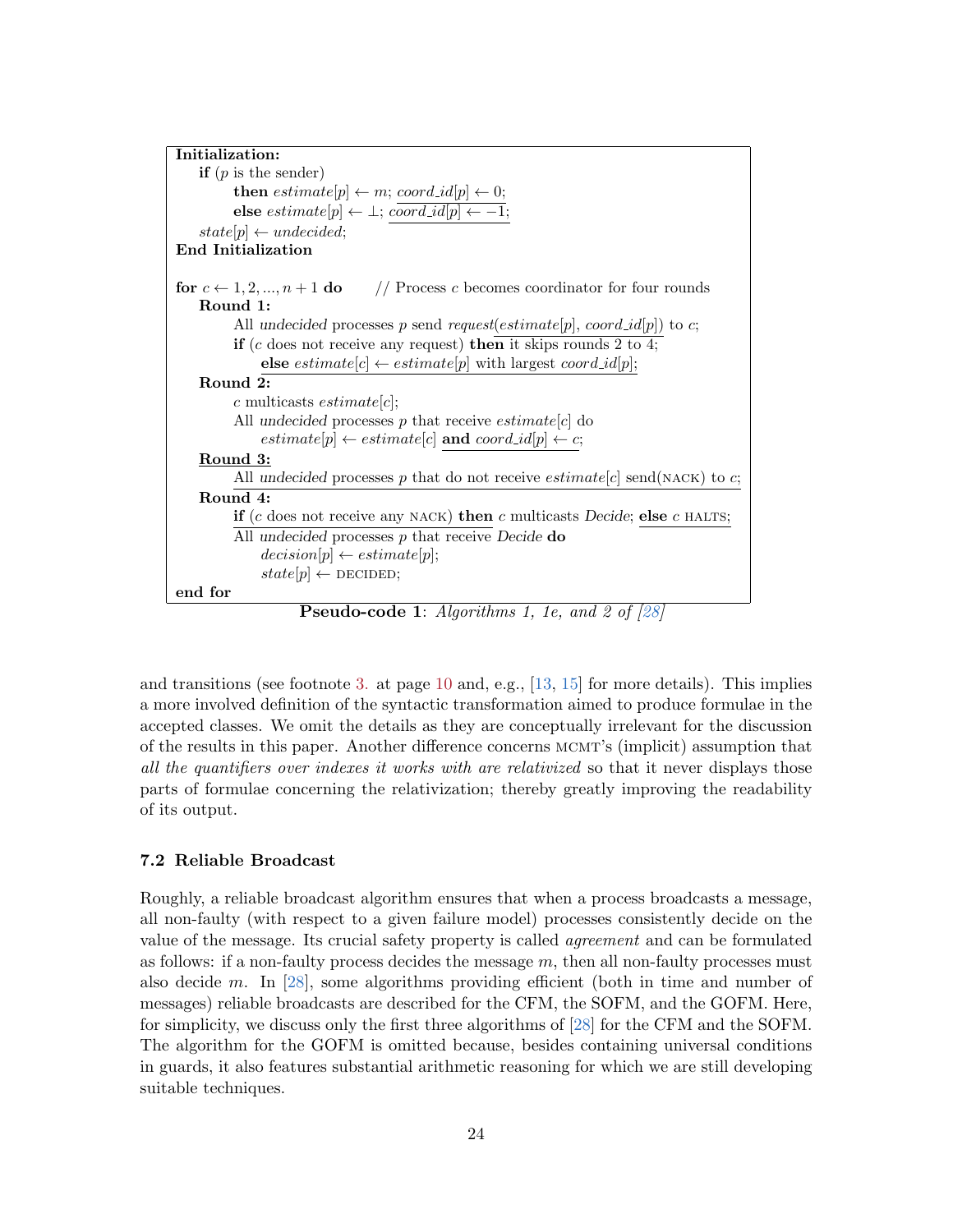The Pseudo-code [1](#page-23-0) contains three round-based algorithms. Each round is split in two phases: in the former, each process sends a message to some or all of the other processes (the content of the messages will depend on the current state of the sending process) and in the latter, each process changes its state according to its current state and the collection of messages it received in the first phase. Messages are transferred instantaneously from senders to recipients between the two phases. The processes operate in lockstep: all of them perform the two phases of the current round, then move on to the first phase of the next round, and so on. The algorithms are assumed to be parametric in the number  $n$ of processes and each process is connected to any other process of the system. Cyclically, n processes become coordinator for a constant number of rounds each. Once elected, a coordinator determines a decision value and convinces all the other processes to agree on the same value. Since at most  $n - 1$  coordinators can be faulty and, in each round, all the messages are to/from the coordinator, the algorithms are efficient both in time, as agreement is reached in  $O(n)$  rounds, and number of messages, which are  $O(n \cdot k)$  where  $O(k)$  is the number of messages sent per round. Each process  $p$  can be in one of two states, DECIDED or UNDECIDED, and maintains a variable *estimate* $[p]$  representing p's current estimate of the final decision. Algorithm 1 in [\[28\]](#page-32-1) can be read in the Pseudo-code [1](#page-23-0) by ignoring the instructions which are underlined; to derive algorithm 1e, the reader should consider also the underlined instructions involving only the nack variable; and for algorithm 2, consider all the instructions in the pseudocode regardless of the fact that they are underlined or not. The goal of the algorithms is to ensure the agreement property in the CFM (algorithm 1) or in the SOFM (algorithms 1e, which is bugged, and 2). For a more detailed discussion of the algorithms, the reader is pointed to [\[28\]](#page-32-1).

We have translated the three algorithms in a high-level syntax accepted by the tool which provides some convenient syntactic sugar to specify array-based systems and safety problems as defined in this paper. For the sake of conciseness, we illustrate only some of our modelling choices.

The theories  $T_I$  and  $T_E$  that we need to model the topology and the data-structures manipulated by the algorithms are similar to those used in the running example of this paper and certainly satisfy assumptions  $(HT1)$  and  $(HT2)$  above for each one of the three algorithms of Pseudo-code [1.](#page-23-0)

If an algorithm comprises, say, three rounds (as it is the case for algorithm 1), we introduce a shared register variable round (see Section [7.1\)](#page-22-1) storing the current round of execution encoded as an integer. Since the number of rounds is bound to three, besides the invariant constraining the array variable round to be constant, we can also require that  $\forall i. (1 \leq round[i] \wedge round[i] \leq 3).$ 

At the beginning of each algorithm, no process of the system has yet decided on the value of the message being broadcast (represented as  $state[i] = false$ ), no one is or has been the coordinator  $(cord[i] = false, aCoord[i] = false)$ , no message request has been sent by any process ( $request[i] = false$ ) and the system is at the beginning of the first round  $(round[i] = 1, done[i] = false)$ . This can be formalized by the following  $\forall^{I}$ -formula:

.

$$
\forall i. \left( \begin{array}{ccc} round[i] = 1 & \wedge & state[i] = false & \wedge & coord[i] = false & \wedge \\ aCoord[i] = false & \wedge & done[i] = false & \wedge & request[i] = false \end{array} \right)
$$

Thus, assumption (**HF1**) is also satisfied.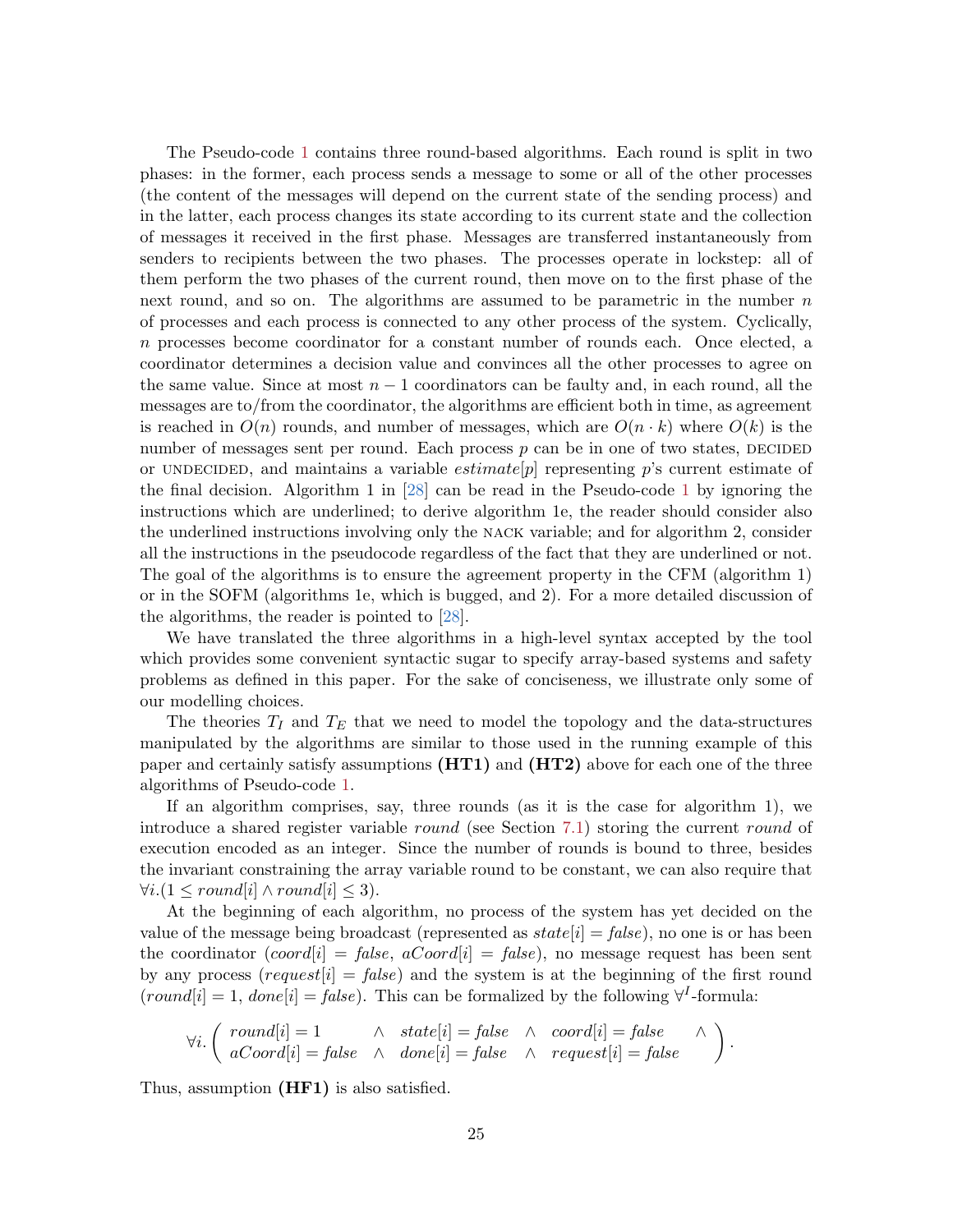Recall that the key safety property for our algorithms is agreement. The complement of this property (characterizing the set of unsafe states) can be represented by the following ∃ I -formula:

$$
\exists i_1, i_2. (i_1 \neq i_2 \land state[i_1] = true \land state[i_2] = true \land decision[i_1] \neq decision[i_2])
$$

so that also assumption (HF2) holds.

To illustrate how we specify that a process goes from one round to the next, let us consider the following universally guarded transition formula in functional form—thus, also the last assumption  $(wHF3)$  is satisfied—modeling a transition from the first to the second round:[7.](#page-25-1)

$$
\exists i. \left( \begin{array}{c} round[i] = 1 \land request[i] = true \land \\ coord[i] = true \land \forall j. (done[j] = true) \land \\ round' = \lambda j.2 \end{array} \right),
$$

i.e. if the current round is 1, process  $i$  has already received a request, it is the coordinator, and all processes have finished the execution of that round, then the shared register variable round is set to 2. Notice that all the other state variables are unchanged by the transition and the update of round maintains the invariant  $\forall i, j. (round[i] = round[j])$  introduced when declaring it as a shared register.

We recall that the correct reading of the  $\exists^{I}$ -formula expressing the complement of the agreement property is the following: there exist two distinct and non-faulty processes  $i_1$ and  $i_2$  such that the values of *state* at  $i_1$  and  $i_2$  are true and the values of *decision* at  $i_1$  and  $i_2$  are distinct. Notice that the two processes to be considered should be non-faulty since in mcmt, when using the CFM, all the process (index) variables are implicitly relativized to non-faulty (see again Section [7.1\)](#page-22-1). Similar remarks hold also for the initial state formula and the transition formulae above.

#### <span id="page-25-0"></span>7.3 Reliable broadcast and more complex failure models

While MCMT provides native support for the CFM, the handling of the SOFM (or more complex failure models, such as the GOFM) is difficult as it must be done manually. To simplify this task, we have developed a methodology that can also be mechanized in MCMT although we leave this to future work. The capability of specifying different failure models may be important for developing new abstractions to be used in the automated verification of distributed systems. In fact, as the syntactic transformation in Table [2](#page-11-0) can be seen as the formal counterpart of the CFM (as discussed in Section [6\)](#page-19-0), more complex failure models (such as the SOFM) may induce new over-approximations that can be put to productive work in model checking. We leave the evaluation of this kind of abstractions to future work. Instead, in the rest of this section, we show how the capability of specifying complex failure models gives us the possibility to more faithfully represent the environments in which fault tolerant algorithms are supposed to work for the case of reliable broadcast algorithms. As a preliminary, we sketch our methodology which is based on the notion of action omission

<span id="page-25-1"></span><sup>7.</sup> In this section, for simplicity, when writing transition formulae, we omit to specify the update of the array variable which are unchanged.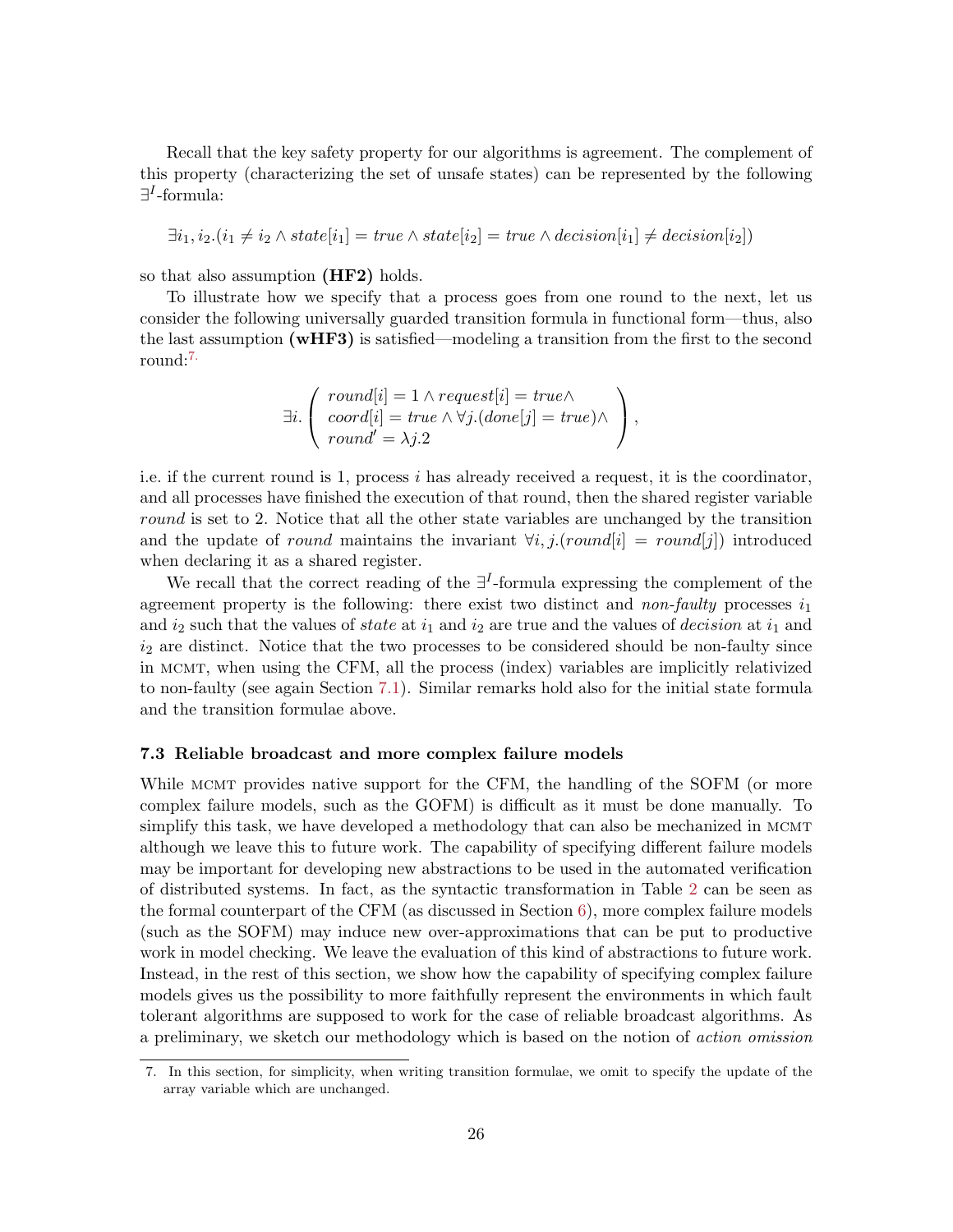model (AOM). Let  $S = (a, I, \tau)$  be an array-based system such that  $\tau := \bigvee_{\ell=1}^n t_{\ell}(a, a')$ . Assume that  $\tau_{\ell}$  has the form

<span id="page-26-0"></span>
$$
\exists k \exists \underline{i} \left( \phi_L(\underline{i}, k, a[\underline{i}], a[k]) \land a_h[k] = \mathbf{f} \land a' = \lambda j. F(\underline{i}, k, a[\underline{i}], a[k], j, a[j]) \right),\tag{9}
$$

for some  $\ell = 1, \ldots, n$ , where  $a_h$  is an array variable whose values can either be t or f, and the h-th component of the vector F of functions is  $\text{upd}(a, k, t)$ . The role of  $a_h$  is that of a flag indicating that a process  $k$  has performed the action [\(9\)](#page-26-0). Once the action has been executed, the "done?" flag  $a_h$  changes its value from f to t. We want to introduce the possibility for a process k to *omit the action expressed by*  $\tau_{\ell}$ : in this case, the flag  $a_h[k]$ will again change its value from  $f$  to  $t$  but, since the action has been omitted, the update function F is replaced by an identical update function for all array variables  $a_l$  ( $l \neq h$ ). An extra flag is added to record the fact that, from now on, process  $k$  has to be considered faulty according to the AOM, because it failed to execute the action expressed by the transition  $\tau_{\ell}$ . The AOM version  $(\mathcal{S}, U)$  of a safety problem  $(\mathcal{S}, U)$  for U an unsafe formula is defined by the following purely syntactic transformations. Let  $\bar{a}$  be a extended with an auxiliary array variable  $a_{s+1}$  of sort ARRAY<sub>s+1</sub> as specified in Table [2,](#page-11-0) which indicates that a process is faulty or not according to the AOM, i.e. that the process has omitted an action of the form [\(9\)](#page-26-0). Each  $t_m$  (for  $m \neq \ell$ ) is left unchanged (in particular, the auxiliary variable  $a_{s+1}$ is updated identically);  $t_{\ell}$  is replaced by the following pair of disjuncts:

$$
\exists k \exists \underline{i} \ \begin{pmatrix} \phi_L(\underline{i}, k, a[\underline{i}], a[k]) \wedge a_h[k] = \mathbf{f} \wedge \\ a' = \lambda j. F(\underline{i}, k, a[\underline{i}], a[k], j, a[j]) \wedge a'_{s+1} = a_{s+1} \end{pmatrix}
$$

$$
\exists k \, \exists \underline{i} \; \left( \begin{array}{c} \phi_L(\underline{i},k,a[\underline{i}],a[k]) \wedge a_h[k] = \mathbf{f} \wedge \\ \wedge_{l \leq s, l \neq h} a_l' = a_l \wedge a_h' = \text{upd}(a_h,k,\mathsf{t}) \wedge a_{s+1}' = \text{upd}(a_{s+1},k,\mathbf{f}) \end{array} \right)
$$

corresponding to the cases in which the process  $k$  performed or omitted to perform, respectively, the action  $(9)$ . In the second case, the process k is considered faulty (from there on) and the value of  $a'_{s+1}[k]$  is updated accordingly. The initial formula  $\overline{I}$  becomes  $I \wedge \forall j.(a_{s+1}[j] = \mathbf{t}).$  The precise specification of the transformation into the AOM of an array-based system depends on the details of the application we are considering. In particular, when building  $(S, U)$ , we may or may not relativize existentially quantified variables in the unsafe formula (and in the guards of some transitions) to processes which are non-faulty with respect to AOM. For example, a process that has been elected as coordinator in a distributed algorithm can continue (or not) to play its role even after omitting an important action, depending on what is the behavior of the system. This is the main difference with respect to the CFM, which always assume that, after crashing, the process is unable to perform any further computations. Interestingly, we can modularly combine AOM transformations by starting with an array-based system  $(S, U)$ , deriving its AOM version  $(\overline{S}, \overline{U})$ , and then obtaining an AOM version  $(\overline{\overline{S}}, \overline{\overline{U}})$  of the latter by selecting a different disjunct of the form [\(9\)](#page-26-0) in  $\tau$ . This chain of AOM transformations is useful to refine the failure model under consideration. We will see an application of this idea in the next section when the CFM is considered first and then refined to the SOFM.

We now use the notion of AOM to derive the SOFM for the reliable broadcast algorithm considered here. The key point is the addition of the array state variable  $a_{s+1}$  which will be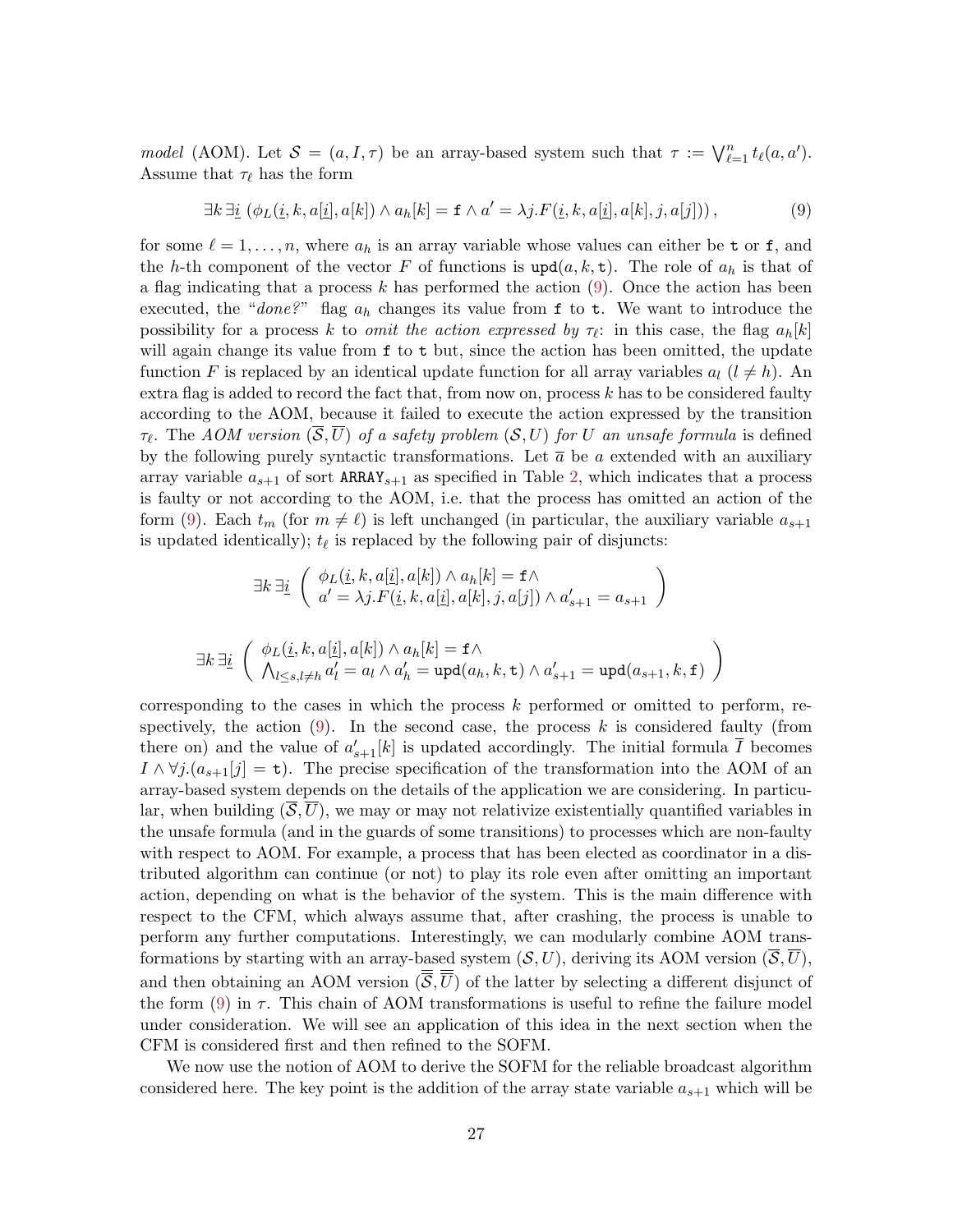denoted by faulty, mapping indices to Booleans such that faulty $[i]$  is false (true) when the process i is correct (faulty, respectively) with respect to the SOFM (i.e. besides crashing, the process  $i$  may also omit to send a message). Indeed, the new variable must be mentioned in the safety properties to be checked and explicitly updated by the transitions specified by the user so as to model the situation when the process executing a transition is correct or faulty. Since the failures due to the CFM are still implicitly handled by mcmt, we only need to take into consideration the send omission failures. To illustrate the impact of doing this on the specification, let us consider the  $\exists^{I}$ -formula describing the complement of the agreement property in the SOFM:

$$
\exists i_1, i_2. (i_1 \neq i_2 \land \begin{pmatrix} state[i_1] = true \land faulty[i_1] = false \land \\ state[i_2] = true \land faulty[i_2] = false \land \\ decision[i_1] \neq decision[i_2] \end{pmatrix}),
$$

where it is explicitly required that the two processes  $i_1$  and  $i_2$  are non-faulty (i.e. the flag faulty is false at both  $i_1$  and  $i_2$ ). For transitions, let us consider the situation where the undecided processes send a request to the coordinator in the first round. In CFM, this transition can be formalized by the following formula:

$$
\exists i_1, i_2. (i_1 \neq i_2 \land \begin{pmatrix} round[i_1] = 1 \land done[i_1] = false \land state[i_1] = false \land \\ coord[i_2] = true \land request' = \lambda j. true \land \\ done' = \text{upd}(done, i_1, true) \end{pmatrix}.
$$

When considering the SOFM, we also need to specify the situation when the sending of the request to the coordinator (process  $i_2$ ) from process  $i_1$  is not successful. This can be formalized as follows:

$$
\exists i_1, i_2. (i_1 \neq i_2 \land \begin{pmatrix} round[i_1] = 1 \land done[i_1] = false \land \\ state[i_1] = false \land coord[i_2] = true \land \\ faulty' = upd(faulty, i_1, true) \land \\ done' = upd(done, i_1, true)
$$

A final remark is in order. Besides the transitions formalizing the various instructions in the pseudo-code of the algorithm, some transitions have been added so as to  $(i)$  allow progress of the system in case no requests are received in Round 1;  $(ii)$  describe the switching to a new coordinator either at the end of Round 4 for the current one, or when the current coordinator crashes; *(iii)* specify the behavior of already decided processes. For a description of the high-level syntax and the formal specifications of all the problems considered here, the reader is referred to <http://www.inf.usi.ch/phd/alberti/mcmt/reliableBroadcast/>.

#### 7.4 Experimental results

In [\[28\]](#page-32-1), the algorithms are presented step-wise. Algorithm 1 is first proved correct for the CFM. Then, the unsafety for the SOFM is shown. An error trace violating agreement is considered and a first refinement is proposed and called algorithm 1e. This is still proved unsafe for the SOFM so that a further refinement, called algorithm 2, is proposed and shown safe for the SOFM, but unsafe for the GOFM. In the following, we follow the exposition of [\[28\]](#page-32-1) by replacing pen-and-paper proofs or the manual definition of error traces with the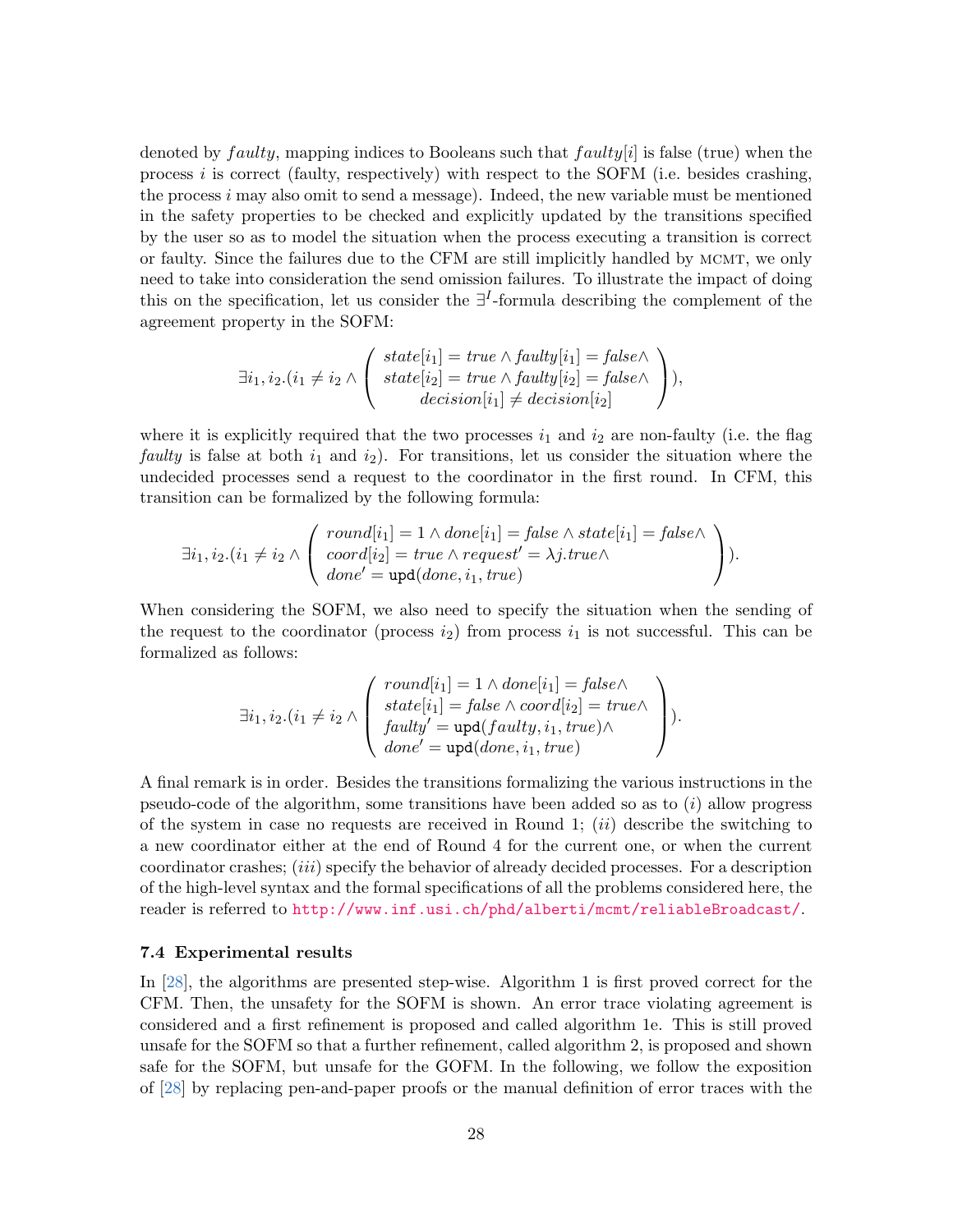use of mcmt. The behavior of the tool on the various problems is summarized in Table [3.](#page-28-0) The first line reports whether the algorithm satisfies the agreement property in the chosen failure model; the second line shows the time (in seconds) taken by MCMT to find the answer to the safety problem. The following two lines gives a rough idea of the dimension of the specifications by reporting the number of array state variables (line 3) and that of transitions (line 4) in the array-based system. The remaining lines record some statistics output by the tool: the number of disjuncts of the formula (in disjunctive normal form) representing the set of backward reachable states, when exiting the procedure of backward reachability (line 5) gives a rough idea of the size of the explored search space, and the number of invocations of the SMT solvers (line 6) gives an idea of the complexity of solving the satisfiability problems encoding the safety and fix-point checks. The last three lines deserve some more comments.

The length of the unsafe trace (line 7) suggests how complex it is to consider all the possible interleavings of the transitions for this class of algorithms (notice that the demonstration of the unsafety of algorithm 1e in the SOFM requires a sequence of 33 transitions). Unsafe traces are automatically computed by MCMT and are extremely useful for debugging. For example, when considering algorithm 1 with the SOFM, MCMT discovers an error trace of length 11 that, manually translated in the form of a message sequence chart for better readability, is shown in Figure [2.](#page-29-0) This trace involves only one coordinator whereas the trace considered in [\[28\]](#page-32-1) is longer as it involves two coordinators. Each time a new coordinator is elected, the algorithm re-starts from Round 1; thus, the more coordinators are elected, the longer is the trace. By analyzing the error trace, according to what is suggested in [\[28\]](#page-32-1), one can come up with the idea of using an additional variable for negative acknowledgment (nack) to be used in the additional Round 3 and the conditional statement in Round 4 (i.e. algorithm 1e in Pseudo-code [1\)](#page-23-0). Algorithm 2 is obtained in a similar way by analyzing the longer trace produced by MCMT when checking the safety of algorithm 1e in the SOFM. The idea here is to augment the information sent around by processes; namely, when sending a request, they should also include their current estimate and the identity of the coordinator from which it has been received. In this way, the current coordinator does not impose its

|                     | Algo. 1, CFM | Algo. 1, SOFM  | Algo. 1e, SOFM | Algo. 2, SOFM |
|---------------------|--------------|----------------|----------------|---------------|
| Safe (agreement)    | Yes          | N <sub>0</sub> | No             | Yes           |
| time (sec)          | 0.87         | 11.35          | 1,255.51       | 3,846.82      |
| $#$ state vars      |              | 9              |                | 15            |
| $#$ transitions     | 13           | 16             | 22             | 28            |
| size fix-point      | 92           | 438            | 8,909          | 9,916         |
| $# SMT$ calls       | 2,399        | 19,733         | 1,338,058      | 2,563,756     |
| Length unsafe trace | $\times$     | 11             | 33             | X             |
| $Max \# processes$  | 4            | 3              |                | 6             |
| $#$ invariants      | $\times$     | $\times$       | $\times$       | $19 (+7)$     |

<span id="page-28-0"></span>Table 3. Performances of (dis-)proving agreement for algorithms 1, 1e, and 2

Timings are obtained by running MCMT on a machine equipped with an Intel Core i7 @ 2.80GHz CPU with 8 GB of RAM.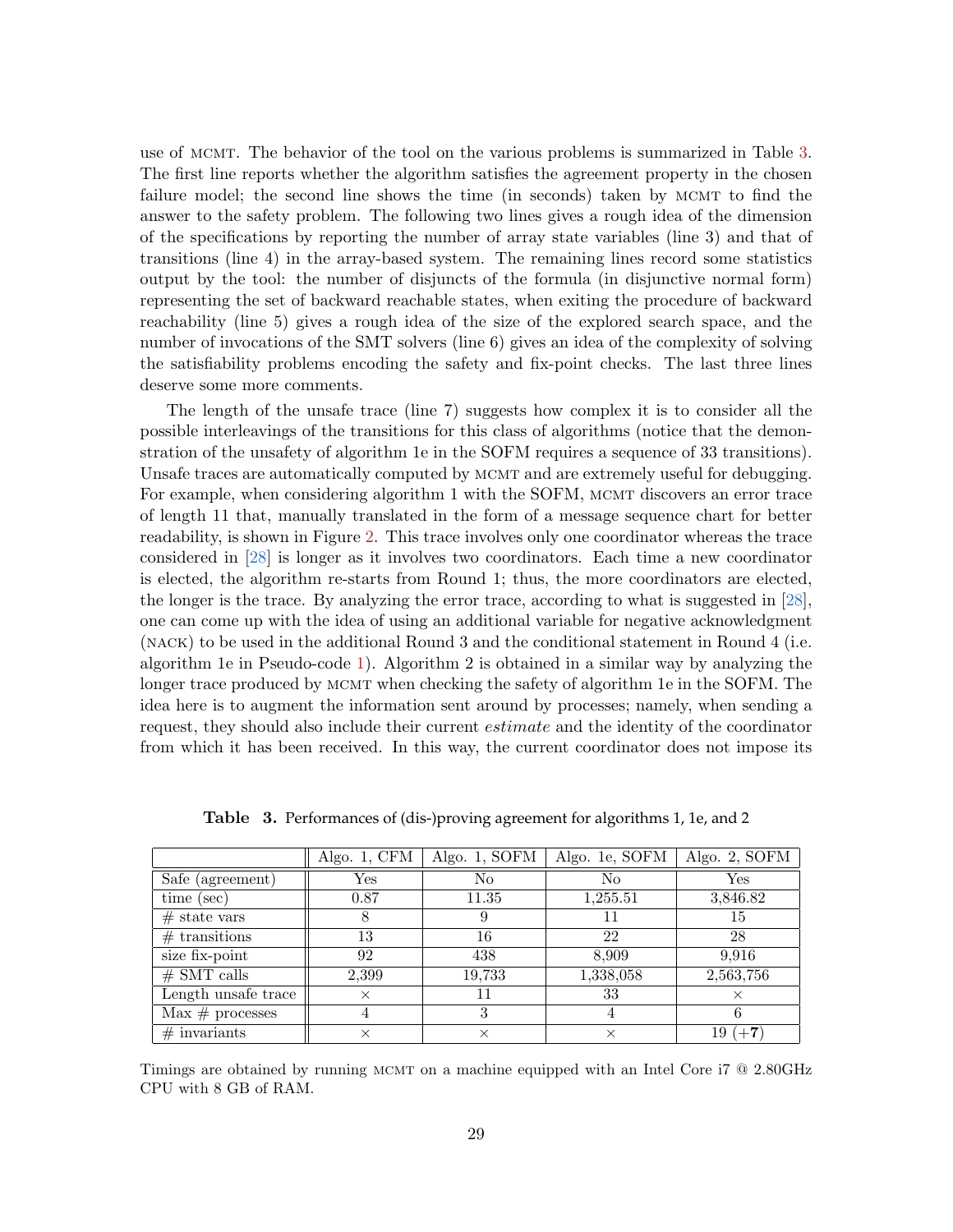

<span id="page-29-0"></span>Figure 2. Unsafe trace found by MCMT for algorithm 1 in the SOFM

own decision; rather, it adopts and circulates the estimate associated with the most recent coordinator (i.e. algorithm 2 in Pseudo-code [1\)](#page-23-0).

Line 8 shows the maximum number of (distinct) process identifiers which are mentioned in the formula representing the set of backward reachable states. Initially, only two such identifiers are mentioned in the unsafe formula (representing the complement of agreement). However, mcmt may insert additional processes identifiers when needed to enable the symbolic (backward) execution of a transition. For efficiency, heuristics have been implemented in the tool to perform this addition lazily (see  $[14, 16]$  $[14, 16]$  $[14, 16]$  for more details on this point). Here, it is worth noticing that all problems need to consider twice or three times the number of process identifiers mentioned in the set of unsafe states. Automatically detecting when enough process identifiers have been inserted to prove safety is one of the main sources of complexity in handling parametric verification problems.

The last line of Table [3](#page-28-0) shows the number of invariants which have been used to prune the search space of the backward reachability procedure as explained in Section [7.1.](#page-22-1) We have used invariants only for solving the last safety problem as the others are solved in a reasonable time without them. The fully automatic verification of agreement for algorithm 2 in the SOFM is quite problematic: MCMT runs for several hours without finding a fixpoint. Although quite effective in pruning the search space for the verification of many safety problems [\[13,](#page-31-2) [15\]](#page-31-0), even the invariant synthesis capabilities of the tool [\[13,](#page-31-2) [15\]](#page-31-0) do not help pruning the search space enough to find a fix-point in a reasonable amount of time. Fortunately, the possibility to interact with the tool by proving simpler properties (that an expert in fault reliable broadcast algorithms is able to identify) and then telling mcmt to exploit them for proving more difficult ones is the key to the result recorded in the last column, last line of Table [3:](#page-28-0) 19 is the number of invariants that have been automatically synthesized by the heuristics explained in [\[13,](#page-31-2) [15\]](#page-31-0) whereas 7 is the number of invariants that have been suggested by us. As discussed above, the inclusion of these invariants does not affect the validity of the final result of the verification process, since they are verified by the tool before being used for the validation of other properties. The 7 invariants suggested by us are simple properties that do not require deep understanding of the algorithm; e.g., "there is only one coordinator at a time."

The tool also easily validates the three lemmas used in [\[28\]](#page-32-1) to perform the pen-and-paper proof of the correctness of the algorithm.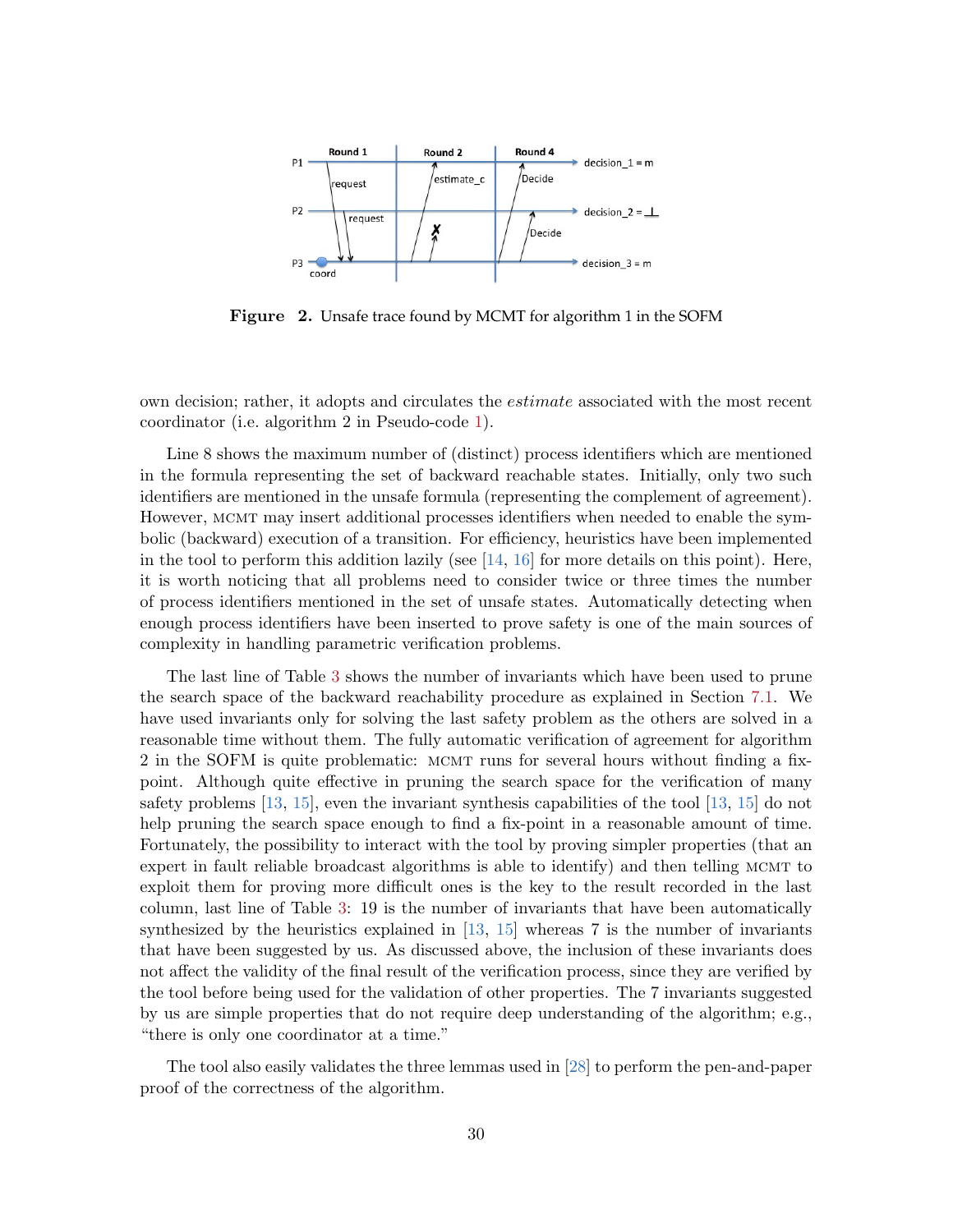In summary, these experimental results suggest the practical viability of our techniques to handle global conditions in guards when combined with symbolic backward reachability for the verification of fault tolerant algorithms.

## <span id="page-30-4"></span>8. Conclusions

We have formally described a syntactic transformation, which can be seen as an instance of the well-known operation of relativization of quantifiers in first-order logic, for array-based systems. The transformation allows us to eliminate global conditions in the transition formulae of array-based systems. Being syntactic in nature, the transformation is easy to grasp, simple to implement, and can be applied to a large class of array-based systems without further modifications. Crucially, it significantly extends the scope of applicability of the symbolic backward reachability procedure introduced in [\[15\]](#page-31-0), which has proved to be useful in several verification problems. A significant case-study concerning the verification of some classical algorithms for reliable broadcast shows its usefulness and practical viability.

Acknowledgements. The work of the first author was supported by the Hasler Foundation under project 09047. The work of the fourth author was partially supported by the "Automated Security Analysis of Identity and Access Management Systems (SIAM)" project funded by Provincia Autonoma di Trento in the context of the "team 2009 - Incoming" COFUND action of the European Commission (FP7).

## <span id="page-30-3"></span>References

- [1] P. A. Abdulla. Forcing monotonicity in parameterized verification: From multisets to words. In Proceedings of the 36th Conference on Current Trends in Theory and Practice of Computer Science, SOFSEM '10, pages 1–15. Springer-Verlag, 2010.
- <span id="page-30-6"></span>[2] P. A. Abdulla, Y.-F. Chen, G. Delzanno, F. Haziza, C.-D. Hong, and Rezine A. Constrained monotonic abstraction: A cegar for parameterized verification. In CONCUR 2010 - Concurrency Theory, 21th International Conference, Paris, France, August 31- September 3, 2010. Proceedings, pages 86–101, 2010.
- <span id="page-30-0"></span>[3] P. A. Abdulla, G. Delzanno, N. B. Henda, and A. Rezine. Regular model checking without transducers. In *TACAS*, volume 4424 of *LNCS*, pages 721–736, 2007.
- <span id="page-30-1"></span>[4] P. A. Abdulla, G. Delzanno, and A. Rezine. Parameterized verification of infinite-state processes with global conditions. In CAV, volume 4590 of LNCS, pages 145–157, 2007.
- <span id="page-30-2"></span>[5] P. A. Abdulla, N. B. Henda, G. Delzanno, and A. Rezine. Handling parameterized systems with non-atomic global conditions. In *Proc. of VMCAI*, volume 4905 of *LNCS*, pages 22–36, 2008.
- <span id="page-30-5"></span>[6] F. Alberti, S. Ghilardi, E. Pagani, S. Ranise, and G. P. Rossi. Automated Support for the Design and Validation of Fault Tolerant Parameterized Systems: a case study. In Proc. of AVOCS 10, Electr. Comm. of the EASST, 2010.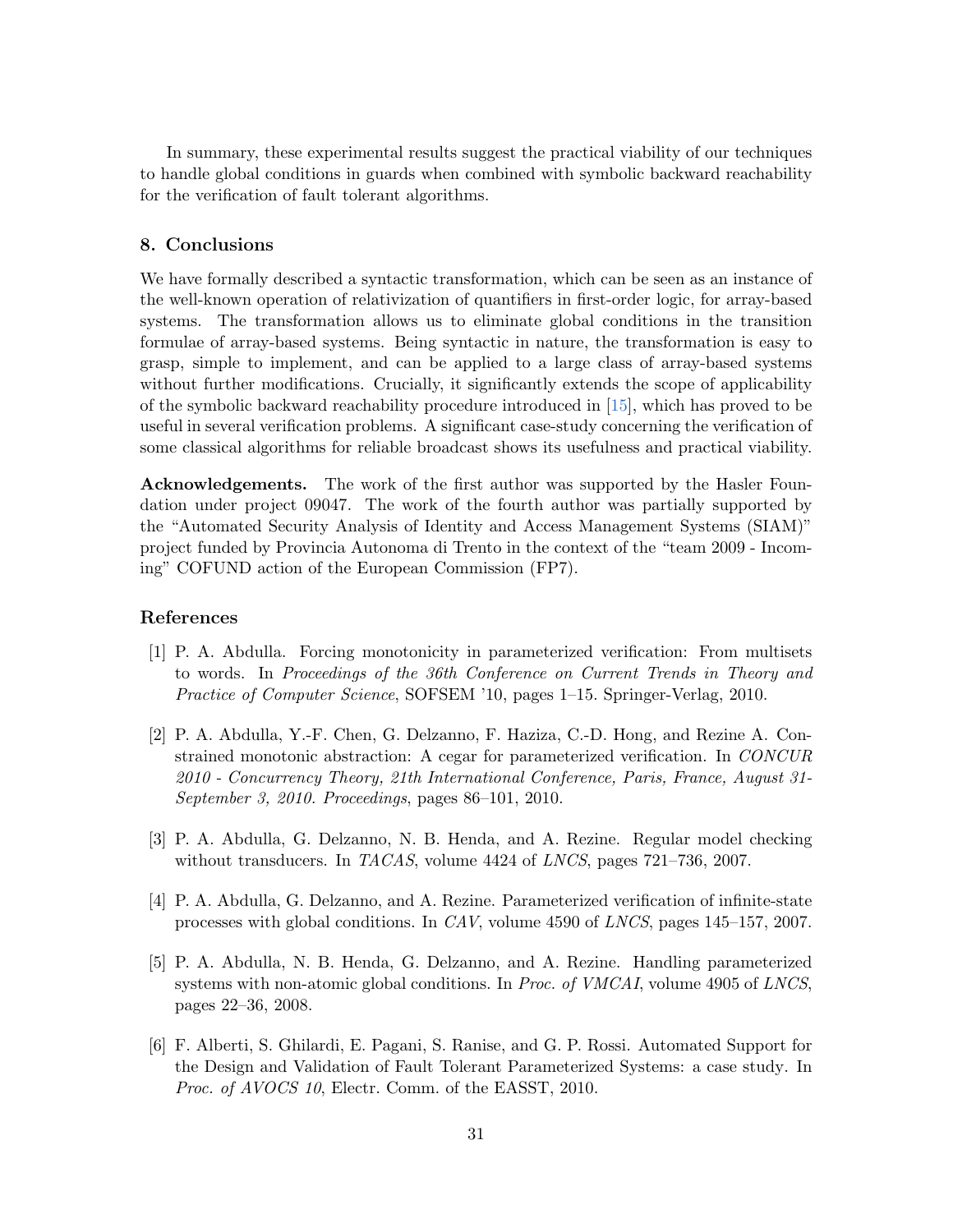- <span id="page-31-6"></span>[7] F. Alberti, S. Ghilardi, E. Pagani, S. Ranise, and G. P. Rossi. Brief Announcement: Automated Support for the Design and Validation of Fault Tolerant Parameterized Systems—a case study. In Proc. of DISC 10, number 6343 in LNCS, pages 392–394, 2010.
- <span id="page-31-12"></span>[8] J. Bingham. Automatic Non-interference Lemmas for Parameterized Model Checking. In Formal Methods in Computer Aided Design (FMCAD), 2008.
- <span id="page-31-7"></span>[9] Chen-Chung Chang and Jerome H. Keisler. Model Theory. North-Holland, Amsterdam-London, third edition, 1990.
- <span id="page-31-13"></span>[10] C.-T. Chou, P. K. Mannava, and S. Park. A simple method for parameterized verification of cache coherence protocols. In FMCAD'04, pages 382–398, 2004.
- <span id="page-31-14"></span>[11] B. Dutertre and L. De Moura. The yices smt solver. Technical report, Computer Science Laboratory, SRI International, 2006. Available at <http://yices.csl.sri.com>.
- <span id="page-31-5"></span>[12] H. B. Enderton. A Mathematical Introduction to Logic. Academic Press, New York-London, 1972.
- <span id="page-31-2"></span>[13] S. Ghilardi and S. Ranise. Goal Directed Invariant Synthesis for Model Checking Modulo Theories. In (TABLEAUX 09), LNAI, pages 173–188. Springer, 2009.
- <span id="page-31-15"></span>[14] S. Ghilardi and S. Ranise. Model Checking Modulo Theory at work: the integration of Yices in MCMT. In AFM 09 (co-located with CAV09), 2009.
- <span id="page-31-0"></span>[15] S. Ghilardi and S. Ranise. Backward reachability of array-based systems by SMTsolving: termination and invariant synthesis. Logical Methods in Computer Science, 6(4), 2010.
- <span id="page-31-3"></span>[16] S. Ghilardi and S. Ranise. MCMT: A Model Checker Modulo Theories. In Automated Reasoning, 5th International Joint Conference, IJCAR 2010, Edinburgh, UK, July 16- 19, 2010. Proceedings, volume 6173 of Lecture Notes in Computer Science, pages 22–29. Springer, 2010.
- <span id="page-31-1"></span>[17] S. Ghilardi, S. Ranise, and T. Valsecchi. Light-Weight SMT-based Model-Checking. In Proc. of AVOCS 07-08, ENTCS, 2008.
- <span id="page-31-9"></span>[18] S. Graf and H. Saïdi. Construction of abstract state graphs with PVS. In Proc. of CAV 1997, volume 1254 of LNCS. Springer, 1997.
- <span id="page-31-8"></span>[19] V. Hadzilacos and S. Toueg. Fault-tolerant broadcasts and related problems, pages 97–145. ACM Press/Addison-Wesley Publishing Co., New York, NY, USA, 1993.
- <span id="page-31-11"></span>[20] S. Kristić. Parameterized system veriication with guard strengthening and parameter abstraction. In Automated Verification of Infinite-State Systems, 2005.
- <span id="page-31-10"></span>[21] S. K. Lahiri and R. E. Bryant. Predicate abstraction with indexed predicates. ACM Transactions on Computational Logic (TOCL), 9(1), 2007.
- <span id="page-31-4"></span>[22] Nancy A. Lynch. Distributed Algorithms. Morgan Kaufmann, 1996.